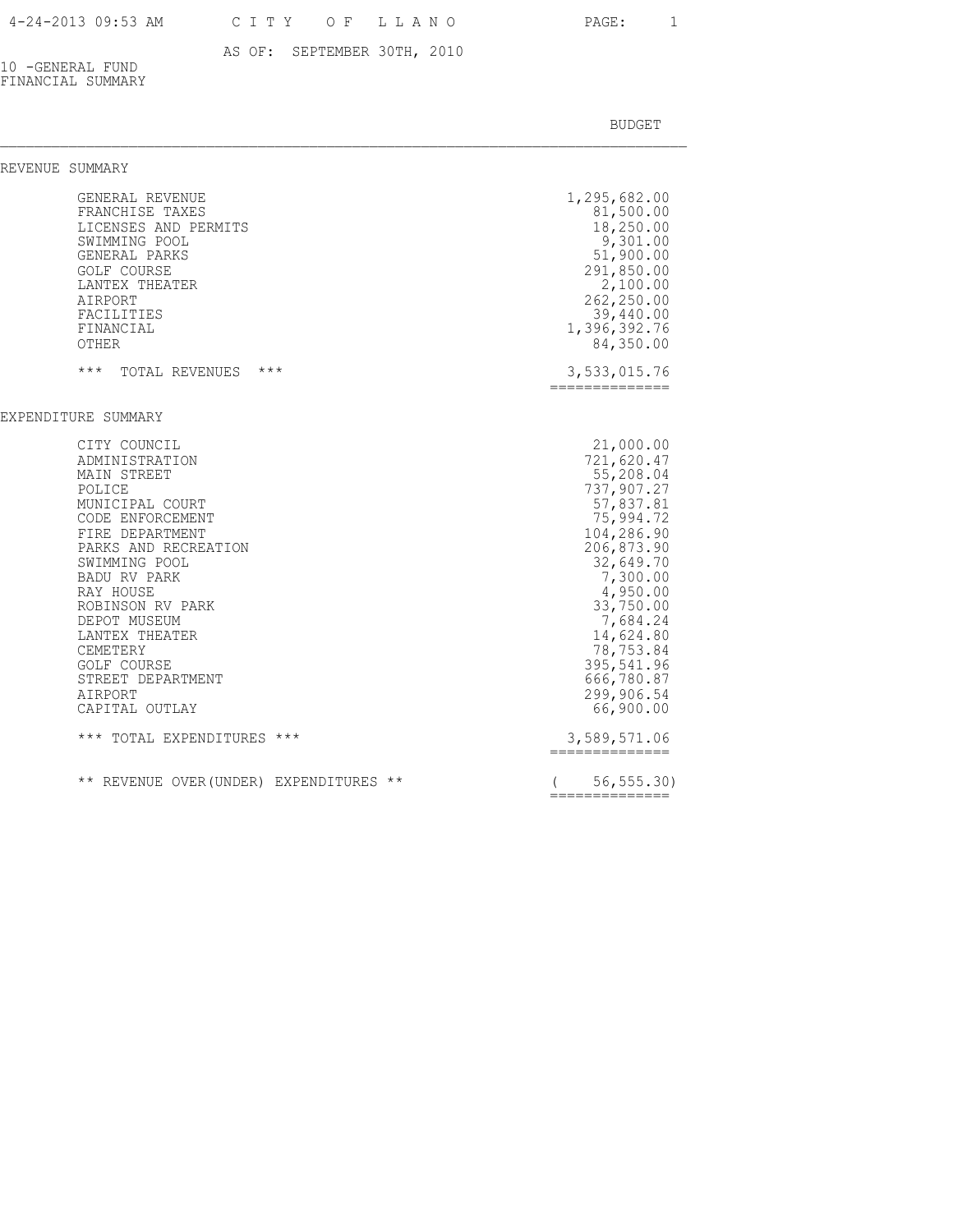### 4-24-2013 09:53 AM C I T Y O F L L A N O PAGE: 2

### AS OF: SEPTEMBER 30TH, 2010

10 -GENERAL FUND REVENUES

| GENERAL REVENUE                                                                            |                                                                                                                                                                                       |                                                                                                     |
|--------------------------------------------------------------------------------------------|---------------------------------------------------------------------------------------------------------------------------------------------------------------------------------------|-----------------------------------------------------------------------------------------------------|
| 4101<br>4102<br>4104<br>4105<br>4106<br>TOTAL GENERAL REVENUE                              | AD VALOREM<br>DELINQUENT TAXES<br>OCCUPATION TAXES<br>CITY SALES TAX<br>HOTEL / MOTEL TAX                                                                                             | 541,182.00<br>16,000.00<br>2,500.00<br>670,000.00<br>66,000.00<br>1,295,682.00                      |
| FRANCHISE TAXES                                                                            |                                                                                                                                                                                       |                                                                                                     |
| 4201<br>4203<br>4204<br>4205<br>4206<br>TOTAL FRANCHISE TAXES                              | NORTHLAND CABLE<br>TELECOMMUNICATIONS<br>ATMOS GAS<br>GARBAGE<br>CENTRAL TEXAS ELECTRIC                                                                                               | 11,000.00<br>26,000.00<br>8,000.00<br>28,000.00<br>8,500.00<br>81,500.00                            |
| LICENSES AND PERMITS                                                                       |                                                                                                                                                                                       |                                                                                                     |
| 4401<br>4404<br>4405<br>4406<br>4410<br>4411<br>4412<br>4413<br>TOTAL LICENSES AND PERMITS | LICENSES - DOG<br>ELECTRIC PERMIT FEES<br>MECHANICAL PERMIT FEES<br>PLUMBING PERMIT FEES<br>BUILDING PERMIT FEES<br><b>BOARD PETITIONS</b><br>PEDDLER'S PERMIT<br><b>BURN PERMITS</b> | 1,800.00<br>2,000.00<br>1,000.00<br>2,000.00<br>10,000.00<br>900.00<br>50.00<br>500.00<br>18,250.00 |
| SWIMMING POOL                                                                              |                                                                                                                                                                                       |                                                                                                     |
| 4501<br>4502<br>4503<br>4504<br>4507<br>TOTAL SWIMMING POOL                                | RENTS & LEASES<br>SWIMMING POOL - ADMISSIONS<br>SWIMMING POOL - CONCESSIONS<br>SWIMMING POOL - PRIVATE PARTIE<br>SWIMMING POOL SEASON PASSES                                          | 1.00<br>5,000.00<br>3,000.00<br>1,000.00<br>300.00<br>9,301.00                                      |
| GENERAL PARKS                                                                              |                                                                                                                                                                                       |                                                                                                     |
| 4510<br>4513<br>4514<br>4516                                                               | PARK PAVILION RENTS<br>RAY HOUSE RENTALS<br>CAMPING FEES<br>BADU RV SPACE RENTALS                                                                                                     | 3,000.00<br>1,500.00<br>200.00<br>10,000.00                                                         |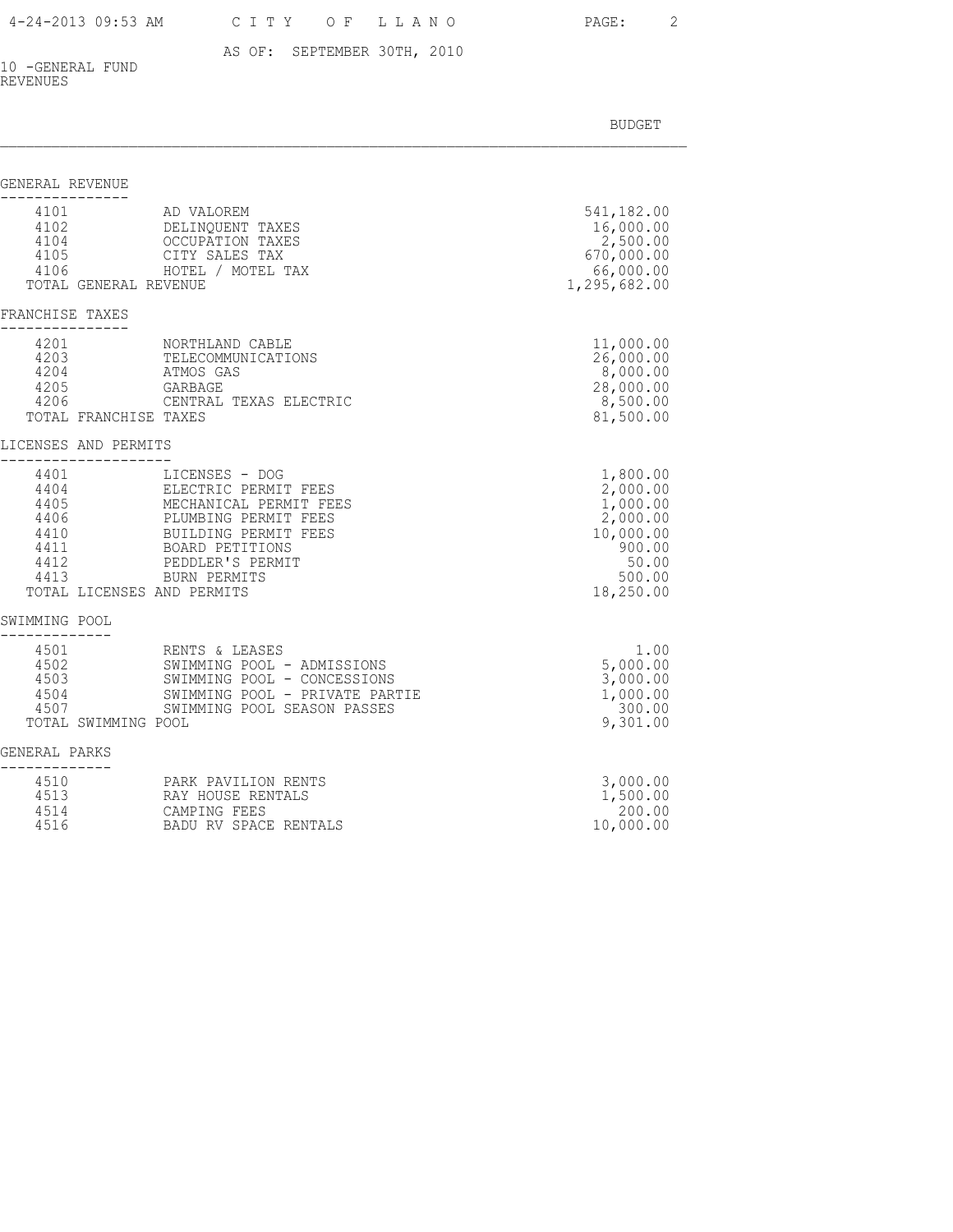PAGE: 3

AS OF: SEPTEMBER 30TH, 2010

10 -GENERAL FUND REVENUES

| 4517<br>4519<br>TOTAL GENERAL PARKS                                               | ROBINSON RV SPACE RENTALS<br>LAUNDROMAT                                                                                                                                                                      | 36,000.00<br>1,200.00<br>51,900.00                                                                                |
|-----------------------------------------------------------------------------------|--------------------------------------------------------------------------------------------------------------------------------------------------------------------------------------------------------------|-------------------------------------------------------------------------------------------------------------------|
| GOLF COURSE                                                                       |                                                                                                                                                                                                              |                                                                                                                   |
| 4520<br>4521<br>4522<br>4523<br>4526<br>4527<br>4529<br>4534<br>TOTAL GOLF COURSE | GOLF COURSE DRIVING RANGE<br>GOLF COURSE CART RENTALS<br>GOLF COURSE MEMBER FEES<br>GOLF COURSE GREEN FEES<br><b>GOLF MERCHANDISE</b><br>GOLF COURSE CONCESSIONS<br>GOLF COURSE BEER SALES<br>GOLF COURSE-RV | 2,600.00<br>42,000.00<br>92,500.00<br>54,000.00<br>13,000.00<br>18,750.00<br>28,000.00<br>41,000.00<br>291,850.00 |
| LANTEX THEATER                                                                    |                                                                                                                                                                                                              |                                                                                                                   |
| 4552<br>TOTAL LANTEX THEATER                                                      | FACILITY RENTAL                                                                                                                                                                                              | 2,100.00<br>2,100.00                                                                                              |
| AIRPORT                                                                           |                                                                                                                                                                                                              |                                                                                                                   |
| 4570<br>4571<br>4572<br>TOTAL AIRPORT                                             | AIRPORT FUEL SALES<br>AIRPORT HANGER RENT<br>HILLCOUNTRY HANGAR LAND LEASE                                                                                                                                   | 231,750.00<br>30,000.00<br>500.00<br>262,250.00                                                                   |
| FACILITIES                                                                        |                                                                                                                                                                                                              |                                                                                                                   |
| 4581<br>4582<br>4583<br>4584<br>TOTAL FACILITIES                                  | AMERICAN TOWER LEASE<br>ERF WIRELESS TOWER LEASE<br>PARK HOUSE RENT<br>POLE CONTACT FEES                                                                                                                     | 11,640.00<br>2,400.00<br>3,000.00<br>22,400.00<br>39,440.00                                                       |
| FINANCIAL                                                                         |                                                                                                                                                                                                              |                                                                                                                   |
| 4603<br>4606<br>4612<br>TOTAL FINANCIAL                                           | FEES IN LIEU OF TAX-UTIL<br>ADM OVERHEAD - UTILITIES<br>RURAL FIRE DISTRICT CONTRIBUTI                                                                                                                       | 1,088,400.17<br>302,992.59<br>5,000.00<br>1,396,392.76                                                            |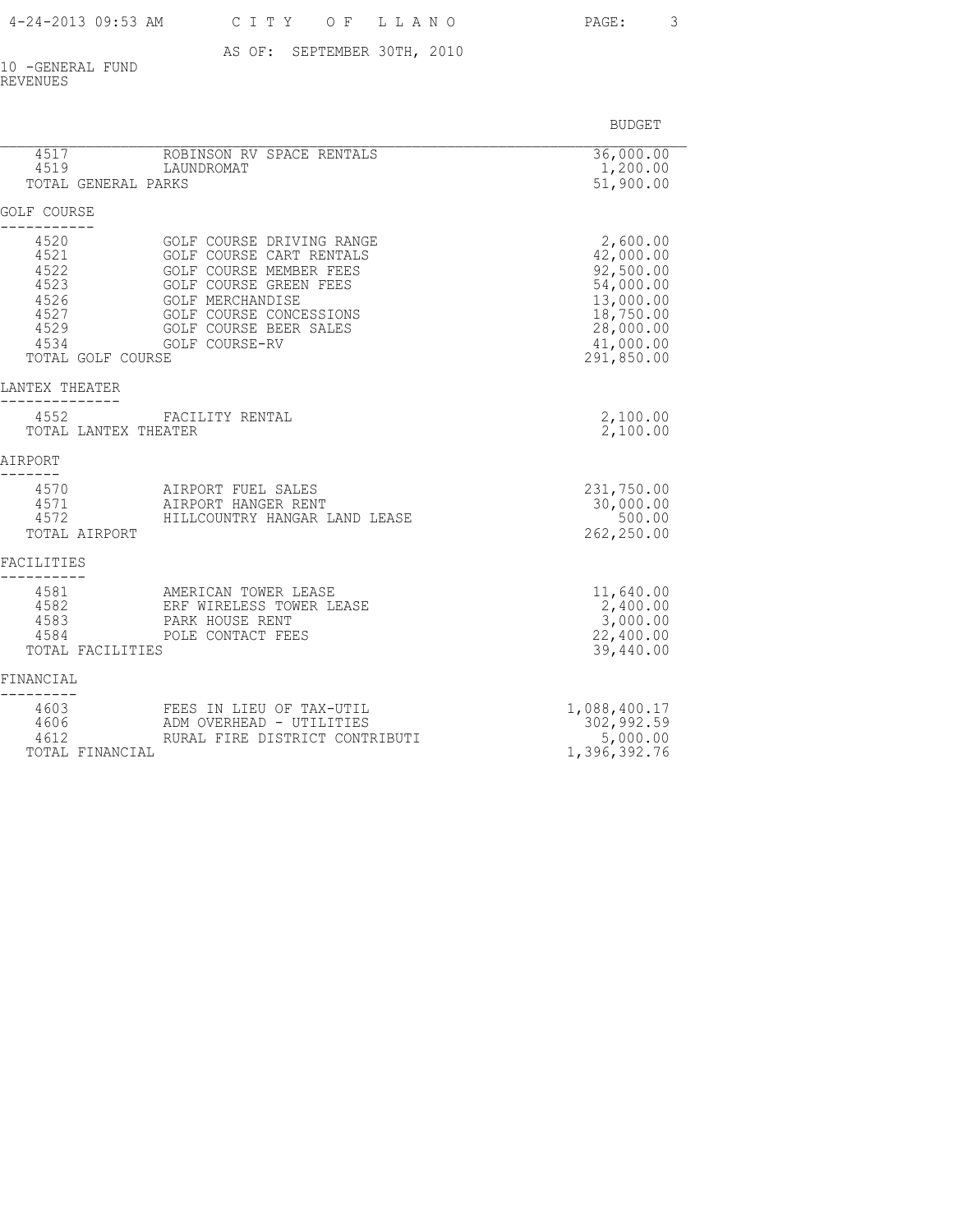### 4-24-2013 09:53 AM C I T Y O F L L A N O PAGE: 4

### AS OF: SEPTEMBER 30TH, 2010

10 -GENERAL FUND REVENUES

BUDGET AND RESERVE AND RESERVE AND RESERVE AND RESERVE AND RESERVE AND RESERVE AND RESERVE AND RESERVE AND RESERVE AND RESERVE AND RESERVE AND RESERVE AND RESERVE AND RESERVE AND RESPONDING A REPORT OF A REPORT OF A REPORT

| CAPITAL OUTLAY                                                                      |                                                                                                                                                            |                                                                                                 |
|-------------------------------------------------------------------------------------|------------------------------------------------------------------------------------------------------------------------------------------------------------|-------------------------------------------------------------------------------------------------|
| OTHER                                                                               |                                                                                                                                                            |                                                                                                 |
| 4701<br>4702<br>4703<br>4705<br>4708<br>4709<br>4790<br>TOTAL OTHER<br>UNT T T LE D | INTEREST ON INVESTMENTS<br>FINES<br>CEMETERY LOTS<br>CEMETERY OPEN & CLOSE FEES<br>COURT TECHNOLOGY FEE<br>TIME PMT - JUDICIAL EFFICIENCY<br>MISCELLANEOUS | 12,000.00<br>30,000.00<br>16,000.00<br>15,000.00<br>1,300.00<br>50.00<br>10,000.00<br>84,350.00 |

\*\*\* TOTAL REVENUES \*\*\* 2,533,015.76

==============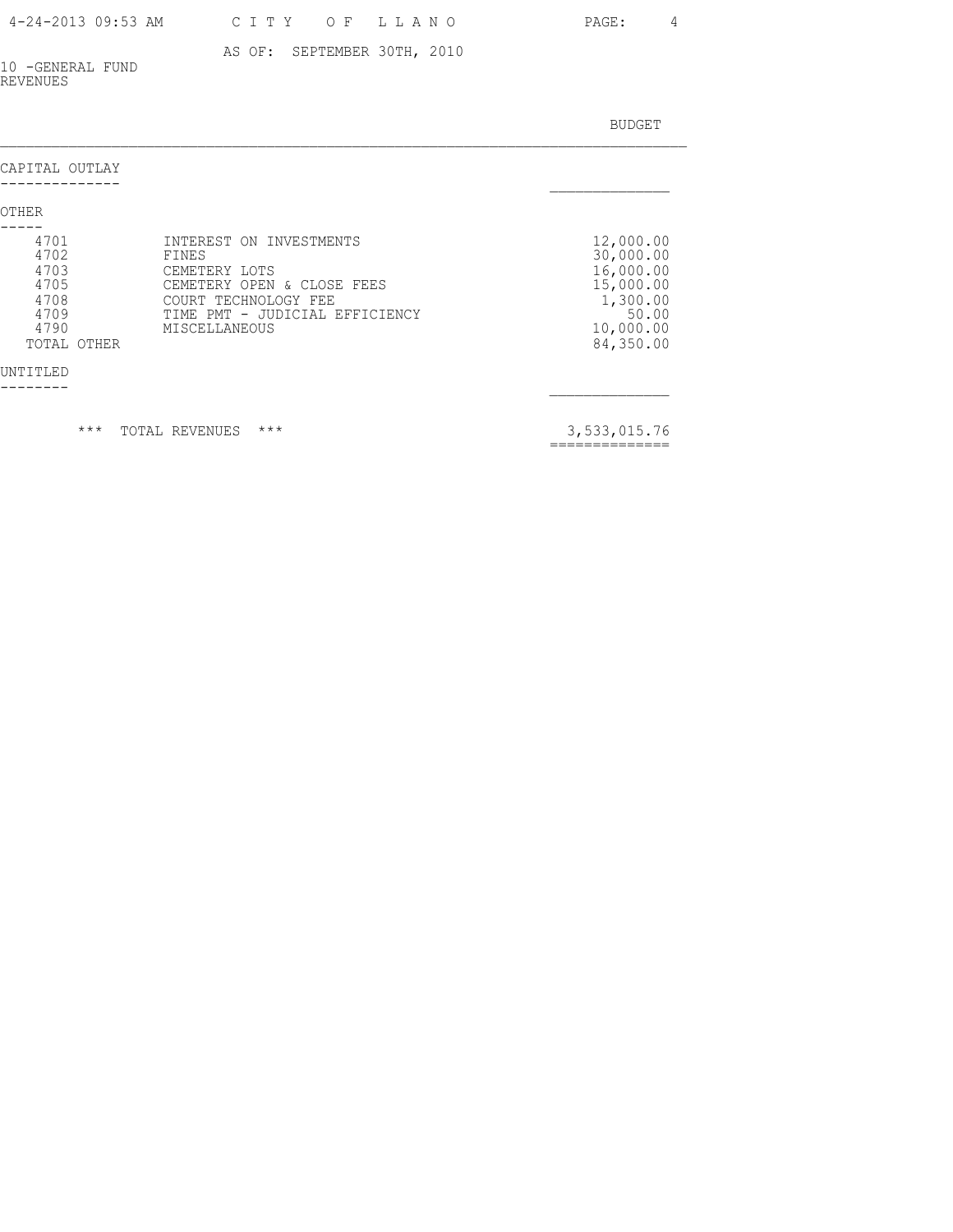10 -GENERAL FUND CITY COUNCIL DEPARTMENTAL EXPENDITURES

| PERSONAL SERVICES<br>$50100 - 101$<br>TOTAL PERSONAL SERVICES                 | SALARIES                                                          | 9,600.00<br>9,600.00                       |
|-------------------------------------------------------------------------------|-------------------------------------------------------------------|--------------------------------------------|
| SUPPLIES<br>$50100 - 201$<br>$50100 - 205$<br>$50100 - 290$<br>TOTAL SUPPLIES | OFFICE SUPPLIES<br>OPERATIONAL SUPPLIES<br>MISCELLANEOUS SUPPLIES | 700.00<br>500.00<br>300.00<br>1,500.00     |
| SERVICES<br>$50100 - 401$<br>$50100 - 412$<br>$50100 - 425$<br>TOTAL SERVICES | COMMUNICATIONS<br>TRAVEL AND TRAINING<br>ELECTION EXPENSES        | 400.00<br>4,500.00<br>5,000.00<br>9,900.00 |
| CAPITAL<br>OUTLAY<br>TOTAL CITY COUNCIL                                       |                                                                   | 21,000.00                                  |

==============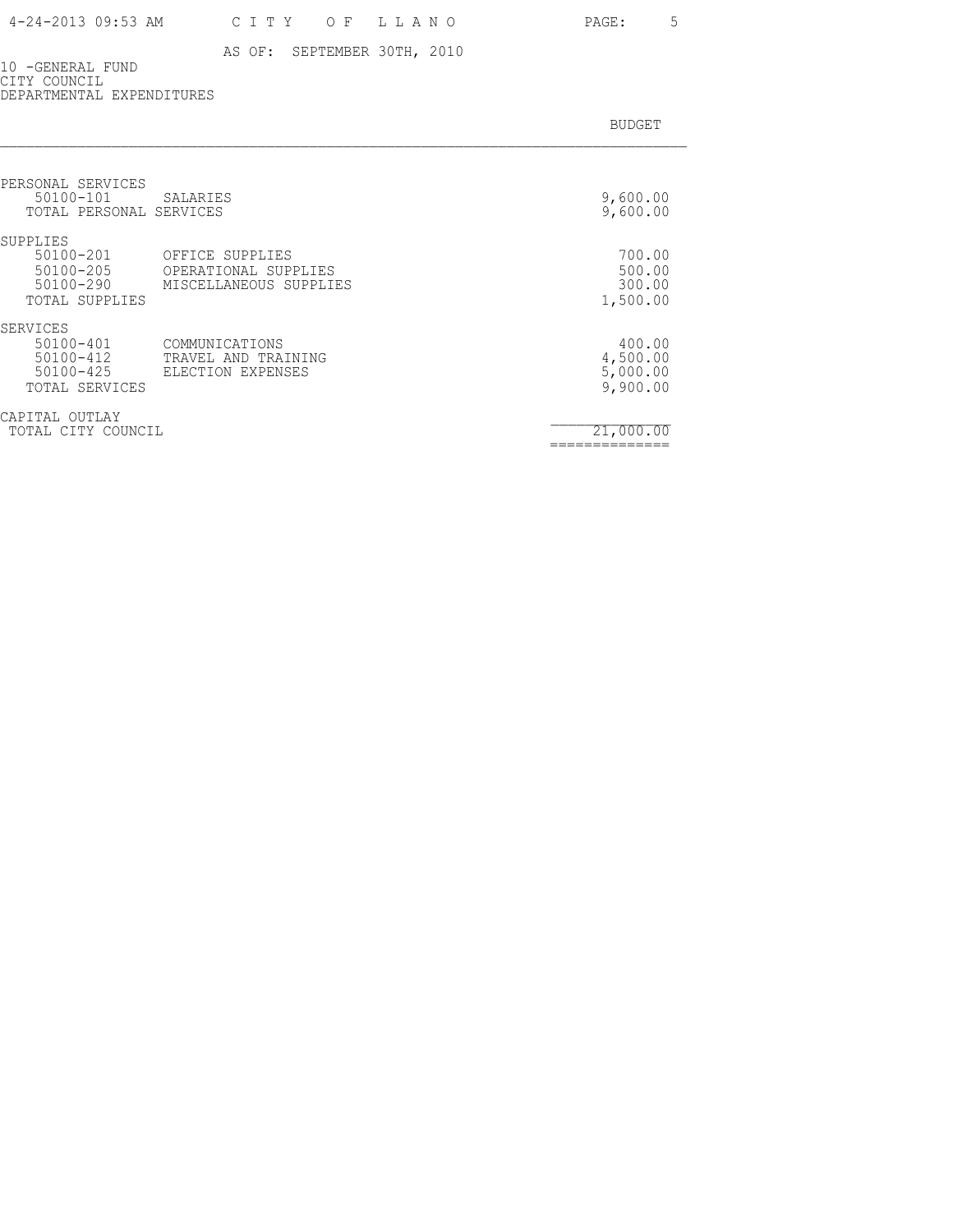10 -GENERAL FUND ADMINISTRATION DEPARTMENTAL EXPENDITURES

BUDGET AND RESERVE AND RESERVE AND RESERVE AND RESERVE AND RESERVE AND RESERVE AND RESERVE AND RESERVE AND RESERVE AND RESERVE AND RESERVE AND RESERVE AND RESERVE AND RESERVE AND RESPONDING A REPORT OF A REPORT OF A REPORT

| PERSONAL SERVICES                                                                         |                                                                                                                                                                                                                                                                                                                |                                                                                                                                                                        |
|-------------------------------------------------------------------------------------------|----------------------------------------------------------------------------------------------------------------------------------------------------------------------------------------------------------------------------------------------------------------------------------------------------------------|------------------------------------------------------------------------------------------------------------------------------------------------------------------------|
| 50200-101<br>50200-102<br>50200-103 OVERTIME<br>50200-104 FICA<br>TOTAL PERSONAL SERVICES | SALARIES<br>LONGEVITY<br>50200-105 RETIREMENT<br>50200-106 HEALTH INSURANCE<br>50200-107 CLOTHING<br>50200-107 CLOINING<br>50200-109 LONG TERM DISABILITY<br>50200-115 WORKER'S COMPENSATION<br>50200-117 DENTAL INSURANCE<br>50200-118 LIFE INSURANCE<br>LIFE INSURANCE<br>50200-119 HEALTH REIMB ARRANGEMENT | 301,562.04<br>1,964.00<br>1,000.00<br>23, 319.19<br>22,573.96<br>46,846.37<br>878.40<br>300.00<br>1,250.38<br>1,057.27<br>4,923.86<br>348.00<br>3,000.00<br>409,023.47 |
|                                                                                           |                                                                                                                                                                                                                                                                                                                |                                                                                                                                                                        |
| SUPPLIES<br>50200-202 POSTAGE<br>TOTAL SUPPLIES                                           | 50200-201 OFFICE SUPPLIES<br>OPERATIONAL SUPPLIES<br>50200-290 MISCELLANEOUS<br>50200-291 SPECIAL EVENTS/PROJECTS                                                                                                                                                                                              | 3,800.00<br>2,500.00<br>2,000.00<br>1,500.00<br>1,850.00<br>3,000.00<br>21, 200.00<br>35,850.00                                                                        |
| MAINTENANCE AND REPAIRS                                                                   |                                                                                                                                                                                                                                                                                                                |                                                                                                                                                                        |
| 50200-302                                                                                 | VEHICLE MAINTENANCE<br>90200-902<br>50200-303 EQUIPMENT<br>50200-305 BUILDING AND GROUNDS<br>50200-306 RED TOP JAIL/DOOLITTLE SCHOOL<br>50200-307 OFFICE EQUIPMENT<br>TOTAL MAINTENANCE AND REPAIRS                                                                                                            | 300.00<br>200.00<br>6,000.00<br>5,000.00<br>13,000.00<br>24,500.00                                                                                                     |
| SERVICES                                                                                  |                                                                                                                                                                                                                                                                                                                |                                                                                                                                                                        |
| 50200-402<br>50200-412<br>50200-420<br>50200-421<br>50200-426<br>50200-429                | 50200-401 COMMUNICATIONS<br>ELECTRIC<br>TRAVEL AND TRAINING<br>DUES, FEES, AND MEMBERSHIPS<br>PRINTING<br>PROFESSIONAL FEES<br>50200-426 PROFESSION.<br>50200-427 LEGAL FEES<br>50200-428 TAX APPRAISAL DISTRICT<br>TAX COLLECTION FEE                                                                         | 7,500.00<br>7,700.00<br>10,000.00<br>3,000.00<br>500.00<br>25,000.00<br>25,000.00<br>19,157.00<br>2,538.00                                                             |

50200-430 ADVERTISING 3,000.00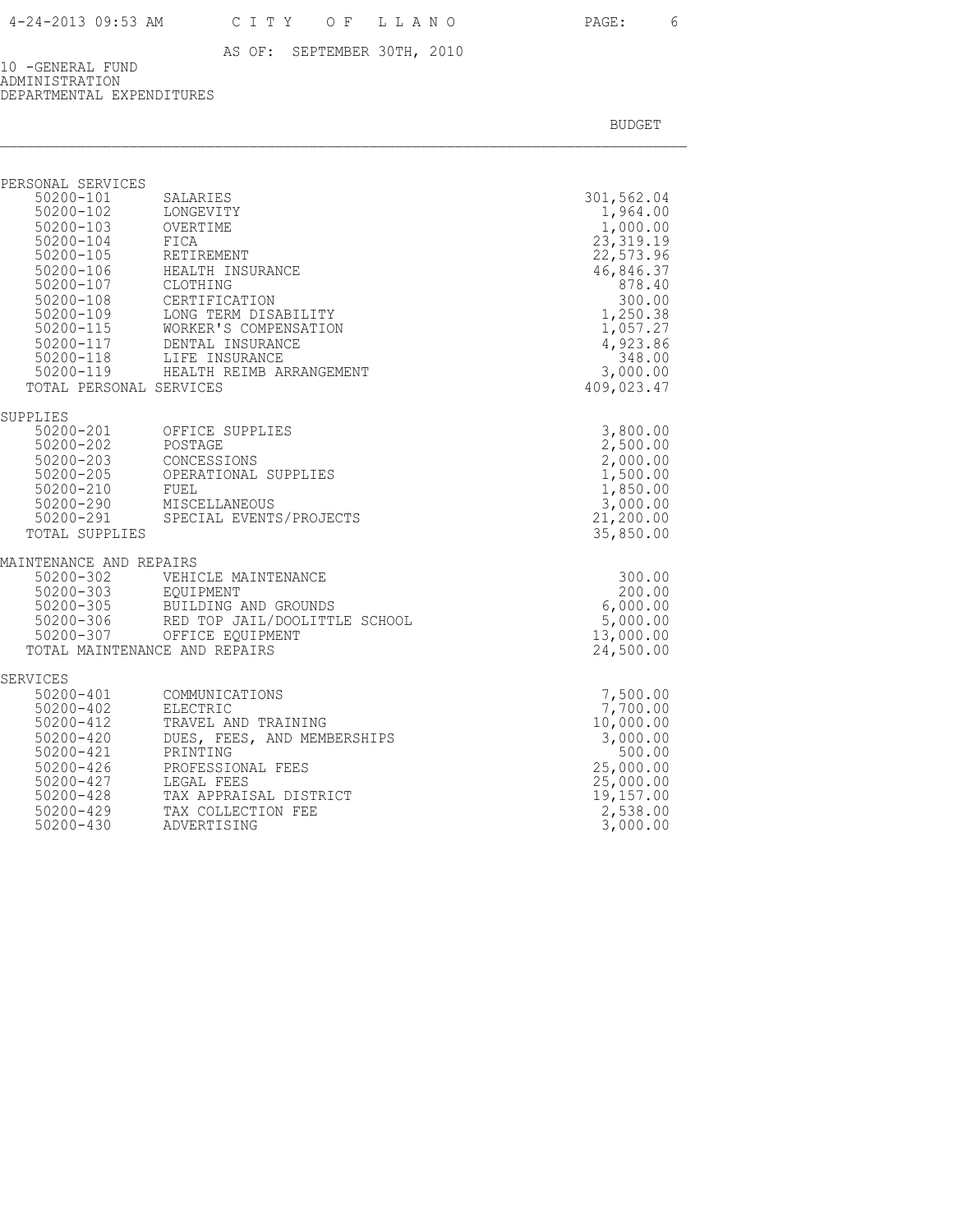10 -GENERAL FUND ADMINISTRATION DEPARTMENTAL EXPENDITURES

| $50200 - 431$<br>$50200 - 432$<br>$50200 - 450$<br>$50200 - 460$<br>TOTAL SERVICES | EMPLOYEE BONUS<br>SAFETY AWARDS<br>DEBT SERVICE<br>REFUNDS<br>TAX | 650.00<br>2,000.00<br>15,813.00<br>7,771.00<br>129,629.00 |
|------------------------------------------------------------------------------------|-------------------------------------------------------------------|-----------------------------------------------------------|
| SUNDRY CHARGES                                                                     |                                                                   |                                                           |
| 50200-501                                                                          | INSURANCE - PROPERTY                                              | 16,125.00                                                 |
| 50200-502                                                                          | INSURANCE - AUTO LIABILITY                                        | 25,868.00                                                 |
| $50200 - 503$                                                                      | INSURANCE - BONDS                                                 | 1,350.00                                                  |
| 50200-504                                                                          | INSURANCE - PUBLIC OFFICIALS                                      | 7,903.00                                                  |
| 50200-505                                                                          | INSURANCE - LIABILITY                                             | 5,372.00                                                  |
| 50200-523                                                                          | H/M DISCRETIONARY                                                 | 66,000.00                                                 |
| TOTAL SUNDRY CHARGES                                                               |                                                                   | 122,618.00                                                |
| САРТТАІ.<br>OUTLAY                                                                 |                                                                   |                                                           |
| TOTAL ADMINISTRATION                                                               |                                                                   | 721,620.47                                                |
|                                                                                    |                                                                   |                                                           |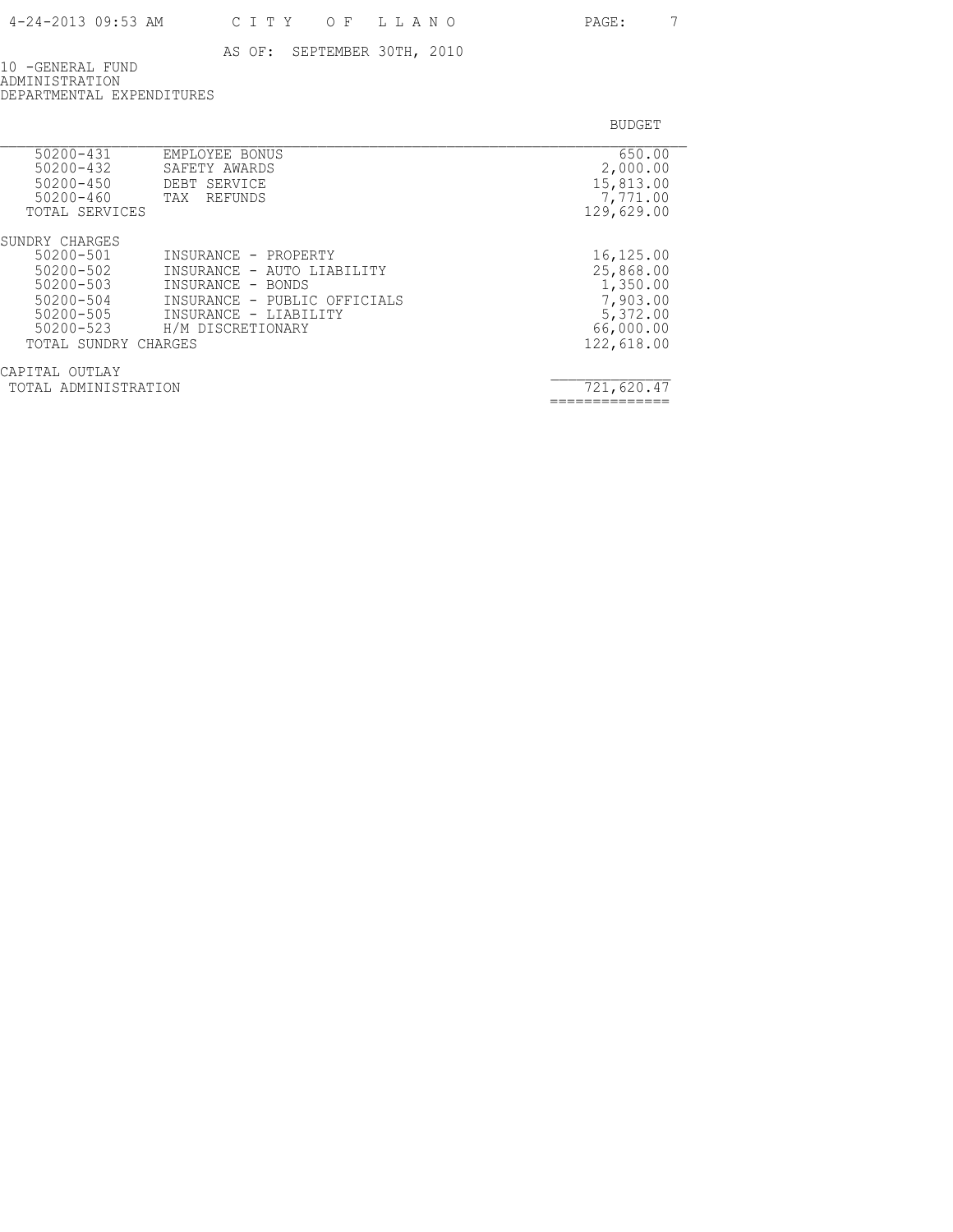| 4-24-2013 09:53 AM |  |  |  |  |  | CITY OF LLANO |  |  |  |  |  |  |  |
|--------------------|--|--|--|--|--|---------------|--|--|--|--|--|--|--|
|--------------------|--|--|--|--|--|---------------|--|--|--|--|--|--|--|

PAGE: 8

AS OF: SEPTEMBER 30TH, 2010

10 -GENERAL FUND ECONOMIC DEVELOPMENT DEPARTMENTAL EXPENDITURES

BUDGET AND RESERVE AND RESERVE AND RESERVE AND RESERVE AND RESERVE AND RESERVE AND RESERVE AND RESERVE AND RESERVE AND RESERVE AND RESERVE AND RESERVE AND RESERVE AND RESERVE AND RESPONDING A REPORT OF A REPORT OF A REPORT

PERSONAL SERVICES \_\_\_\_\_\_\_\_\_\_\_\_\_\_

SUPPLIES \_\_\_\_\_\_\_\_\_\_\_\_\_\_

MAINTENANCE AND REPAIRS

SERVICES \_\_\_\_\_\_\_\_\_\_\_\_\_\_ ==============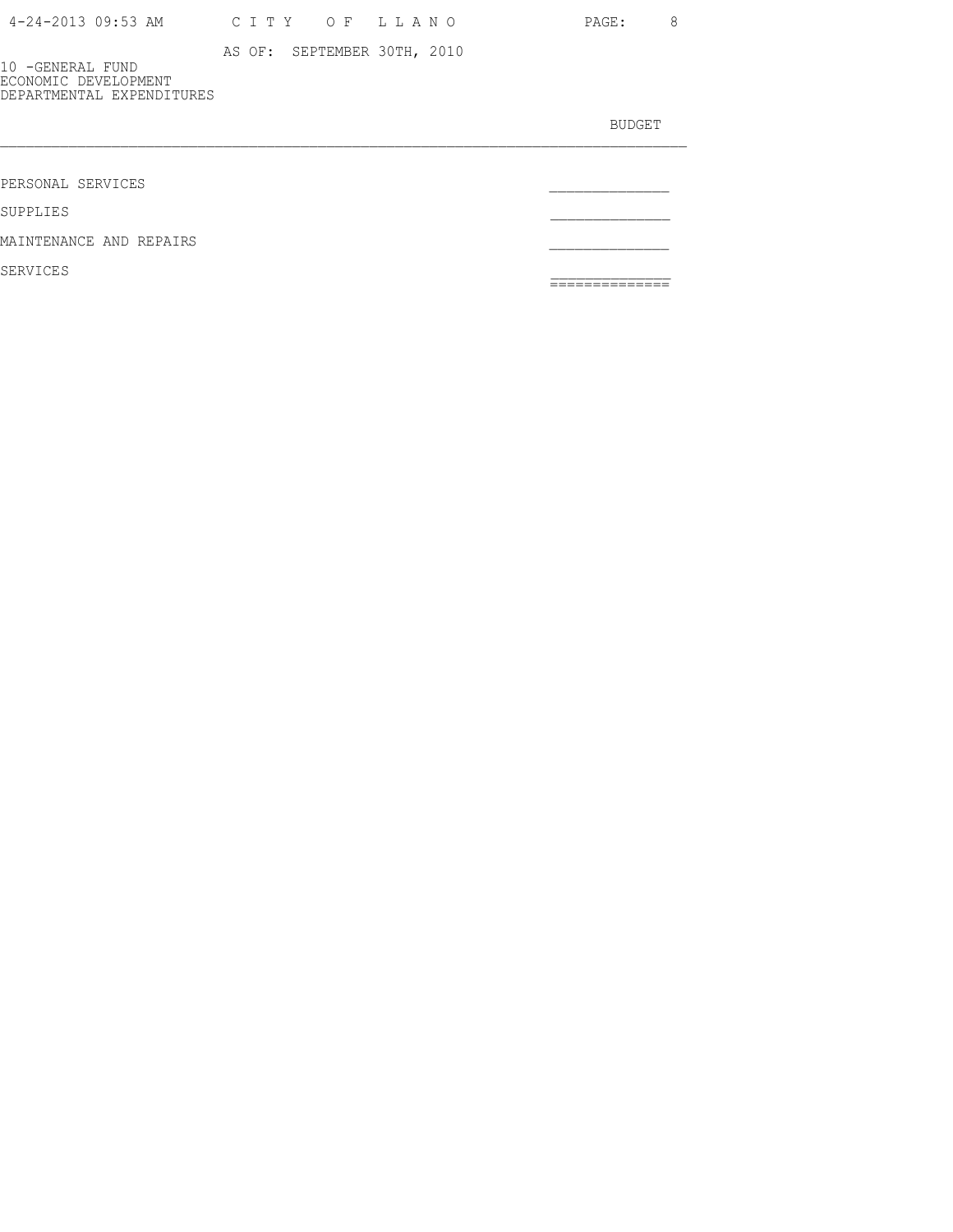10 -GENERAL FUND MAIN STREET DEPARTMENTAL EXPENDITURES

| SALARIES                     | 37,754.08                                                                                                                                                                                                                    |
|------------------------------|------------------------------------------------------------------------------------------------------------------------------------------------------------------------------------------------------------------------------|
|                              | 306.00                                                                                                                                                                                                                       |
|                              | 2,911.60                                                                                                                                                                                                                     |
|                              | 2,652.79<br>3,765.72                                                                                                                                                                                                         |
|                              | 147.24                                                                                                                                                                                                                       |
| WORKER'S COMPENSATION        | 131.93                                                                                                                                                                                                                       |
| DENTAL INSURANCE             | 322.68                                                                                                                                                                                                                       |
| LIFE INSURANCE               | 58.00                                                                                                                                                                                                                        |
|                              | 500.00                                                                                                                                                                                                                       |
|                              | 48,550.04                                                                                                                                                                                                                    |
|                              |                                                                                                                                                                                                                              |
| 50250-201<br>OFFICE SUPPLIES | 225.00                                                                                                                                                                                                                       |
|                              | 125.00                                                                                                                                                                                                                       |
|                              | 350.00                                                                                                                                                                                                                       |
| MAINTENANCE AND REPAIRS      |                                                                                                                                                                                                                              |
| OFFICE EOUIPMENT             | 200.00                                                                                                                                                                                                                       |
|                              | 200.00                                                                                                                                                                                                                       |
|                              |                                                                                                                                                                                                                              |
| TRAVEL AND TRAINING          | 3,000.00                                                                                                                                                                                                                     |
| DUES, FEES, AND MEMBERSHIPS  | 700.00                                                                                                                                                                                                                       |
|                              | 2,300.00                                                                                                                                                                                                                     |
|                              | 108.00<br>6,108.00                                                                                                                                                                                                           |
| TOTAL MAIN STREET            | 55,208.04                                                                                                                                                                                                                    |
|                              | --------------                                                                                                                                                                                                               |
| 50250-119                    | LONGEVITY<br>FICA<br>RETIREMENT<br>HEALTH INSURANCE<br>LONG TERM DISABILITY<br>HEALTH REIMB ARRANGEMENT<br>TOTAL PERSONAL SERVICES<br>OPERATIONAL SUPPLIES<br>TOTAL MAINTENANCE AND REPAIRS<br>ADVERTISING<br>EMPLOYEE BONUS |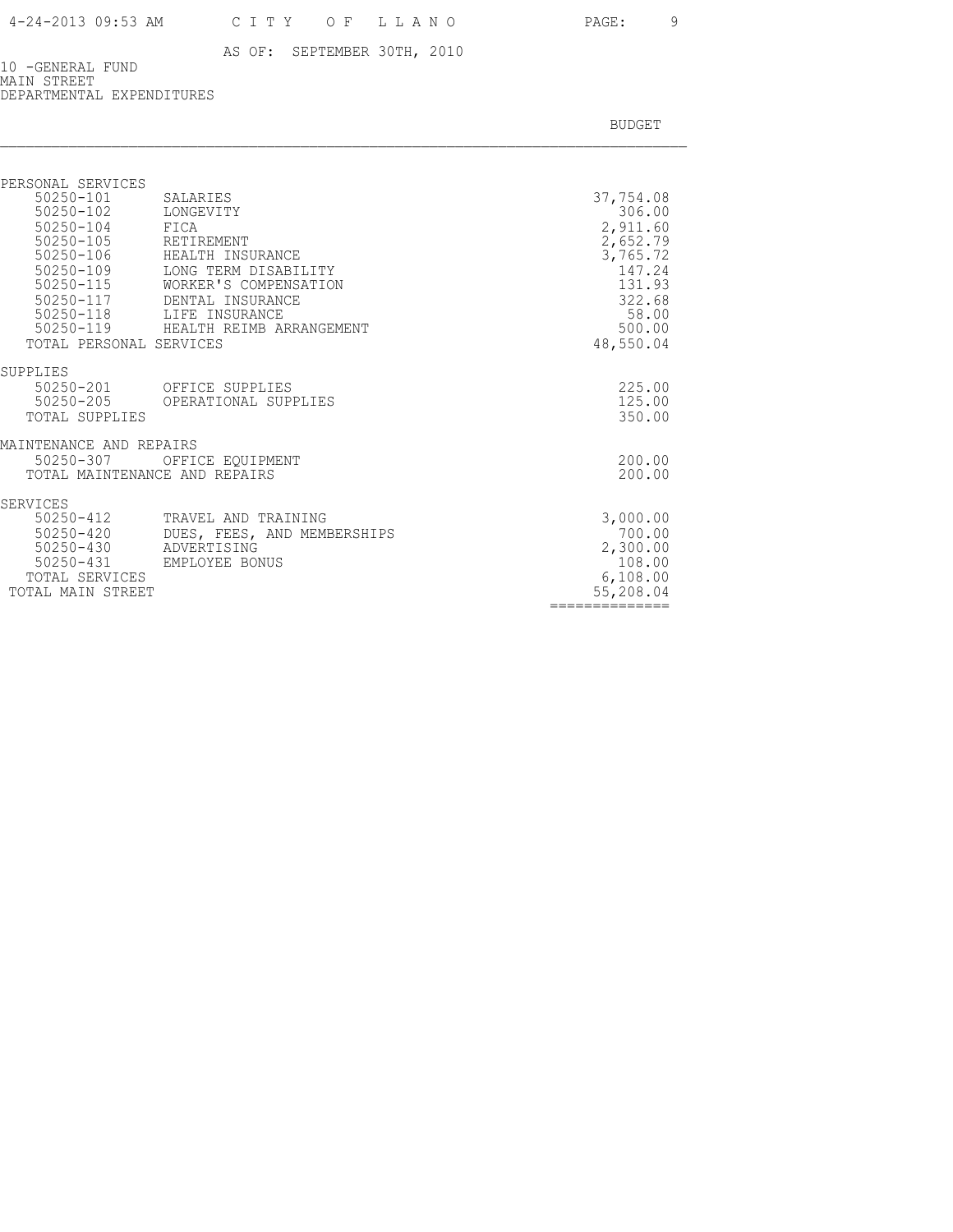10 -GENERAL FUND POLICE DEPARTMENTAL EXPENDITURES

| PERSONAL SERVICES<br>50300-101       | SALARIES                                                                                                    | 419,743.96             |
|--------------------------------------|-------------------------------------------------------------------------------------------------------------|------------------------|
| 50300-102                            | LONGEVITY                                                                                                   | 1,800.00               |
| 50300-103 OVERTIME<br>50300-104 FICA |                                                                                                             | 20,000.00              |
| $50300 - 105$                        | FICA<br>RETIREMENT                                                                                          | 33,824.01<br>30,594.39 |
| 50300-106                            | HEALTH INSURANCE                                                                                            | 50,461.25              |
| 50300-107                            | CLOTHING                                                                                                    | 5,000.00               |
| $50300 - 109$                        | LONG TERM DISABILITY                                                                                        | 1,626.86<br>14,538.12  |
|                                      | 50300-115<br>WORKER'S COMPENSATION<br>50300-117<br>DENTAL INSURANCE<br>50300-118<br>LIFE INSURANCE          | 4,678.08               |
|                                      |                                                                                                             | 580.00                 |
| TOTAL PERSONAL SERVICES              | 50300-119 HEALTH REIMB ARRANGEMENT                                                                          | 5,000.00<br>587,846.67 |
|                                      |                                                                                                             |                        |
| SUPPLIES                             |                                                                                                             |                        |
|                                      | 50300-201 OFFICE SUPPLIES<br>50300-205 OPERATIONAL SUPI<br>50300-206 ANIMAL CONTROL<br>OPERATIONAL SUPPLIES | 1,500.00<br>1,800.00   |
|                                      |                                                                                                             | 3,500.00               |
| 50300-210                            | 50300-207 POLICE DOG<br>FUEL                                                                                | 800.00<br>25,000.00    |
| TOTAL SUPPLIES                       |                                                                                                             | 32,600.00              |
| MAINTENANCE AND REPAIRS              |                                                                                                             |                        |
| 50300-302                            | MAINTENANCE OF VEHICLES                                                                                     | 12,500.00              |
| 50300-303 EQUIPMENT                  |                                                                                                             | 14,000.00              |
| $50300 - 305$                        | BUILDING AND GROUNDS<br>50300-307 OFFICE EQUIPMENT                                                          | 2,000.00<br>6,000.00   |
|                                      | TOTAL MAINTENANCE AND REPAIRS                                                                               | 34,500.00              |
| SERVICES                             |                                                                                                             |                        |
| 50300-401                            | COMMUNICATIONS                                                                                              | 5,300.00               |
| $50300 - 402$<br>50300-412           | ELECTRICITY<br>TRAVEL AND TRAINING                                                                          | 6,300.00<br>7,000.00   |
| $50300 - 413$                        | CAR ALLOWANCE/MILEAGE REIMBURS                                                                              | 1,500.00               |
| 50300-420                            | DUES, FEES, AND MEMBERSHIPS                                                                                 | 300.00                 |
| $50300 - 430$<br>50300-431           | ADVERTISING<br>EMPLOYEE BONUS                                                                               | 400.00<br>1,191.00     |
| 50300-432                            | PRISONER BOARD                                                                                              | 2,600.00               |
| 50300-433                            | LAW ENFORCEMENT EXPENSE                                                                                     | 4,000.00               |
| 50300-434                            | S.O. DISPATCH SERVICES                                                                                      | 33,973.60              |
| 50300-435<br>$50300 - 450$           | SEXUAL ASSAULT INVESTIGATION<br>DEBT SERVICE                                                                | 1,000.00<br>15,104.00  |
| TOTAL SERVICES                       |                                                                                                             | 78,668.60              |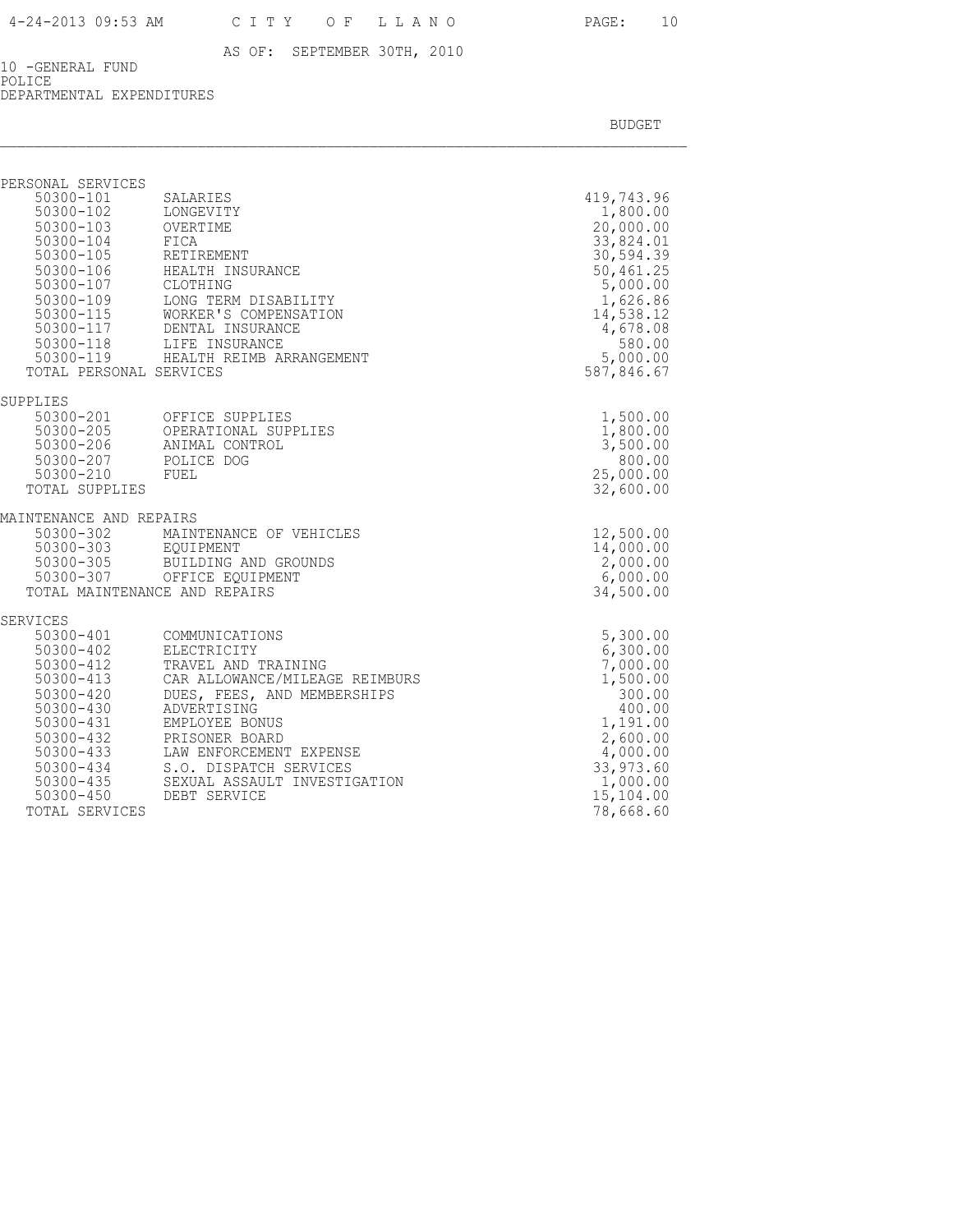| 4-24-2013 09:53 AM |  | CITY OF LLANO |  |
|--------------------|--|---------------|--|
|--------------------|--|---------------|--|

10 -GENERAL FUND POLICE DEPARTMENTAL EXPENDITURES

BUDGET AND RESERVE AND RESERVE AND RESERVE AND RESERVE AND RESERVE AND RESERVE AND RESERVE AND RESERVE AND RESERVE AND RESERVE AND RESERVE AND RESERVE AND RESERVE AND RESERVE AND RESPONDING A REPORT OF A REPORT OF A REPORT

PAGE: 11

| SUNDRY CHARGES<br>50300-507 INSURANCE - POLICE<br>TOTAL SUNDRY CHARGES | 4,292.00<br>4,292.00 |
|------------------------------------------------------------------------|----------------------|
| CAPITAL OUTLAY<br>TOTAL POLICE                                         | 737.907.27           |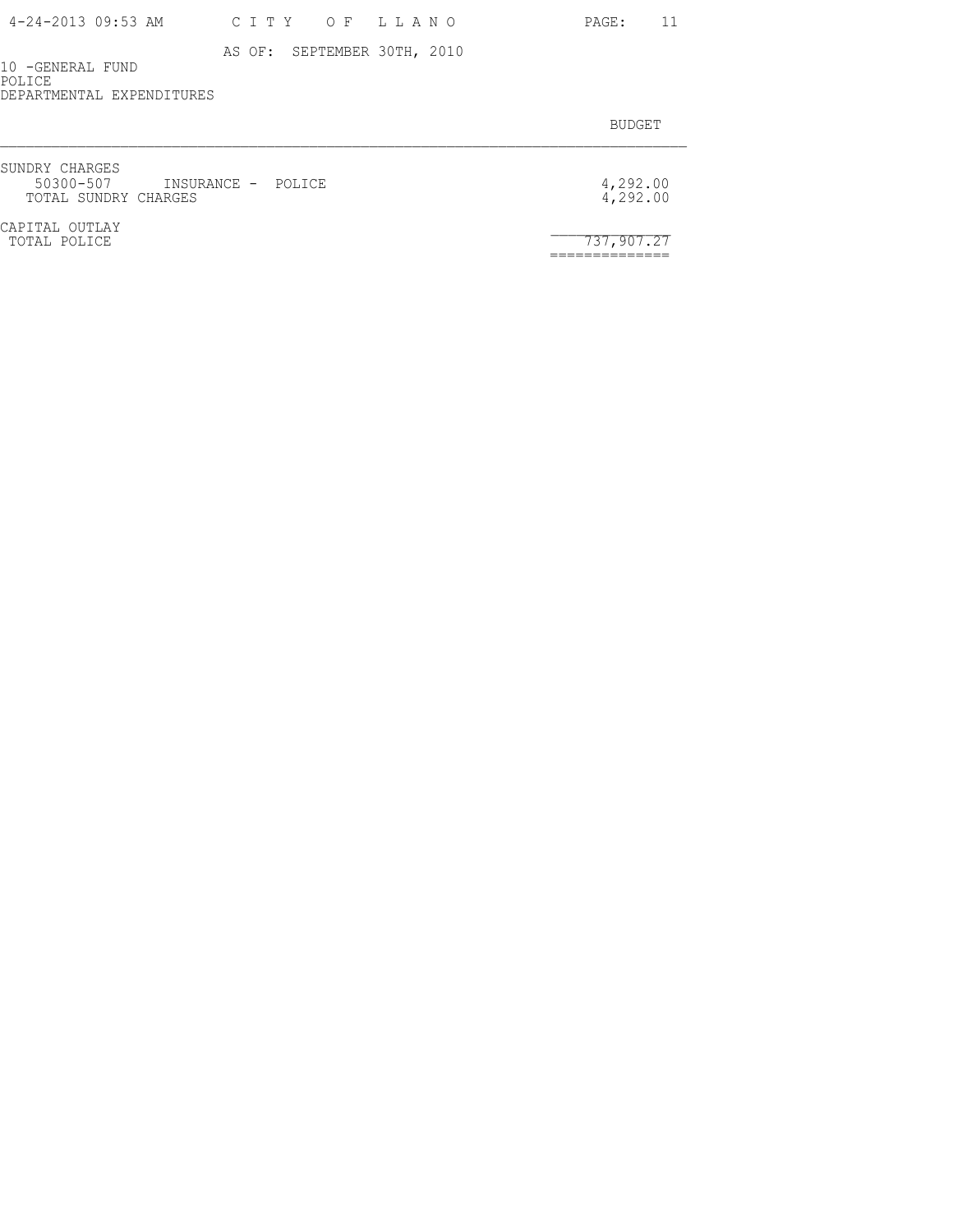### 4-24-2013 09:53 AM C I T Y O F L L A N O PAGE: 12

### AS OF: SEPTEMBER 30TH, 2010

10 -GENERAL FUND MUNICIPAL COURT DEPARTMENTAL EXPENDITURES

| PERSONAL SERVICES<br>50350-101<br>SALARIES<br>50350-104<br>FICA<br>50350-115 WORKER'S COMPENSATION                                                                                                  | 35,296.04<br>2,700.15<br>123.34                                     |
|-----------------------------------------------------------------------------------------------------------------------------------------------------------------------------------------------------|---------------------------------------------------------------------|
| TOTAL PERSONAL SERVICES                                                                                                                                                                             | 38, 119.53                                                          |
| SUPPLIES<br>50350-201 OFFICE SUPPLIES<br>TOTAL SUPPLIES                                                                                                                                             | 500.00<br>500.00                                                    |
| MAINTENANCE AND REPAIRS<br>50350-307<br>OFFICE EOUIPMENT<br>TOTAL MAINTENANCE AND REPAIRS                                                                                                           | 1,800.00<br>1,800.00                                                |
| SERVICES<br>50350-401<br>COMMUNICATIONS<br>50350-412<br>TRAVEL AND TRAINING<br>50350-420<br>DUES, FEES, AND MEMBERSHIPS<br>50350-427<br>LEGAL FEES<br>50350-431<br>EMPLOYEE BONUS<br>TOTAL SERVICES | 1,500.00<br>1,700.00<br>110.00<br>14,000.00<br>108.28<br>17, 418.28 |
| SUNDRY CHARGES                                                                                                                                                                                      |                                                                     |
| CAPITAL OUTLAY<br>TOTAL MUNICIPAL COURT                                                                                                                                                             | 57,837.81<br>==============                                         |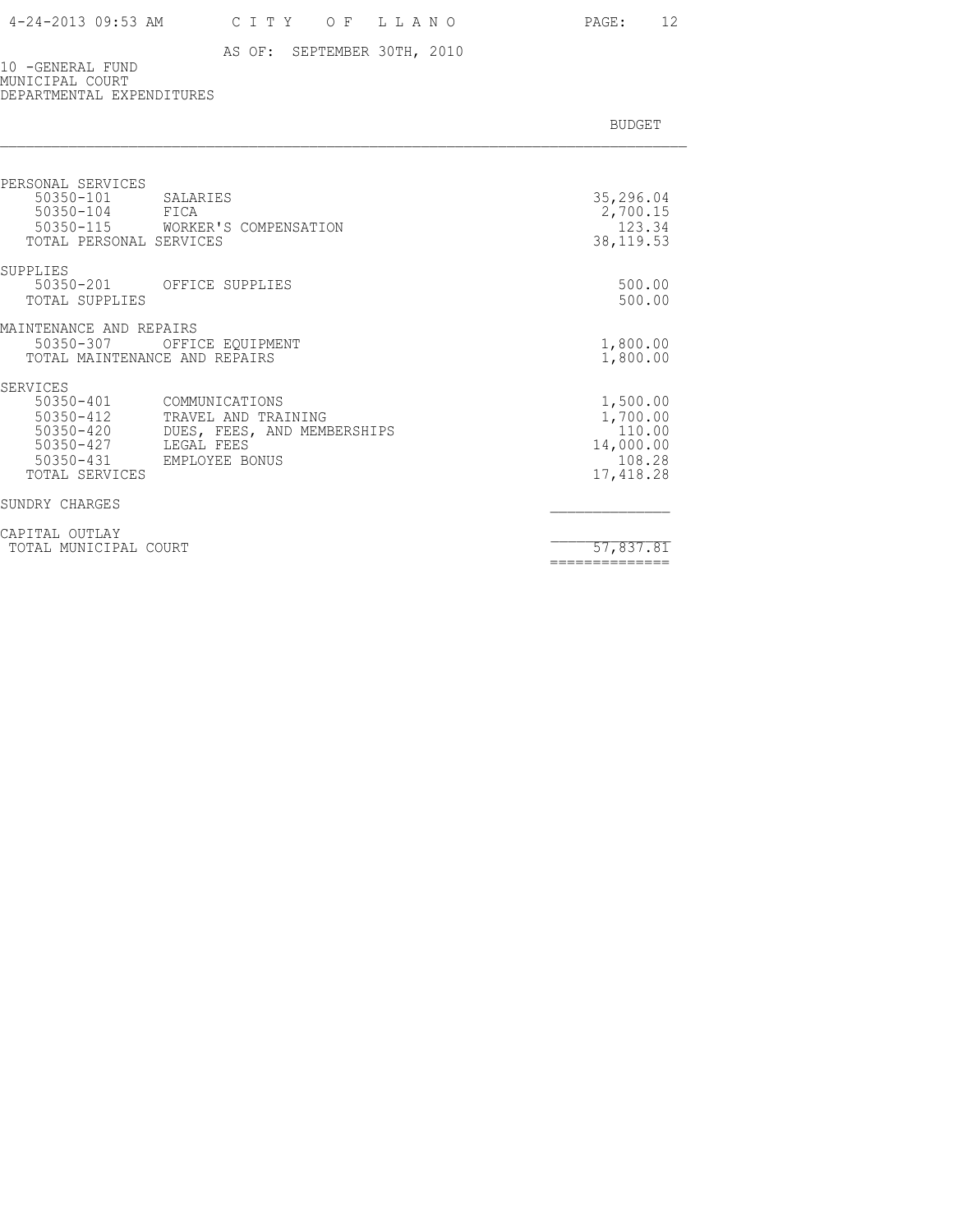10 -GENERAL FUND CODE ENFORCEMENT DEPARTMENTAL EXPENDITURES

| PERSONAL SERVICES<br>50400-101<br>SALARIES<br>50400-104<br>FICA<br>50400-105<br>RETIREMENT<br>$50400 - 106$<br>HEALTH INSURANCE<br>50400-109<br>LONG TERM DISABILITY<br>50400-115<br>WORKER'S COMPENSATION<br>50400-117<br>DENTAL INSURANCE<br>50400-118 LIFE INSURANCE<br>50400-119 HEALTH REIMB ARRANGEMENT<br>TOTAL PERSONAL SERVICES | 53,770.08<br>4, 113. 41<br>3,747.77<br>8,284.64<br>209.70<br>187.89<br>644.95<br>58.00<br>500.00<br>71,516.44 |
|------------------------------------------------------------------------------------------------------------------------------------------------------------------------------------------------------------------------------------------------------------------------------------------------------------------------------------------|---------------------------------------------------------------------------------------------------------------|
| SUPPLIES<br>50400-201<br>OFFICE SUPPLIES<br>50400-202<br>POSTAGE<br>50400-204<br>SMALL TOOLS<br>50400-205<br>OPERATIONAL SUPPLIES<br>$50400 - 210$<br>FUEL<br>TOTAL SUPPLIES                                                                                                                                                             | 250.00<br>50.00<br>100.00<br>100.00<br>520.00<br>1,020.00                                                     |
| MAINTENANCE AND REPAIRS<br>50400-302<br>VEHICLE MAINTENANCE<br>50400-307<br>OFFICE EOUIPMENT<br>TOTAL MAINTENANCE AND REPAIRS                                                                                                                                                                                                            | 400.00<br>300.00<br>700.00                                                                                    |
| <b>SERVICES</b><br>50400-401<br>COMMUNICATIONS<br>50400-412<br>TRAVEL AND TRAINING<br>50400-420<br>DUES, FEES, AND MEMEBERSHIPS<br>50400-421<br>PRINTING<br>50400-431<br>EMPLOYEE BONUS<br>TOTAL SERVICES                                                                                                                                | 500.00<br>1,200.00<br>500.00<br>450.00<br>108.28<br>2,758.28                                                  |
| SUNDRY CHARGES                                                                                                                                                                                                                                                                                                                           |                                                                                                               |
| CAPITAL OUTLAY<br>TOTAL CODE ENFORCEMENT                                                                                                                                                                                                                                                                                                 | 75,994.72<br>==============                                                                                   |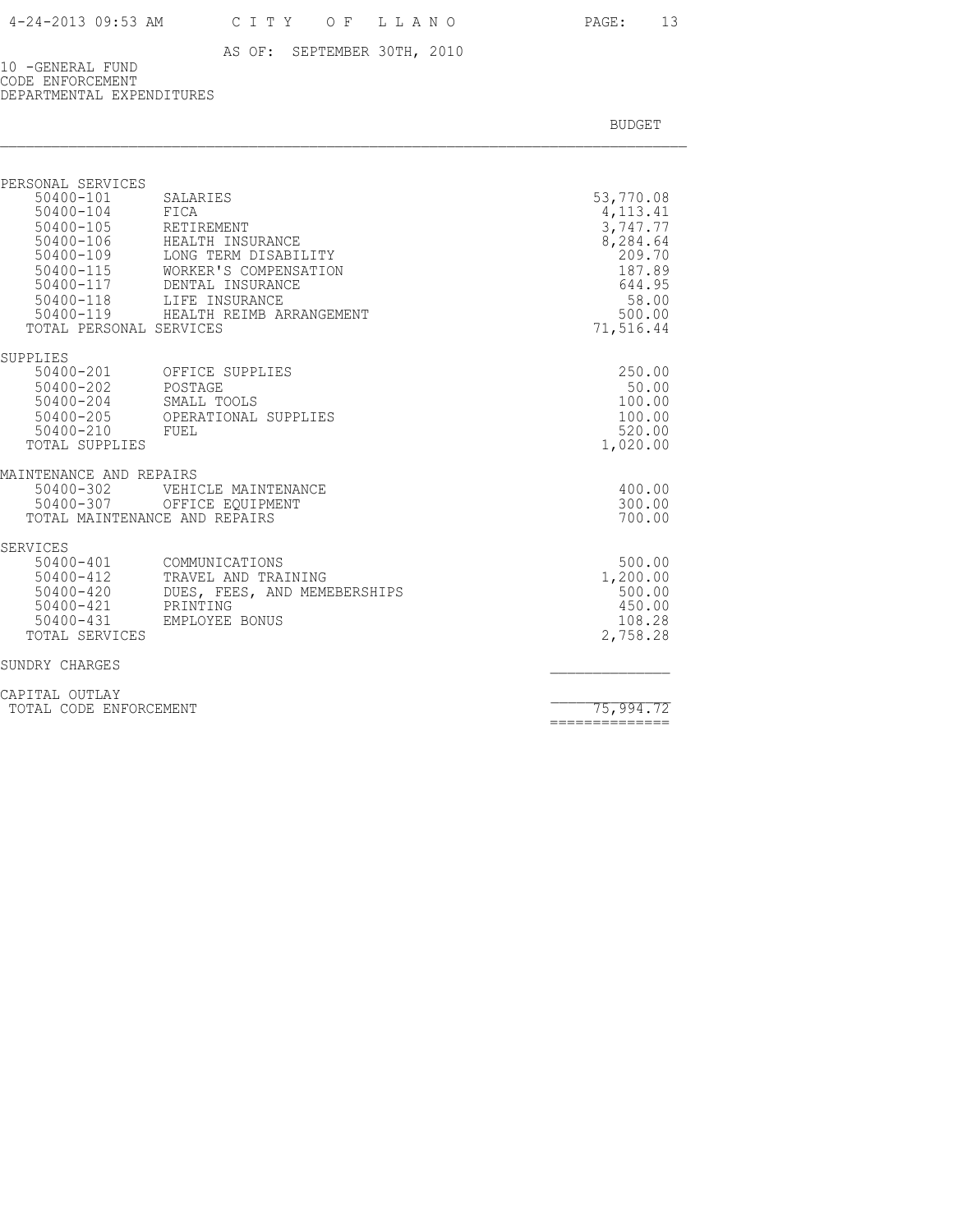10 -GENERAL FUND FIRE DEPARTMENT DEPARTMENTAL EXPENDITURES

| PERSONAL SERVICES<br>50500-101<br>50500-104                                                                                         | SALARIES<br>FICA<br>50500-110 ATTENDANCE FEES<br>50500-115 WORKERS' COMPENSATION                                     | 600.00<br>45.90<br>1,000.00<br>1,200.00                                         |
|-------------------------------------------------------------------------------------------------------------------------------------|----------------------------------------------------------------------------------------------------------------------|---------------------------------------------------------------------------------|
| TOTAL PERSONAL SERVICES<br>SUPPLIES                                                                                                 |                                                                                                                      | 2,845.90                                                                        |
| 50500-201<br>50500-204<br>50500-205<br>50500-210<br>50500-290<br>TOTAL SUPPLIES                                                     | OFFICE SUPPLIES<br>SMALL TOOLS<br>OPERATIONAL SUPPLIES<br>FUEL<br>MISCELLANEOUS                                      | 500.00<br>1,500.00<br>4,000.00<br>500.00<br>1,200.00<br>7,700.00                |
| MAINTENANCE AND REPAIRS<br>50500-302<br>50500-303 EQUIPMENT<br>50500-305<br>50500-317<br>TOTAL MAINTENANCE AND REPAIRS              | VEHICLE MAINTENANCE<br>BUILDING AND GROUNDS<br>OFFICE EQUIPMENT                                                      | 4,000.00<br>17,500.00<br>3,000.00<br>1,500.00<br>26,000.00                      |
| <b>SERVICES</b><br>50500-401<br>$50500 - 402$<br>$50500 - 405$<br>$50500 - 412$<br>$50500 - 420$<br>$50500 - 450$<br>TOTAL SERVICES | COMMUNICATIONS<br>ELECTRIC<br>GAS<br>TRAVEL AND TRAINING<br>DUES, FEES, AND MEMBERSHIPS<br>DEBT SERVICE - FIRE TRUCK | 700.00<br>2,500.00<br>1,600.00<br>14,000.00<br>750.00<br>34,510.00<br>54,060.00 |
| SUNDRY CHARGES<br>50500-530<br>TOTAL SUNDRY CHARGES                                                                                 | FIREMEN'S PENSION                                                                                                    | 13,681.00<br>13,681.00                                                          |
| CAPITAL OUTLAY<br>TOTAL FIRE DEPARTMENT                                                                                             |                                                                                                                      | 104,286.90<br>==============                                                    |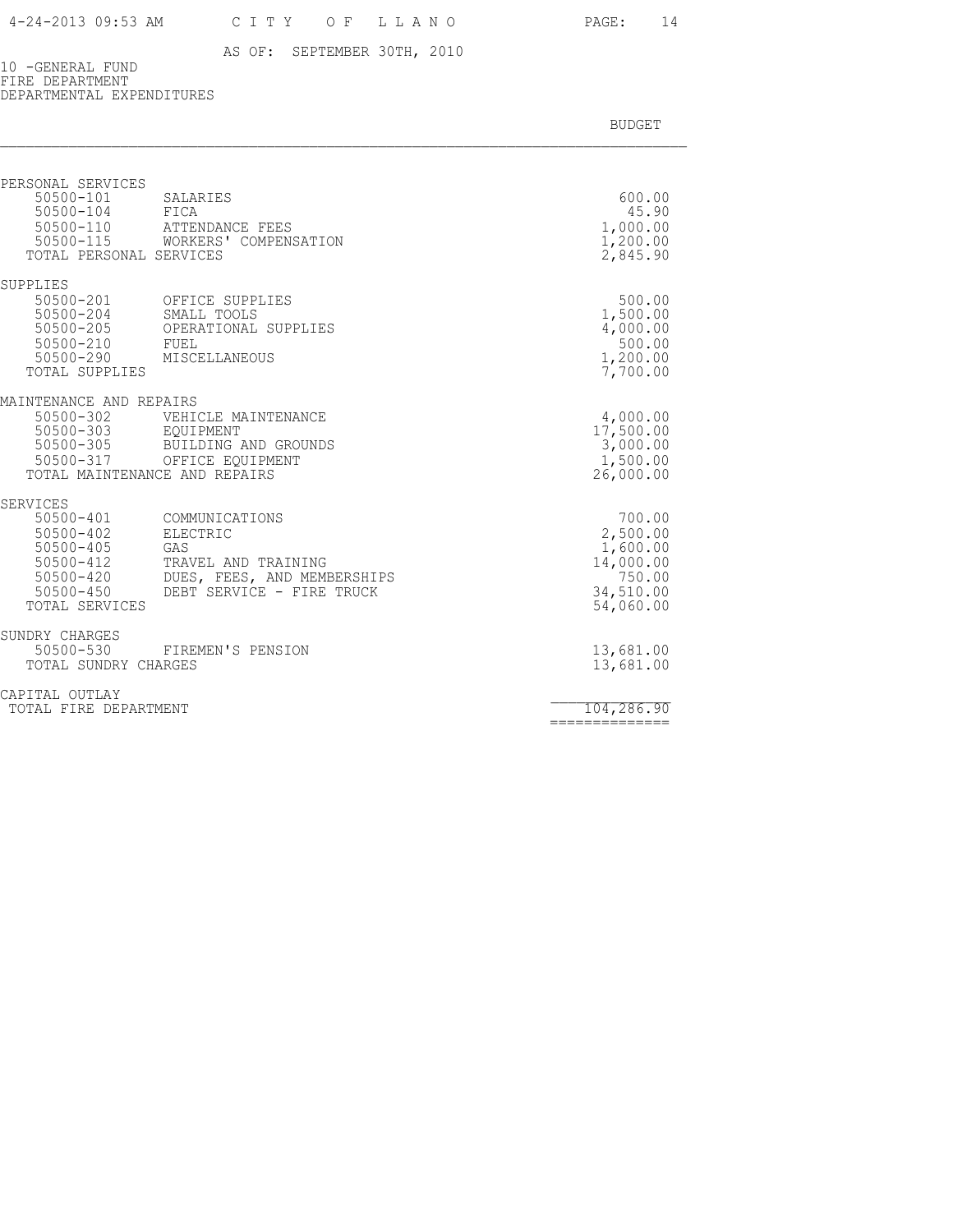10 -GENERAL FUND PARKS AND RECREATION DEPARTMENTAL EXPENDITURES

| PERSONAL SERVICES<br>$50600 - 101$<br>50600-103<br>50600-104<br>50600-105                        | SALARIES<br>50600-102 LONGEVITY<br>OVERTIME<br>FICA<br>RETIREMENT                                                                                                                                                | 93,082.50<br>1,768.00<br>3,500.00<br>7,546.76<br>6,875.94                                             |
|--------------------------------------------------------------------------------------------------|------------------------------------------------------------------------------------------------------------------------------------------------------------------------------------------------------------------|-------------------------------------------------------------------------------------------------------|
| 50600-107 CLOTHING<br>50600-108<br>TOTAL PERSONAL SERVICES                                       | 50600-106 HEALTH INSURANCE<br>CERTIFICATION<br>50600-109 LONG TERM DISABILITY<br>50600-115 WORKER'S COMPENSATION<br>50600-117 DENTAL INSURANCE<br>50600-118 LIFE INSURANCE<br>50600-119 HEALTH REIMB ARRANGEMENT | 25,607.15<br>2,718.23<br>300.00<br>403.26<br>3,171.07<br>2,260.99<br>232.00<br>2,000.00<br>149,465.90 |
| SUPPLIES                                                                                         |                                                                                                                                                                                                                  |                                                                                                       |
| 50600-210 FUEL<br>TOTAL SUPPLIES                                                                 | 50600-201 OFFICE SUPPLIES<br>50600-204 SMALL TOOLS<br>50600-205 OPERATIONAL SUPPLIES                                                                                                                             | 50.00<br>500.00<br>8,000.00<br>4,850.00<br>13,400.00                                                  |
| MAINTENANCE AND REPAIRS                                                                          |                                                                                                                                                                                                                  |                                                                                                       |
| 50600-302<br>50600-307                                                                           | VEHICLE MAINTENANCE<br>50600-303 EQUIPMENT<br>50600-305 BUILDING AND GROUNDS<br>50600-306 BALLFIELD MAINTENANCI<br>BALLFIELD MAINTENANCE<br>DOG PARK<br>TOTAL MAINTENANCE AND REPAIRS                            | 2,100.00<br>2,000.00<br>6,000.00<br>10,000.00<br>4,000.00<br>24,100.00                                |
| SERVICES                                                                                         |                                                                                                                                                                                                                  |                                                                                                       |
| 50600-401<br>50600-402<br>50600-412<br>50600-417<br>50600-420<br>$50600 - 431$<br>TOTAL SERVICES | COMMUNICATIONS<br>ELECTRIC<br>TRAVEL AND TRAINING<br>MOWING<br>DUES, FEES, AND MEMBERSHIPS<br>EMPLOYEE BONUS                                                                                                     | 375.00<br>8,000.00<br>1,500.00<br>9,500.00<br>100.00<br>433.00<br>19,908.00                           |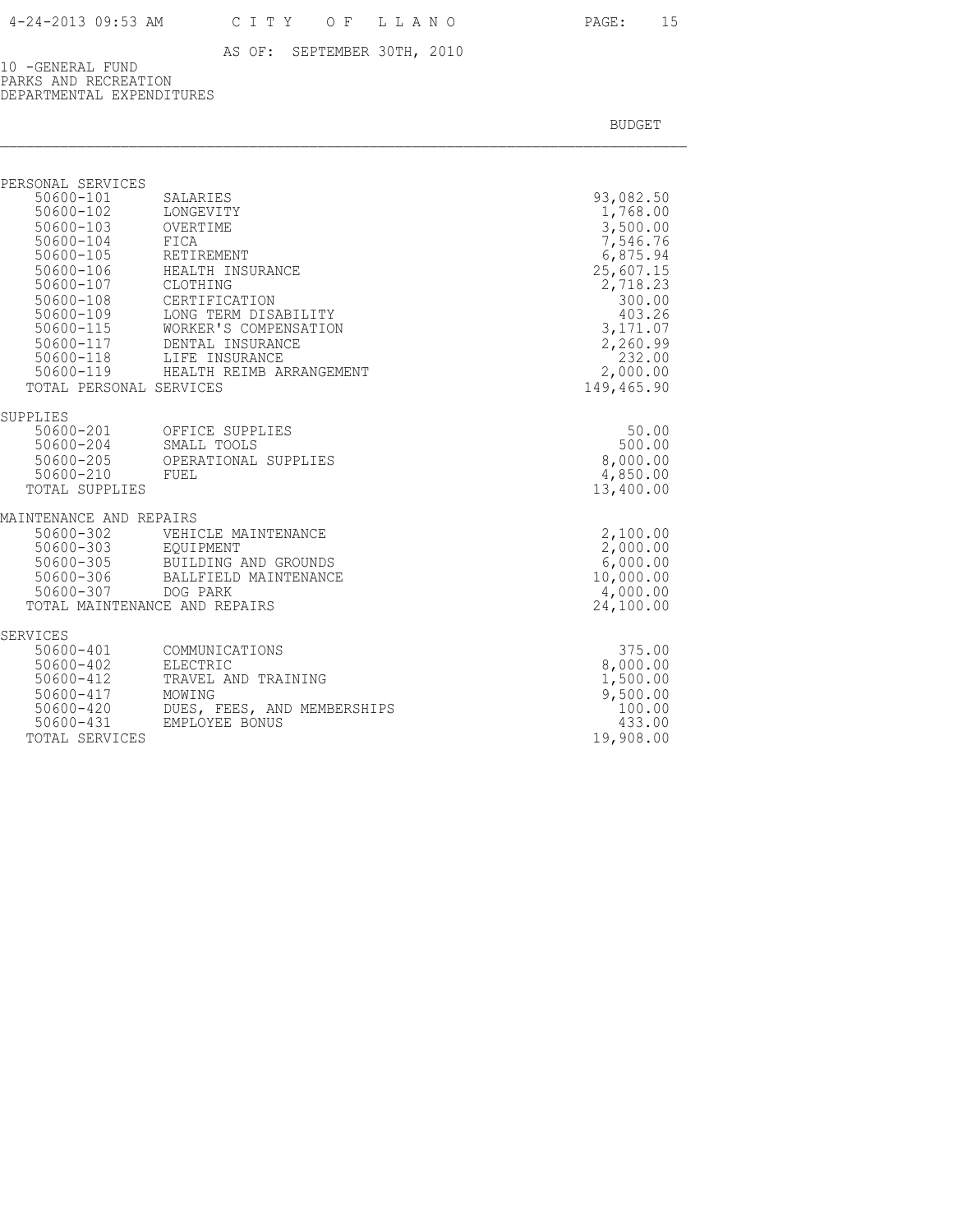10 -GENERAL FUND PARKS AND RECREATION DEPARTMENTAL EXPENDITURES

BUDGET AND RESERVE AND RESERVE AND RESERVE AND RESERVE AND RESERVE AND RESERVE AND RESERVE AND RESERVE AND RESERVE AND RESERVE AND RESERVE AND RESERVE AND RESERVE AND RESERVE AND RESPONDING A REPORT OF A REPORT OF A REPORT

SUNDRY CHARGES

CAPITAL OUTLAY<br>
TOTAL PARKS AND RECREATION 206,873.90

==============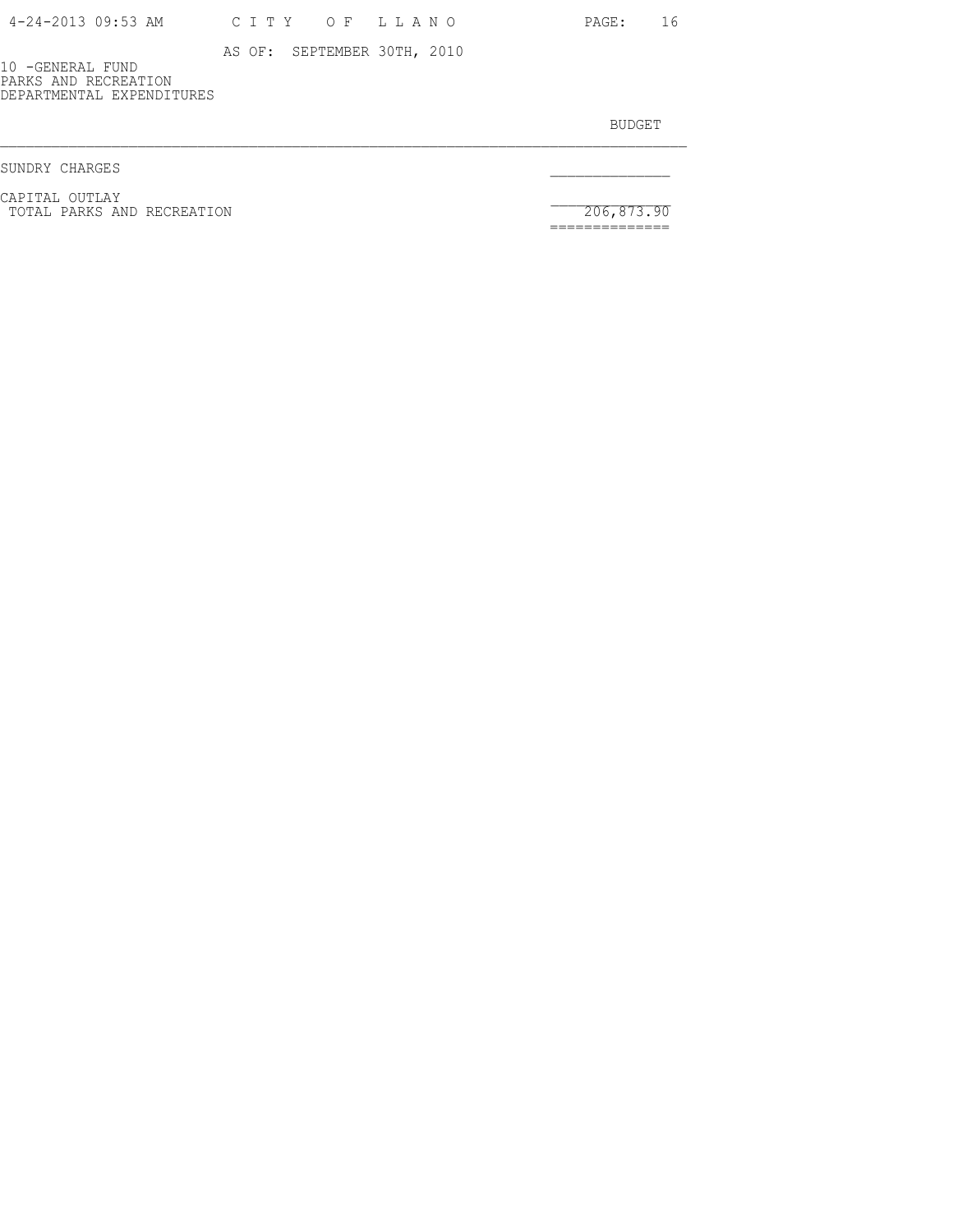### 4-24-2013 09:53 AM C I T Y O F L L A N O PAGE: 17

### AS OF: SEPTEMBER 30TH, 2010

10 -GENERAL FUND SWIMMING POOL DEPARTMENTAL EXPENDITURES

|  |  | <b>BUDGET</b> |
|--|--|---------------|
|  |  |               |

| PERSONAL SERVICES<br>$50601 - 101$<br>SALARIES<br>$50601 - 104$<br>FICA<br>$50601 - 115$<br>WORKERS COMPENSATION                                                                                 | 14,540.00<br>1,112.31<br>477.39                                                  |
|--------------------------------------------------------------------------------------------------------------------------------------------------------------------------------------------------|----------------------------------------------------------------------------------|
| TOTAL PERSONAL SERVICES                                                                                                                                                                          | 16,129.70                                                                        |
| SUPPLIES<br>50601-201<br>OFFICE SUPPLIES<br>$50601 - 203$<br>CONCESSIONS<br>$50601 - 205$<br>OPERATIONAL SUPPLIES<br>TOTAL SUPPLIES                                                              | 100.00<br>3,800.00<br>3,500.00<br>7,400.00                                       |
| MAINTENANCE AND REPAIRS<br>50601-303<br>EQUIPMENT<br>$50601 - 305$<br>BUILDING AND GROUNDS<br>TOTAL MAINTENANCE AND REPAIRS                                                                      | 500.00<br>5,000.00<br>5,500.00                                                   |
| <b>SERVICES</b><br>$50601 - 401$<br>COMMUNICATIONS<br>$50601 - 402$<br>ELECTRIC<br>$50601 - 412$<br>TRAVEL AND TRAINING<br>$50601 - 430$<br>ADVERTISING<br>TOTAL SERVICES<br>TOTAL SWIMMING POOL | 520.00<br>2,500.00<br>500.00<br>100.00<br>3,620.00<br>32,649.70<br>============= |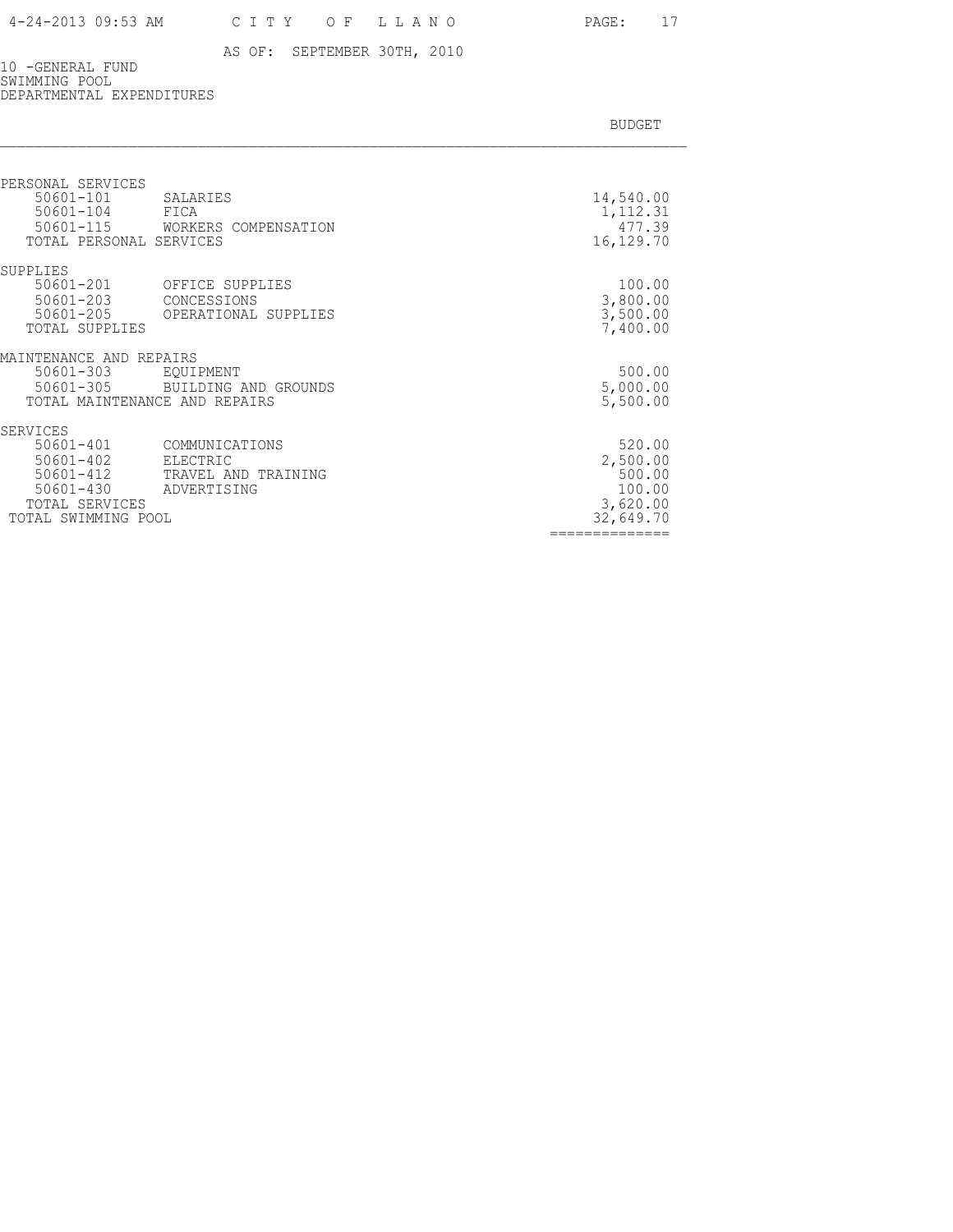10 -GENERAL FUND BADU RV PARK DEPARTMENTAL EXPENDITURES

| PERSONAL SERVICES                                                                             |                                                                             |
|-----------------------------------------------------------------------------------------------|-----------------------------------------------------------------------------|
|                                                                                               |                                                                             |
| SUPPLIES<br>50602-201 OFFICE SUPPLIES<br>TOTAL SUPPLIES                                       | 50.00<br>50.00                                                              |
| MAINTENANCE AND REPAIRS<br>50602-305<br>BUILDING AND GROUNDS<br>TOTAL MAINTENANCE AND REPAIRS | 2,000.00<br>2,000.00                                                        |
| SERVICES<br>50602-402<br>ELECTRIC<br>50602-436<br>TOTAL SERVICES<br>TOTAL BADU RV PARK        | 2,000.00<br>3,250.00<br>RV SPACE MGMT FEE-AM LEGION<br>5,250.00<br>7,300.00 |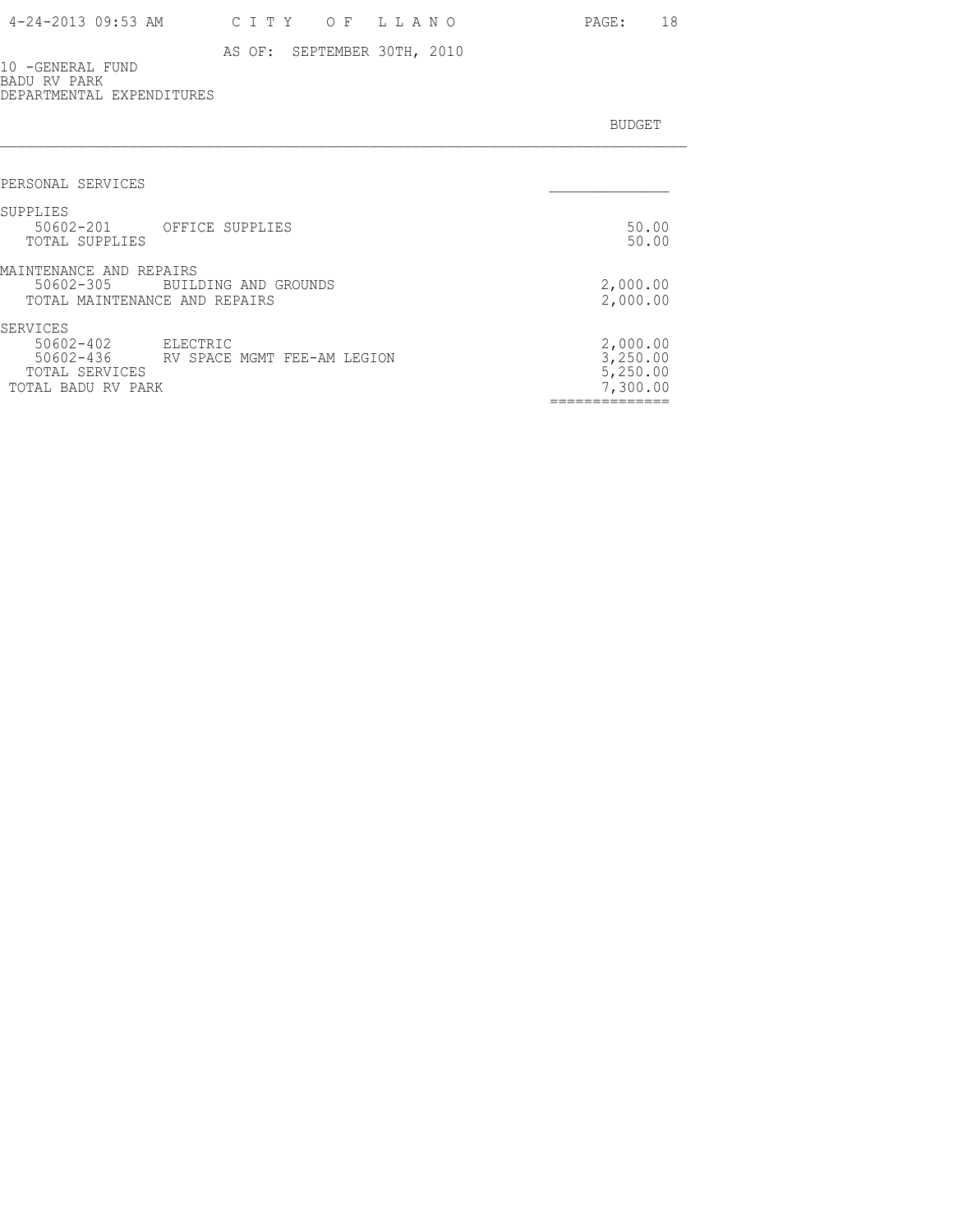10 -GENERAL FUND RAY HOUSE DEPARTMENTAL EXPENDITURES

| PERSONAL SERVICES                                                                    |                                     |                                                        |
|--------------------------------------------------------------------------------------|-------------------------------------|--------------------------------------------------------|
| SUPPLIES<br>50603-204<br>50603-205<br>TOTAL SUPPLIES                                 | SMALL TOOLS<br>OPERATIONAL SUPPLIES | 100.00<br>250.00<br>350.00                             |
| MAINTENANCE AND REPAIRS<br>50603-305<br>TOTAL MAINTENANCE AND REPAIRS                | BUILDING AND GROUNDS                | 1,500.00<br>1,500.00                                   |
| SERVICES<br>50603-402<br>50603-405<br>50603-430<br>TOTAL SERVICES<br>TOTAL RAY HOUSE | ELECTRIC<br>GAS<br>ADVERTISING      | 1,500.00<br>1,500.00<br>100.00<br>3,100.00<br>4,950.00 |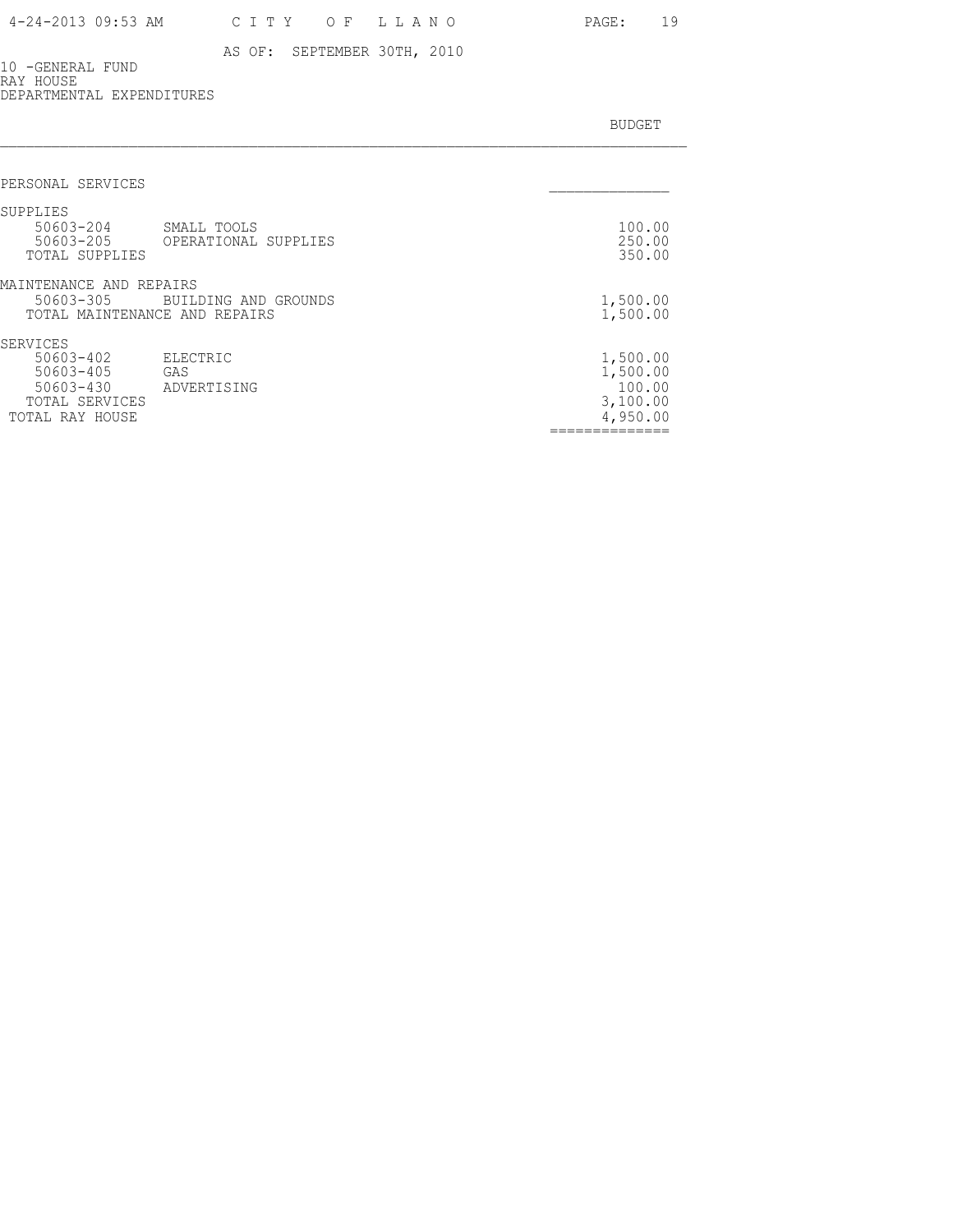10 -GENERAL FUND ROBINSON RV PARK DEPARTMENTAL EXPENDITURES

| PERSONAL SERVICES                                                                                              |                                              |
|----------------------------------------------------------------------------------------------------------------|----------------------------------------------|
| SUPPLIES<br>50604-201<br>OFFICE SUPPLIES<br>50604-205<br>OPERATIONAL SUPPLIES<br>TOTAL SUPPLIES                | 200.00<br>800.00<br>1,000.00                 |
| MAINTENANCE AND REPAIRS<br>50604-305<br>BUILDING AND GROUNDS<br>TOTAL MAINTENANCE AND REPAIRS                  | 3,000.00<br>3,000.00                         |
| SERVICES<br>50604-401<br>COMMUNICATIONS<br>50604-402<br>ELECTRIC<br>50604-430<br>ADVERTISING<br>TOTAL SERVICES | 750.00<br>25,000.00<br>4,000.00<br>29,750.00 |
| CAPITAL<br>OUTLAY<br>TOTAL ROBINSON RV PARK                                                                    | 33,750.00<br>------------                    |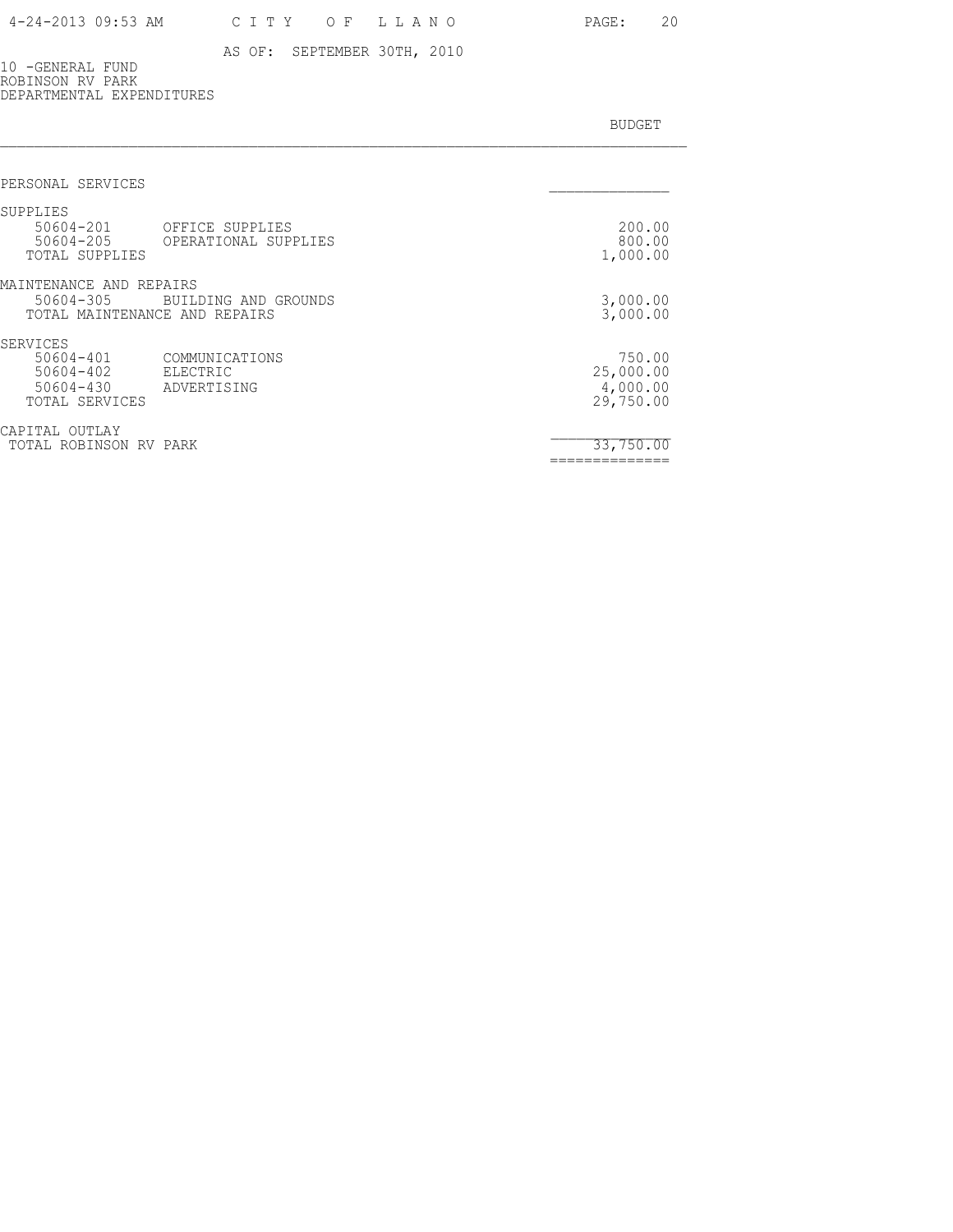### 4-24-2013 09:53 AM C I T Y O F L L A N O PAGE: 21

#### AS OF: SEPTEMBER 30TH, 2010

10 -GENERAL FUND DEPOT MUSEUM DEPARTMENTAL EXPENDITURES

| <b>BUDGET</b> |
|---------------|

| PERSONAL SERVICES<br>50605-101<br>SALARIES<br>50605-104<br>FICA<br>50605-115<br>WORKERS COMP<br>TOTAL PERSONAL SERVICES | 2,400.00<br>183.60<br>100.64<br>2,684.24   |
|-------------------------------------------------------------------------------------------------------------------------|--------------------------------------------|
| SUPPLIES<br>50605-205<br>OPERATIONAL SUPPLIES<br>TOTAL SUPPLIES                                                         | 200.00<br>200.00                           |
| MAINTENANCE AND REPAIRS<br>50605-305<br>BUILDING AND GROUNDS<br>TOTAL MAINTENANCE AND REPAIRS                           | 2,000.00<br>2,000.00                       |
| SERVICES<br>50605-401<br>COMMUNICATIONS<br>50605-402<br>ELECTRICITY<br>TOTAL SERVICES<br>TOTAL DEPOT MUSEUM             | 600.00<br>2,200.00<br>2,800.00<br>7,684.24 |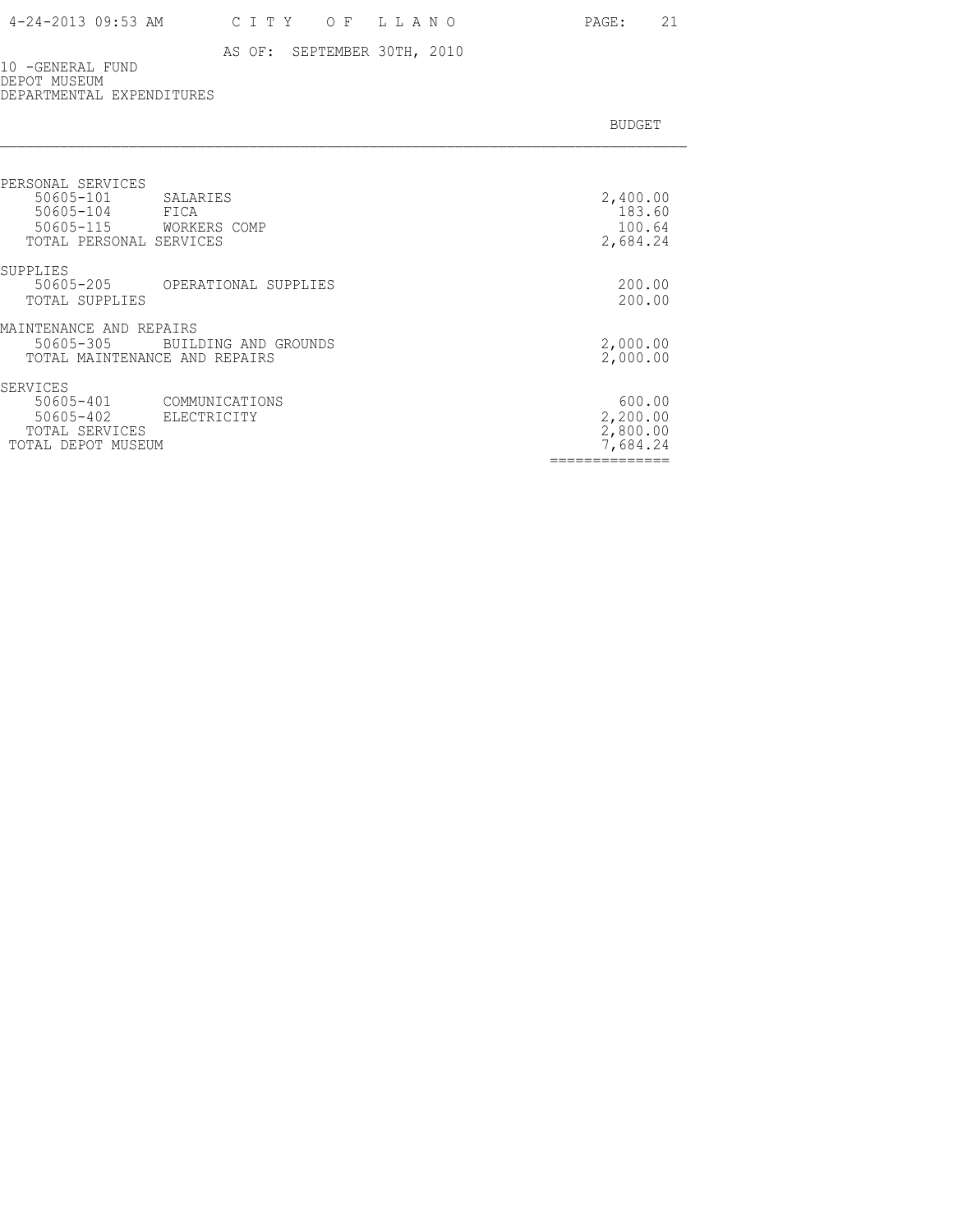| 4-24-2013 09:53 AM |  |  |  |  | CITY OF LLANO |  |  |  |  |  |  |  |  |
|--------------------|--|--|--|--|---------------|--|--|--|--|--|--|--|--|
|--------------------|--|--|--|--|---------------|--|--|--|--|--|--|--|--|

PAGE: 22

 AS OF: SEPTEMBER 30TH, 2010 10 -GENERAL FUND EVENTS CENTER (MPEC)

DEPARTMENTAL EXPENDITURES

BUDGET AND RESERVE AND RESERVE AND RESERVE AND RESERVE AND RESERVE AND RESERVE AND RESERVE AND RESERVE AND RESERVE AND RESERVE AND RESERVE AND RESERVE AND RESERVE AND RESERVE AND RESPONDING A REPORT OF A REPORT OF A REPORT

MAINTENANCE AND REPAIRS \_\_\_\_\_\_\_\_\_\_\_\_\_\_ ==============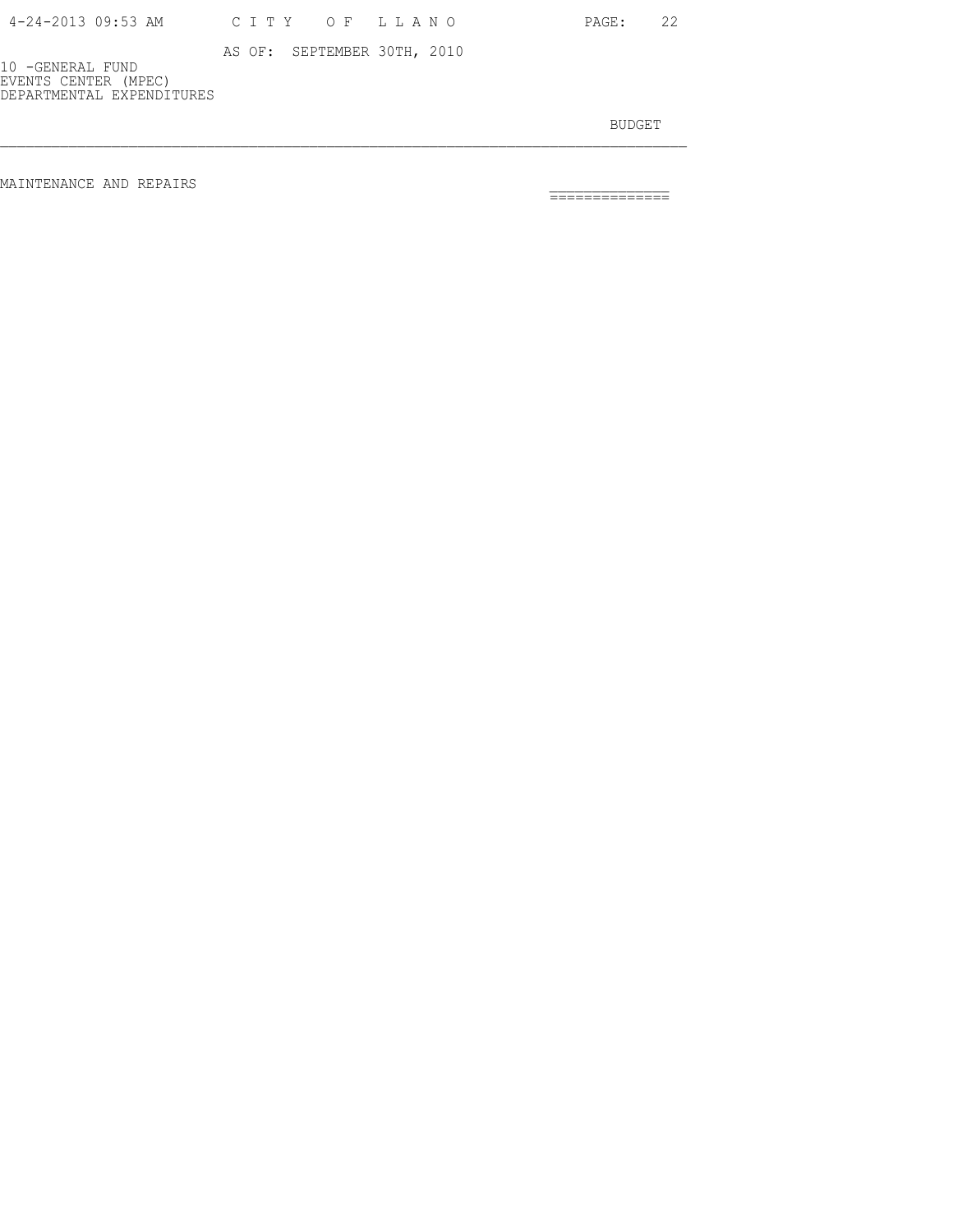10 -GENERAL FUND LANTEX THEATER DEPARTMENTAL EXPENDITURES

|  |  | <b>BUDGET</b> |
|--|--|---------------|
|  |  |               |

| PERSONAL SERVICES<br>$50610 - 103$<br>50610-104<br>$50610 - 105$<br>$50610 - 115$               | OVERTIME<br>FICA<br>RETIREMENT<br>WORKERS COMP      | 3,000.00<br>230.00<br>209.00<br>135.80     |
|-------------------------------------------------------------------------------------------------|-----------------------------------------------------|--------------------------------------------|
| TOTAL PERSONAL SERVICES<br>SUPPLIES<br>50610-205<br>TOTAL SUPPLIES                              | OPERATIONAL SUPPLIES                                | 3,574.80<br>250.00<br>250.00               |
| MAINTENANCE AND REPAIRS<br>50610-303<br>50610-305<br>50610-307<br>TOTAL MAINTENANCE AND REPAIRS | EQUIPMENT<br>BUILDING & GROUNDS<br>OFFICE EQUIPMENT | 1,500.00<br>2,000.00<br>500.00<br>4,000.00 |
| SERVICES<br>$50610 - 401$<br>$50610 - 402$<br>$50610 - 405$<br>TOTAL SERVICES                   | COMMUNICATIONS<br>ELECTRIC<br>GAS                   | 600.00<br>5,500.00<br>700.00<br>6,800.00   |
| CAPITAL<br>OUTLAY<br>TOTAL LANTEX THEATER                                                       |                                                     | 14,624.80                                  |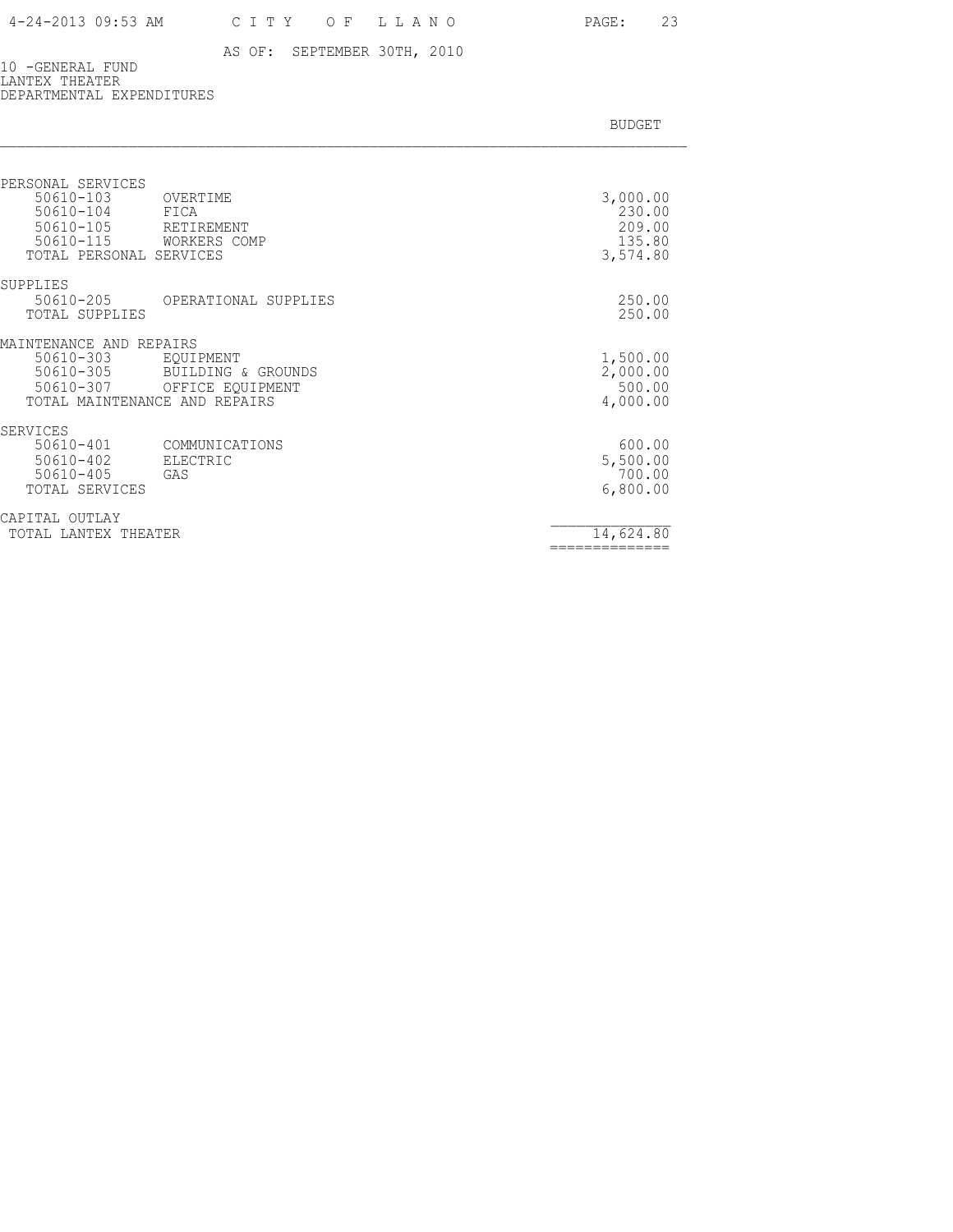10 -GENERAL FUND CEMETERY DEPARTMENTAL EXPENDITURES

BUDGET AND RESERVE AND RESERVE AND RESERVE AND RESERVE AND RESERVE AND RESERVE AND RESERVE AND RESERVE AND RESERVE AND RESERVE AND RESERVE AND RESERVE AND RESERVE AND RESERVE AND RESPONDING A REPORT OF A REPORT OF A REPORT

| PERSONAL SERVICES                                                                                                                          |                                                                                                                                                                                                                                                      |                                                                                                                                                           |
|--------------------------------------------------------------------------------------------------------------------------------------------|------------------------------------------------------------------------------------------------------------------------------------------------------------------------------------------------------------------------------------------------------|-----------------------------------------------------------------------------------------------------------------------------------------------------------|
| 50625-101<br>50625-102 LONGEVITY<br>50625-103 OVERTIME<br>50625-104 FICA<br>$50625 - 105$<br>50625-107 CLOTHING<br>TOTAL PERSONAL SERVICES | SALARIES<br>RETIREMENT<br>50625-106 HEALTH INSURANCE<br>50625-108 CERTIFICATION<br>50625-109 LONG TERM DISABILITY<br>50625-115 WORKER'S COMPENSATION<br>50625-117 DENTAL INSURANCE<br>50625-118 LIFE INSURANCE<br>50625-119 HEALTH REIMB ARRANGEMENT | 44,092.03<br>1,066.00<br>6,000.00<br>3,936.54<br>2,889.62<br>8,284.64<br>693.62<br>300.00<br>132.96<br>2,702.20<br>644.95<br>58.00<br>500.00<br>71,300.56 |
| SUPPLIES<br>50625-210 FUEL<br>TOTAL SUPPLIES                                                                                               | -<br>50625-204 SMALL TOOLS<br>50625-205 OPERATIONAL SUPPLIES                                                                                                                                                                                         | 150.00<br>1,200.00<br>2,100.00<br>3,450.00                                                                                                                |
| MAINTENANCE AND REPAIRS<br>TOTAL MAINTENANCE AND REPAIRS                                                                                   | 50625-302 VEHICLE MAINTENANCE<br>50625-303 EQUIPMENT<br>50625-304 MACHINERY<br>50625-305 BUILDING AND GROUNDS                                                                                                                                        | 250.00<br>1,500.00<br>1,000.00<br>400.00<br>3,150.00                                                                                                      |
| SERVICES<br>$50625 - 402$<br>50625-412<br>50625-431<br>TOTAL SERVICES                                                                      | 50625-401 COMMUNICATIONS<br>ELECTRIC<br>TRAVEL AND TRAINING<br>50625-412 TRAVEL AND TRAINING<br>50625-420 DUES, FEES, & MEMBERSHIPS<br>EMPLOYEE BONUS                                                                                                | 400.00<br>275.00<br>50.00<br>20.00<br>108.28<br>853.28                                                                                                    |
| SUNDRY CHARGES                                                                                                                             |                                                                                                                                                                                                                                                      |                                                                                                                                                           |
| CAPITAL OUTLAY                                                                                                                             |                                                                                                                                                                                                                                                      |                                                                                                                                                           |

TOTAL CEMETERY 78,753.84 ==============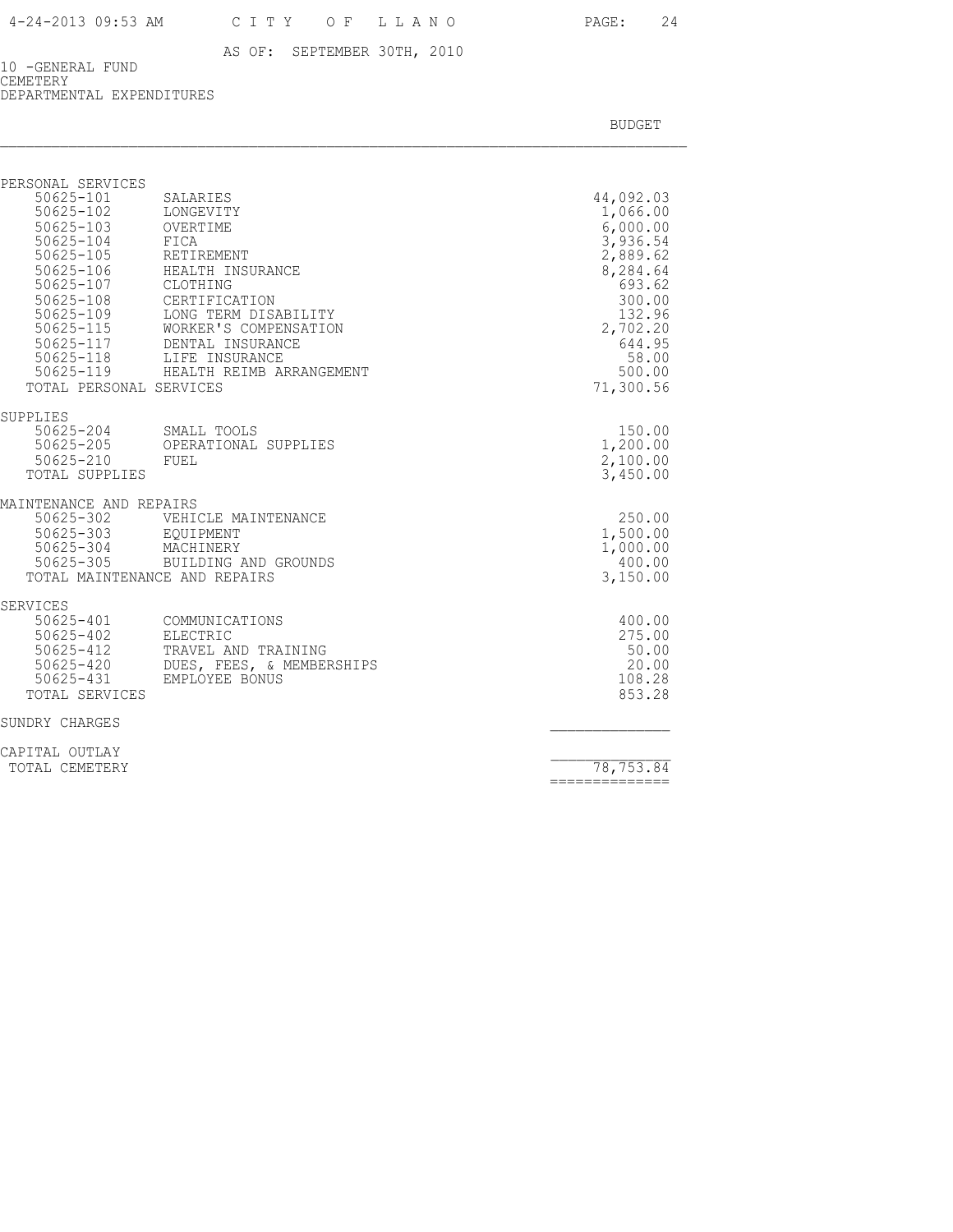10 -GENERAL FUND GOLF COURSE DEPARTMENTAL EXPENDITURES

BUDGET AND RESERVE AND RESERVE AND RESERVE AND RESERVE AND RESERVE AND RESERVE AND RESERVE AND RESERVE AND RESERVE AND RESERVE AND RESERVE AND RESERVE AND RESERVE AND RESERVE AND RESPONDING A REPORT OF A REPORT OF A REPORT

| PERSONAL SERVICES                                                                                                                                          |                                                                                                                                                                                                                                                |                                                                                                                                                                        |
|------------------------------------------------------------------------------------------------------------------------------------------------------------|------------------------------------------------------------------------------------------------------------------------------------------------------------------------------------------------------------------------------------------------|------------------------------------------------------------------------------------------------------------------------------------------------------------------------|
| 50650-101<br>50650-101<br>50650-102<br>50650-103 OVERTIME<br>50650-104<br>50650-105<br>50650-107<br>$50650 - 108$<br>50650-109<br>TOTAL PERSONAL SERVICES  | SALARIES<br>LONGEVITY<br>FICA<br>RETIREMENT<br>50650-106 HEALTH INSURANCE<br>CLOTHING<br>CERTIFICATION<br>LTD<br>50650-115 WORKERS COMPENSATION<br>50650-117 DENTAL INSURANCE<br>50650-118 LIFE INSURANCE<br>50650-119 HEALTH REIMB ARRANGMENT | 137, 435.01<br>1,038.00<br>8,000.00<br>11,228.14<br>9,254.28<br>24, 251.60<br>2,130.00<br>300.00<br>450.20<br>4,570.23<br>2,577.50<br>232.00<br>2,000.00<br>203,466.96 |
| SUPPLIES                                                                                                                                                   |                                                                                                                                                                                                                                                |                                                                                                                                                                        |
| 50650-201<br>$50650 - 203$<br>50650-209 BEER<br>50650-210<br>TOTAL SUPPLIES                                                                                | OFFICE SUPPLIES<br>GOLF COURSE CONCESSIONS<br>50650-204 SMALL TOOLS<br>50650-205 OPERATIONAL SUPPLIE<br>50650-207 PRO SHOP INVENTORY<br>OPERATIONAL SUPPLIES<br>FUEL                                                                           | 750.00<br>14,200.00<br>300.00<br>9,000.00<br>10,000.00<br>12,500.00<br>7,000.00<br>53,750.00                                                                           |
| MAINTENANCE AND REPAIRS                                                                                                                                    |                                                                                                                                                                                                                                                |                                                                                                                                                                        |
| 50650-302                                                                                                                                                  | VEHICLE MAINTENANCE<br>50650-303 EQUIPMENT MAINTENANCE<br>50650-305 BUILDING AND GROUNDS<br>50650-306 MAINTENANCE OF COURSE<br>50650-307 MAINTENANCE OF GOLF CARTS<br>TOTAL MAINTENANCE AND REPAIRS                                            | 250.00<br>14,000.00<br>3,500.00<br>34,000.00<br>300.00<br>52,050.00                                                                                                    |
| SERVICES                                                                                                                                                   |                                                                                                                                                                                                                                                |                                                                                                                                                                        |
| 50650-401<br>$50650 - 402$<br>50650-412<br>$50650 - 416$<br>50650-420<br>$50650 - 426$<br>$50650 - 430$<br>$50650 - 431$<br>$50650 - 450$<br>$50650 - 460$ | COMMUNICATIONS<br>ELECTRICITY<br>TRAVEL & TRAINING<br>CART LEASE<br>DUES FEES AND MEMBERSHIPS<br>PROFESSIONAL<br>ADVERTISING<br>EMPLOYEE BONUS<br>DEBT SERVICE<br>CREDIT CARD FEES                                                             | 4,000.00<br>33,000.00<br>3,500.00<br>18,060.00<br>200.00<br>3,500.00<br>3,000.00<br>432.00<br>17,583.00<br>3,000.00                                                    |

TOTAL SERVICES 36,275.00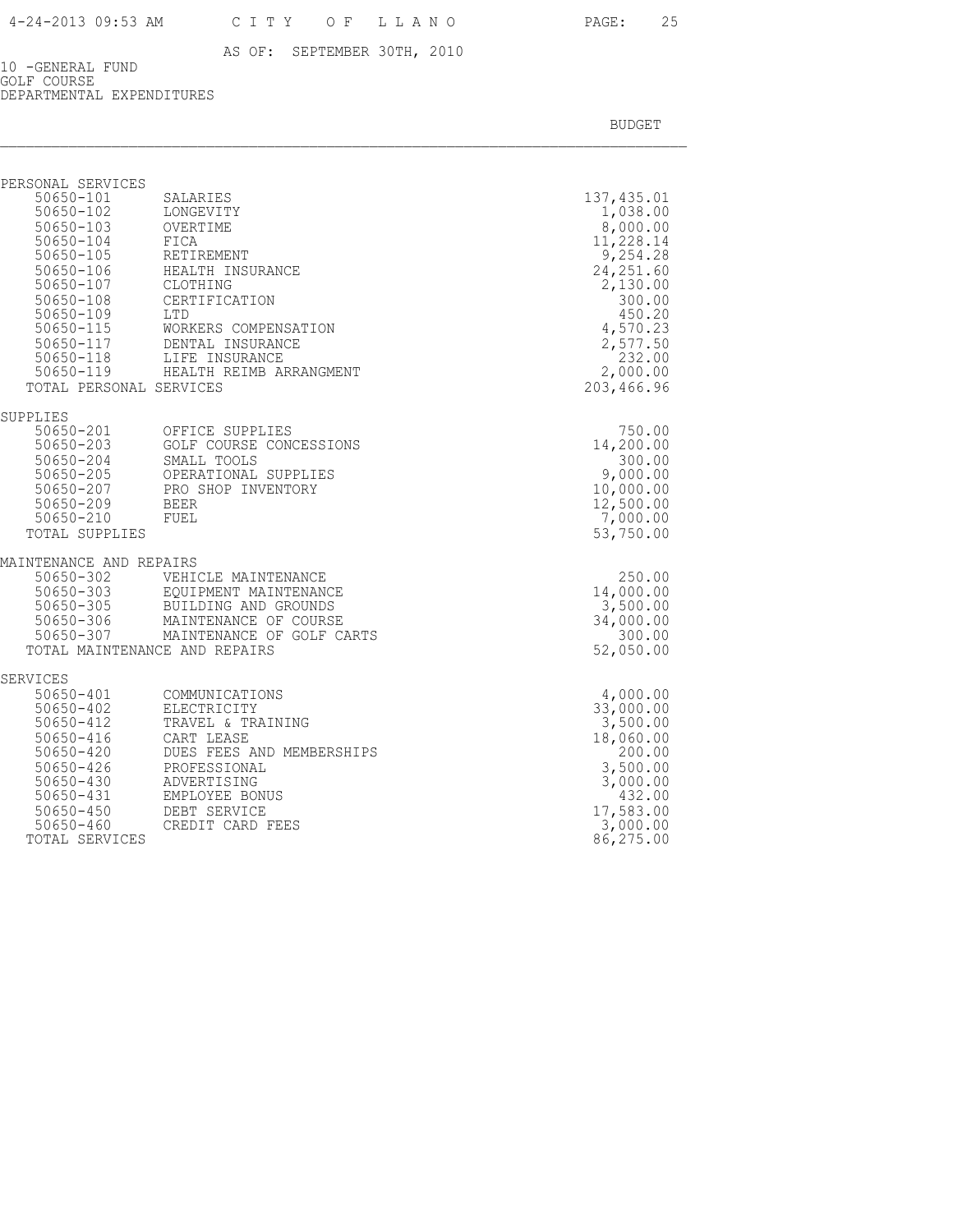PAGE: 26

10 -GENERAL FUND GOLF COURSE

DEPARTMENTAL EXPENDITURES

BUDGET AND RESERVE AND RESERVE AND RESERVE AND RESERVE AND RESERVE AND RESERVE AND RESERVE AND RESERVE AND RESERVE AND RESERVE AND RESERVE AND RESERVE AND RESERVE AND RESERVE AND RESPONDING A REPORT OF A REPORT OF A REPORT

CAPITAL OUTLAY<br>
TOTAL GOLF COURSE 395,541.96

==============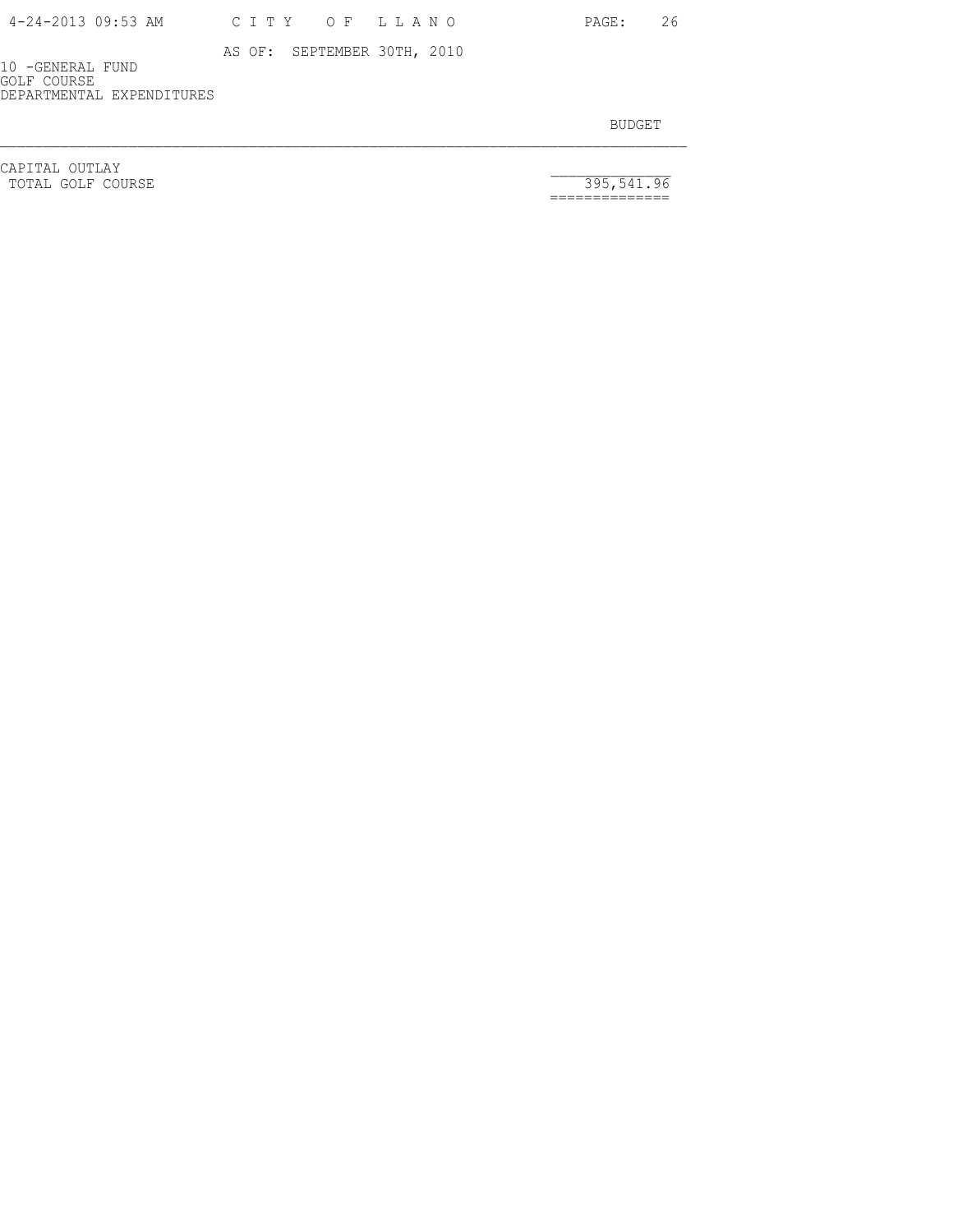10 -GENERAL FUND STREET DEPARTMENT DEPARTMENTAL EXPENDITURES

| PERSONAL SERVICES                                                                                                          |                                                                                                                                                                                                                                                    |                                                                                                                                               |
|----------------------------------------------------------------------------------------------------------------------------|----------------------------------------------------------------------------------------------------------------------------------------------------------------------------------------------------------------------------------------------------|-----------------------------------------------------------------------------------------------------------------------------------------------|
| 50800-101<br>50800-102<br>50800-103<br>50800-104<br>50800-105<br>50800-106<br>50800-107<br>50800-108<br>50800-109          | SALARIES<br>LONGEVITY<br>OVERTIME<br>FICA<br>RETIREMENT<br>HEALTH INSURANCE<br>CLOTHING<br>CERTIFICATION<br>LONG TERM DISABILITY<br>WORKER'S COMPENSATION<br>50800-115 WORKER'S COMPENS.<br>50800-117 DENTAL INSURANCE<br>50800-118 LIFE INSURANCE | 166, 455.74<br>1,802.00<br>1,500.00<br>13,009.42<br>11,853.02<br>40,632.51<br>4,102.79<br>300.00<br>608.94<br>14,488.68<br>4,160.77<br>348.00 |
|                                                                                                                            | 50800-119 HEALTH REIMB ARRANGEMENT                                                                                                                                                                                                                 | 3,000.00                                                                                                                                      |
| TOTAL PERSONAL SERVICES                                                                                                    |                                                                                                                                                                                                                                                    | 262, 261.87                                                                                                                                   |
| SUPPLIES                                                                                                                   |                                                                                                                                                                                                                                                    |                                                                                                                                               |
| 50800-204<br>50800-205<br>50800-210                                                                                        | SMALL TOOLS<br>OPERATIONAL SUPPLIES                                                                                                                                                                                                                | 1,500.00<br>37,000.00<br>20,000.00                                                                                                            |
| 50800-290                                                                                                                  | FUEL<br>MISCELLANEOUS                                                                                                                                                                                                                              | 2,000.00                                                                                                                                      |
| TOTAL SUPPLIES                                                                                                             |                                                                                                                                                                                                                                                    | 60,500.00                                                                                                                                     |
| MAINTENANCE AND REPAIRS                                                                                                    |                                                                                                                                                                                                                                                    |                                                                                                                                               |
| 50800-302                                                                                                                  | VEHICLE MAINTENANCE                                                                                                                                                                                                                                | 12,000.00                                                                                                                                     |
| 50800-303<br>$50800 - 304$                                                                                                 | EOUIPMENT<br>MACHINERY                                                                                                                                                                                                                             | 4,000.00<br>25,000.00                                                                                                                         |
| 50800-305                                                                                                                  | BUILDING AND GROUNDS                                                                                                                                                                                                                               | 1,000.00                                                                                                                                      |
| 50800-320 DRAINAGE                                                                                                         |                                                                                                                                                                                                                                                    | 25,000.00                                                                                                                                     |
| TOTAL MAINTENANCE AND REPAIRS                                                                                              |                                                                                                                                                                                                                                                    | 67,000.00                                                                                                                                     |
| SERVICES                                                                                                                   |                                                                                                                                                                                                                                                    |                                                                                                                                               |
| 50800-401<br>50800-402<br>50800-405<br>50800-412<br>50800-417<br>50800-420<br>50800-431<br>$50800 - 450$<br>TOTAL SERVICES | COMMUNICATIONS<br><b>ELECTRIC</b><br>GAS<br>TRAVEL AND TRAINING<br>MOWING<br>DUES, FEES, MEMBERSHIPS<br>EMPLOYEE BONUS<br>DEBT SERVICE                                                                                                             | 1,000.00<br>50,000.00<br>1,375.00<br>2,500.00<br>1,300.00<br>300.00<br>650.00<br>39,694.00<br>96,819.00                                       |
|                                                                                                                            |                                                                                                                                                                                                                                                    |                                                                                                                                               |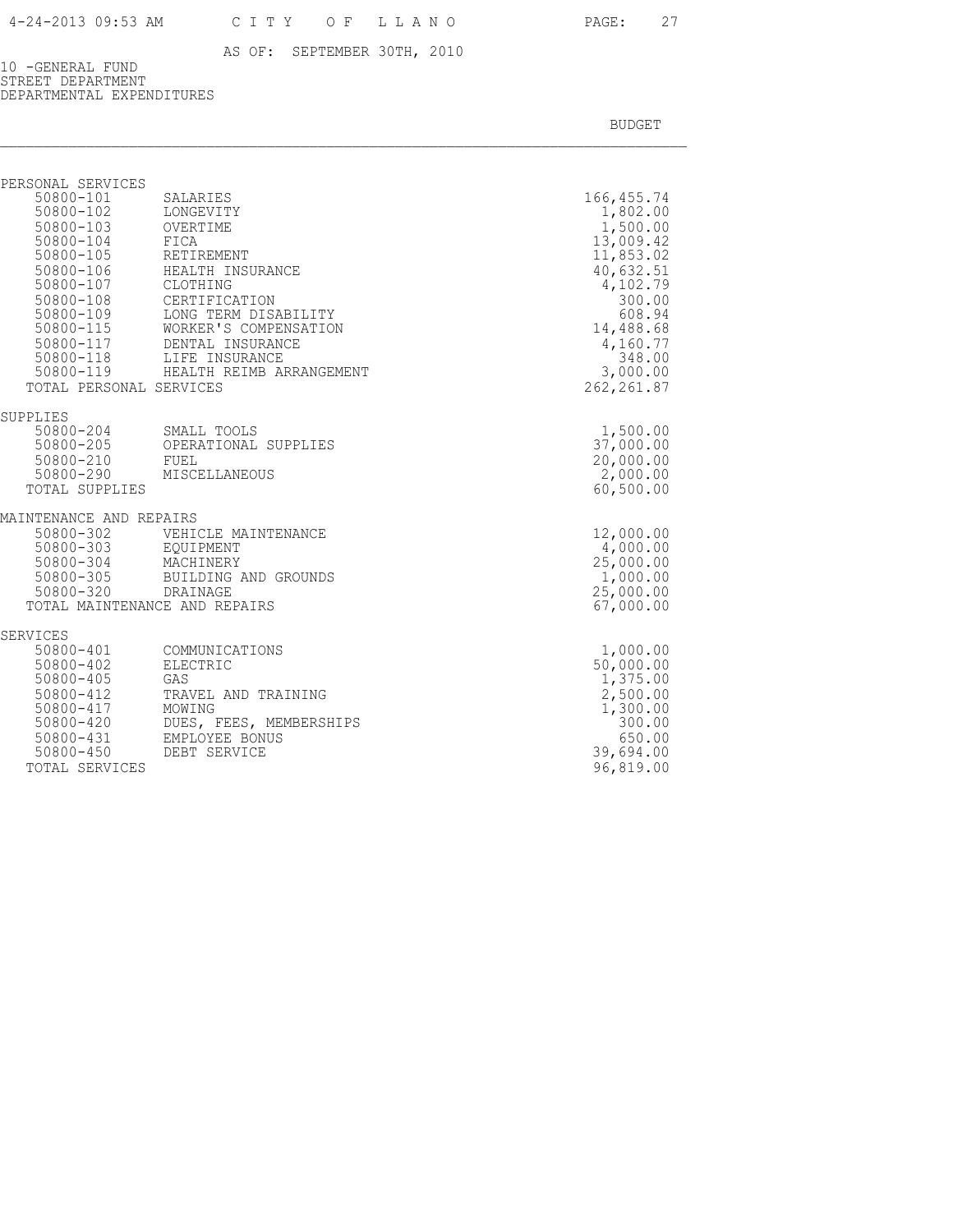10 -GENERAL FUND STREET DEPARTMENT DEPARTMENTAL EXPENDITURES

| SUNDRY CHARGES                                                                                                                   |                                                     |
|----------------------------------------------------------------------------------------------------------------------------------|-----------------------------------------------------|
| CAPITAL OUTLAY<br>50800-603 STREETS AND ALLEYS<br>50800-604 CURBS AND GUTTERS<br>TOTAL CAPITAL OUTLAY<br>TOTAL STREET DEPARTMENT | 150,200.00<br>30,000.00<br>180,200.00<br>666,780.87 |
|                                                                                                                                  |                                                     |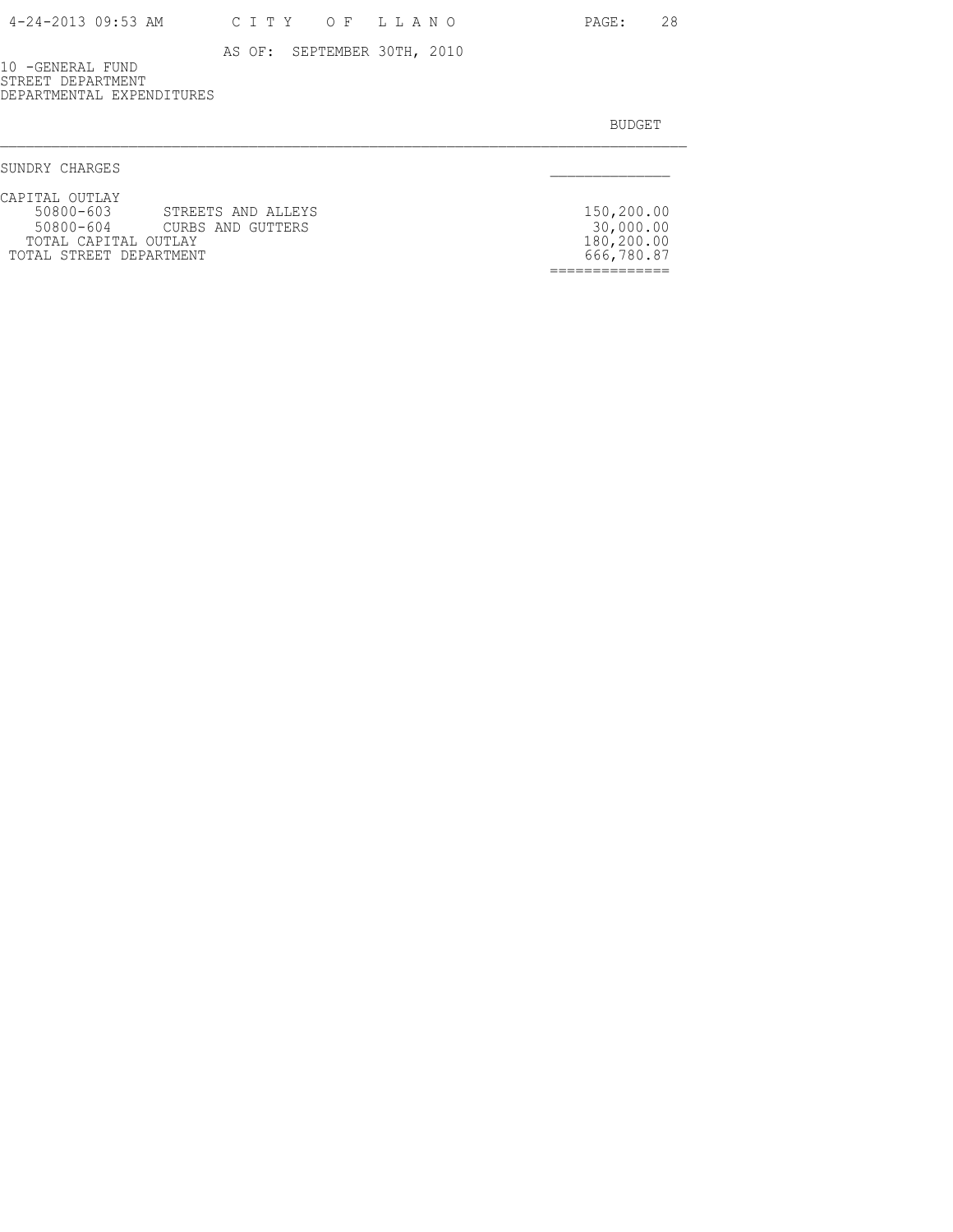10 -GENERAL FUND AIRPORT DEPARTMENTAL EXPENDITURES

| PERSONAL SERVICES<br>50900-101<br>50900-103<br>50900-104<br>50900-105 RETIREMEN<br>50900-106 HEALTH II<br>50900-107 CLOTHING<br>$50900 - 109$<br>50900-115<br>TOTAL PERSONAL SERVICES | SALARIES<br>OVERTIME<br>FICA<br>RETIREMENT<br>HEALTH INSURANCE<br>LONG TERM DISABILITY<br>WORKERS' COMPENSATION<br>50900-117 DENTAL INSURANCE<br>50900-118 LIFE INSURANCE<br>50900-119 HEALTH REIMB ARRANGEMENT | 37,947.76<br>4,000.00<br>2,750.00<br>1,869.48<br>3,765.72<br>300.00<br>89.00<br>125.62<br>322.68<br>58.00<br>500.00<br>51,728.26 |
|---------------------------------------------------------------------------------------------------------------------------------------------------------------------------------------|-----------------------------------------------------------------------------------------------------------------------------------------------------------------------------------------------------------------|----------------------------------------------------------------------------------------------------------------------------------|
| SUPPLIES<br>50900-210 FUEL<br>TOTAL SUPPLIES                                                                                                                                          | 50900-201 OFFICE SUPPLIES<br>50900-204 SMALL TOOLS<br>50900-205 OPERATIONAL SUPPLIES<br>50900-212 AVIATION FUEL<br>50900-213 AVIATION OIL                                                                       | 200.00<br>50.00<br>1,000.00<br>200.00<br>217,000.00<br>500.00<br>218,950.00                                                      |
| MAINTENANCE AND REPAIRS<br>$50900 - 302$<br>50900-303<br>50900-305                                                                                                                    | VEHICLE MAINTENANCE<br>EQUIPMENT<br>BUILDING AND GROUNDS<br>TOTAL MAINTENANCE AND REPAIRS                                                                                                                       | 2,000.00<br>5,000.00<br>2,000.00<br>9,000.00                                                                                     |
| SERVICES<br>50900-412<br>50900-416<br>50900-420<br>50900-431<br>TOTAL SERVICES                                                                                                        | 50900-401 COMMUNICATIONS<br>50900-402 ELECTRIC<br>TRAVEL & TRAINING<br>RENTAL OF EQUIPMENT<br>DUES, FEES, AND MEMBERSHIPS<br>EMPLOYEE BONUS                                                                     | 3,500.00<br>7,000.00<br>2,500.00<br>420.00<br>1,700.00<br>108.28<br>15,228.28                                                    |
| SUNDRY CHARGES<br>50900-505<br>TOTAL SUNDRY CHARGES                                                                                                                                   | INSURANCE - LIABILITY                                                                                                                                                                                           | 5,000.00<br>5,000.00                                                                                                             |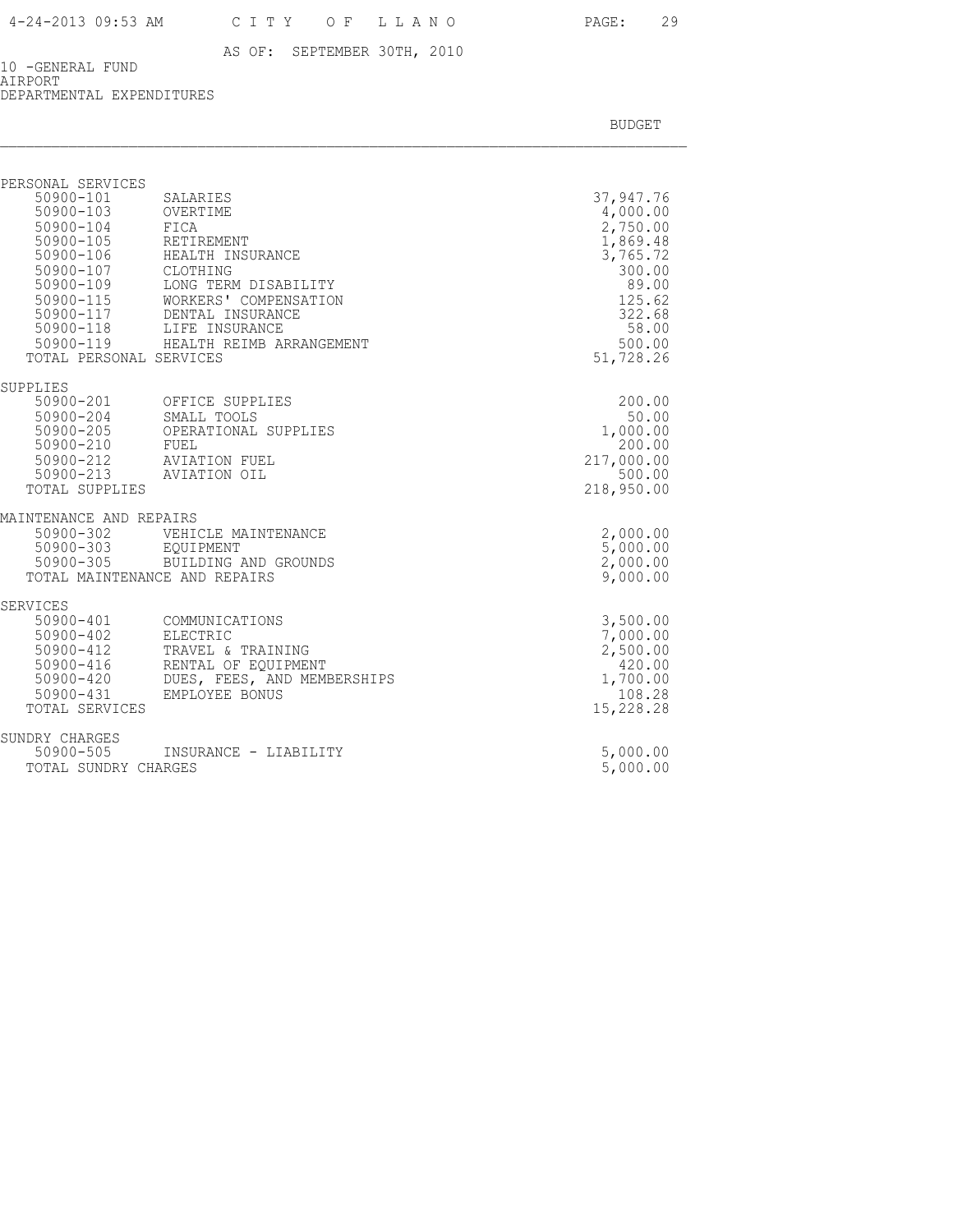| 4-24-2013 09:53 AM | CITY OF LLANO |  |  |  |
|--------------------|---------------|--|--|--|
|--------------------|---------------|--|--|--|

PAGE: 30

AS OF: SEPTEMBER 30TH, 2010

10 -GENERAL FUND AIRPORT DEPARTMENTAL EXPENDITURES

BUDGET AND RESERVE AND RESERVE AND RESERVE AND RESERVE AND RESERVE AND RESERVE AND RESERVE AND RESERVE AND RESERVE AND RESERVE AND RESERVE AND RESERVE AND RESERVE AND RESERVE AND RESPONDING A REPORT OF A REPORT OF A REPORT

CAPITAL OUTLAY<br>
TOTAL AIRPORT 299,906.54

==============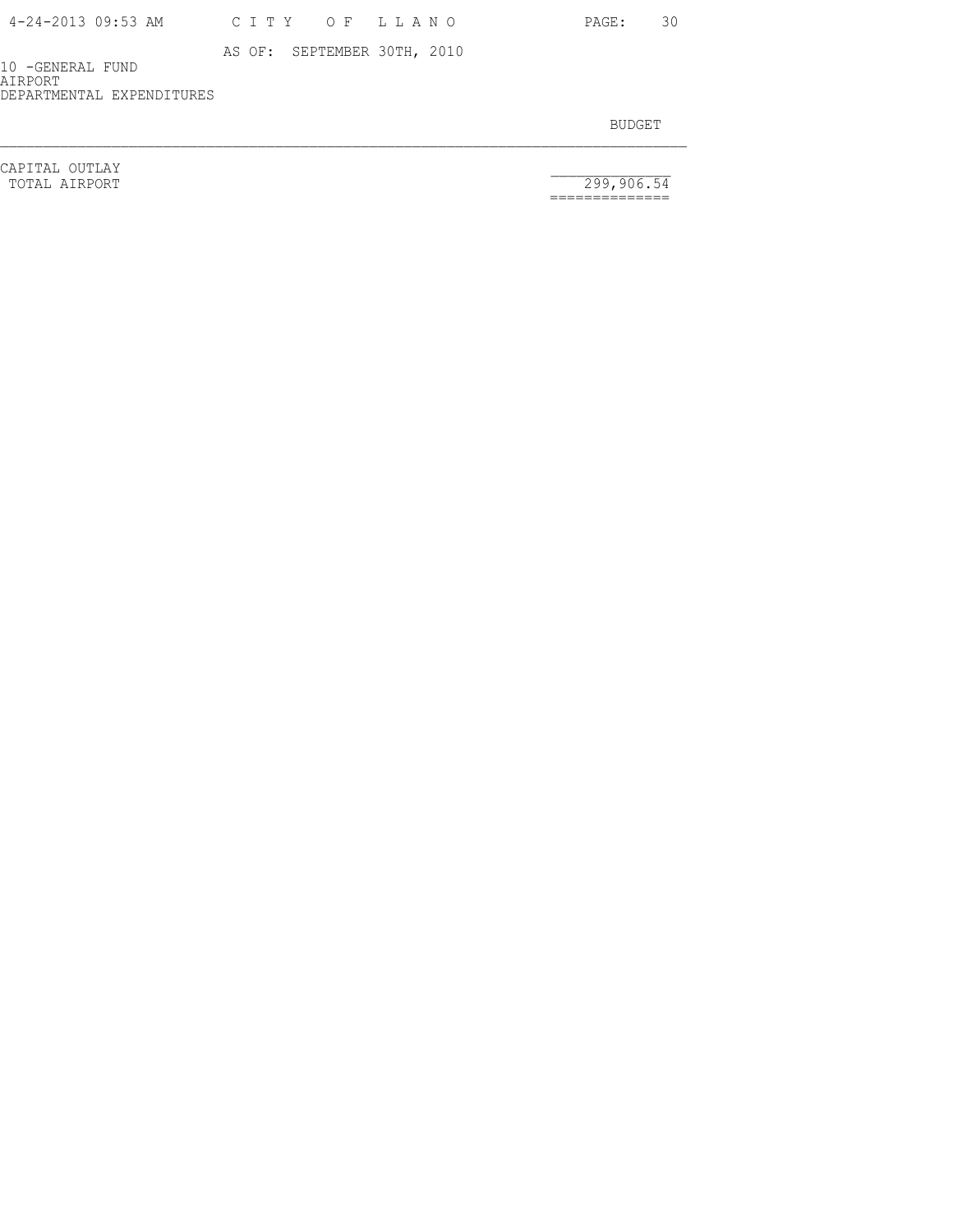10 -GENERAL FUND CAPITAL OUTLAY DEPARTMENTAL EXPENDITURES

BUDGET AND RESERVE AND RESERVE AND RESERVE AND RESERVE AND RESERVE AND RESERVE AND RESERVE AND RESERVE AND RESERVE AND RESERVE AND RESERVE AND RESERVE AND RESERVE AND RESERVE AND RESPONDING A REPORT OF A REPORT OF A REPORT

| CAPITAL OUTLAY<br>$50999 - 620$<br>ADMINISTRATION<br>50999-630<br>POLICE<br>50999-660<br>PARKS<br>TOTAL CAPITAL OUTLAY<br>TOTAL CAPITAL OUTLAY |       | 14,700.00<br>34,200.00<br>18,000.00<br>66,900.00<br>66,900.00 |
|------------------------------------------------------------------------------------------------------------------------------------------------|-------|---------------------------------------------------------------|
| $***$<br>TOTAL EXPENDITURES                                                                                                                    | $***$ | 3,589,571.06                                                  |

\*\*\* END OF REPORT \*\*\*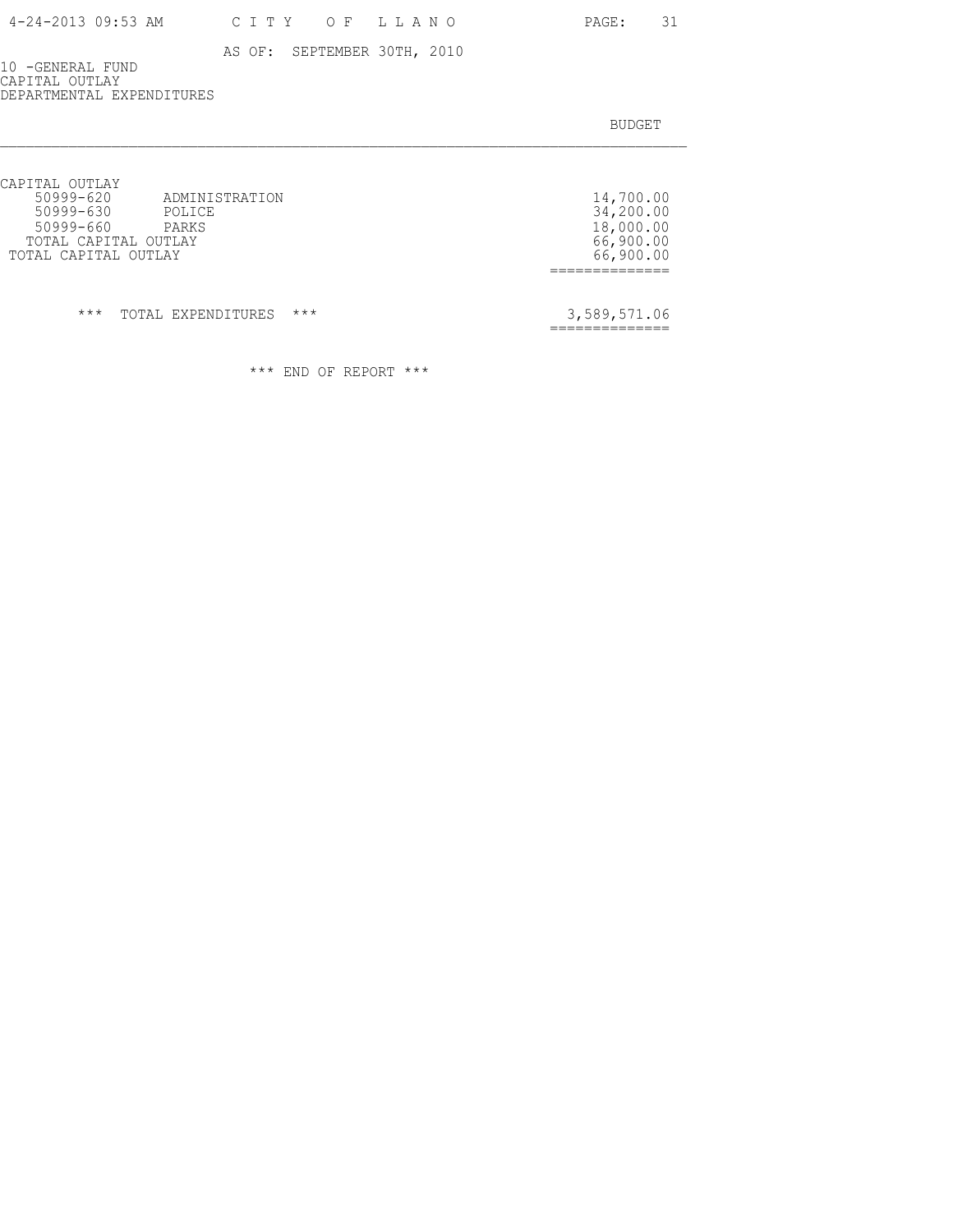### 4-24-2013 09:54 AM C I T Y O F L L A N O PAGE: 1

### AS OF: SEPTEMBER 30TH, 2010

20 -UTILITY FUND FINANCIAL SUMMARY

| REVENUE SUMMARY                                                                                                                                                        |                                                                                                                                                |
|------------------------------------------------------------------------------------------------------------------------------------------------------------------------|------------------------------------------------------------------------------------------------------------------------------------------------|
| REVENUE                                                                                                                                                                | 7,159,466.00                                                                                                                                   |
| $***$<br>$***$<br>TOTAL REVENUES                                                                                                                                       | 7,159,466.00<br>------------                                                                                                                   |
| EXPENDITURE SUMMARY                                                                                                                                                    |                                                                                                                                                |
| ADMINISTRATION<br>CUSTOMER CONVENIENCE STA<br>SANITATION<br>WATER PLANT<br>WATER DISTRIBUTION<br>SEWER PLANT<br>SEWER COLLECTION<br>ELECTRIC<br>FARM<br>CAPITAL OUTLAY | 484,788.14<br>120, 422.57<br>548,767.64<br>472,919.46<br>413,792.06<br>418,837.41<br>332,609.95<br>4, 424, 362.92<br>58, 172. 19<br>170,000.00 |
| *** TOTAL EXPENDITURES ***                                                                                                                                             | 7,444,672.34                                                                                                                                   |
| ** REVENUE OVER (UNDER) EXPENDITURES<br>$\star\star$                                                                                                                   | 285,206.34)<br>=============                                                                                                                   |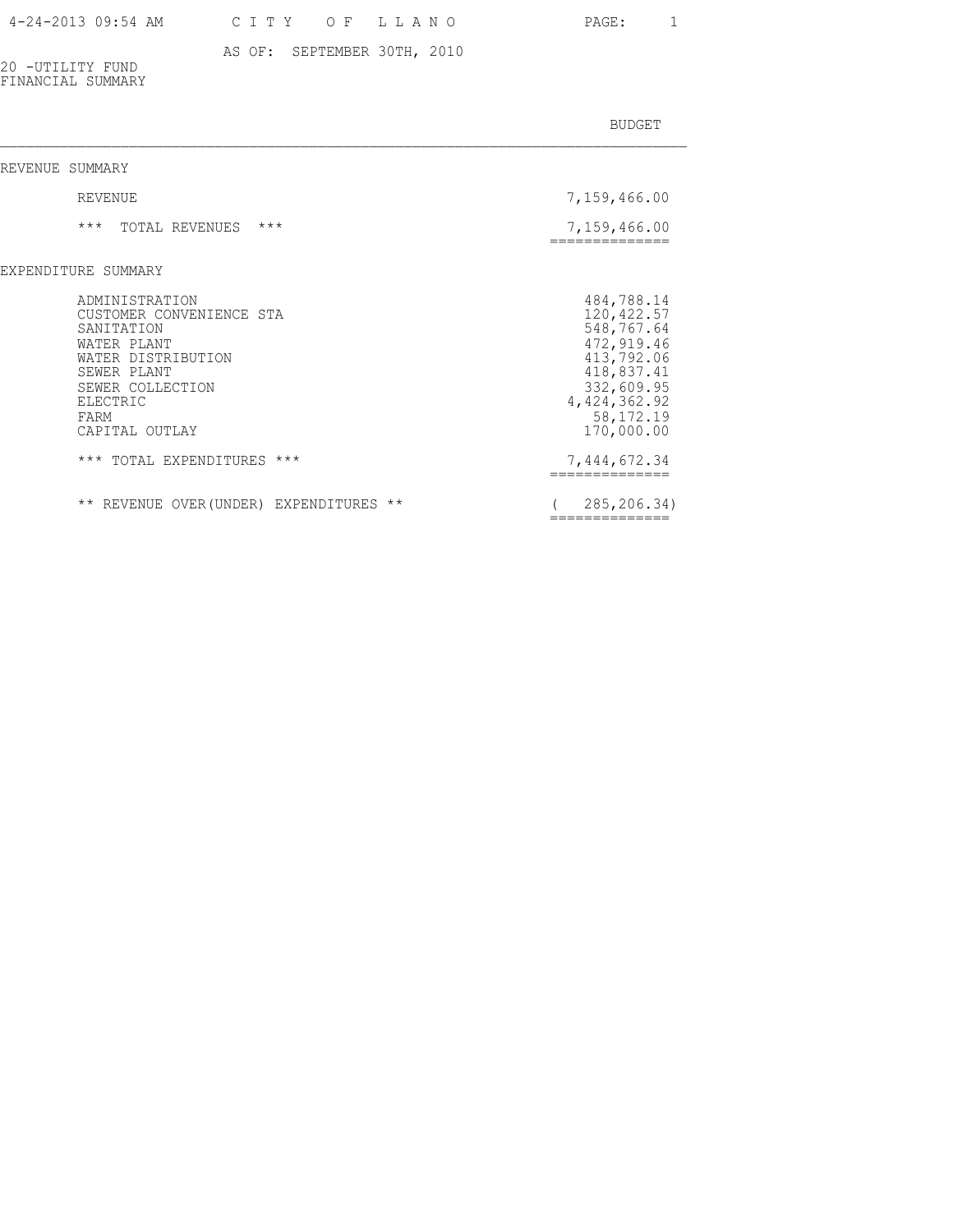| 4-24-2013 09:54 AM | CITY OF LLA |  |
|--------------------|-------------|--|
|                    |             |  |

4 N O PAGE: 2

### AS OF: SEPTEMBER 30TH, 2010

20 -UTILITY FUND REVENUES

BUDGET AND RESERVE AND RESERVE AND RESERVE AND RESERVE AND RESERVE AND RESERVE AND RESERVE AND RESERVE AND RESERVE AND RESERVE AND RESERVE AND RESERVE AND RESERVE AND RESERVE AND RESPONDING A REPORT OF A REPORT OF A REPORT

| REVENUE                                                                                                                       |                                                                                                                                                                                                                                                                               |                                                                                                                                                                                                   |
|-------------------------------------------------------------------------------------------------------------------------------|-------------------------------------------------------------------------------------------------------------------------------------------------------------------------------------------------------------------------------------------------------------------------------|---------------------------------------------------------------------------------------------------------------------------------------------------------------------------------------------------|
| 4101<br>4102<br>4103<br>4104<br>4106<br>4107<br>4108<br>4109<br>4110<br>4120<br>4121<br>4150<br>4502<br>4701<br>TOTAL REVENUE | ELECTRIC<br>WATER<br>SEWER<br>SANITATION<br>ADMINISTRATION REVENUE<br>MISCELLANEOUS REVENUE<br>CUSTOMER CONVENIENCE STATION<br>MULCHING<br>ELECTRIC TAP FEES<br>WATER TAP FEES<br>SEWER TAP FEES<br>HAY CONTRACT REVENUE<br>PROCEEDS-USDA-RD GRANT<br>INTEREST ON INVESTMENTS | 4,662,866.00<br>835,000.00<br>815,000.00<br>610,000.00<br>100,000.00<br>500.00<br>70,000.00<br>9,500.00<br>10,000.00<br>5,000.00<br>5,000.00<br>5,000.00<br>22,600.00<br>9,000.00<br>7,159,466.00 |
|                                                                                                                               |                                                                                                                                                                                                                                                                               |                                                                                                                                                                                                   |

 $\star\star\star$  TOTAL REVENUES  $\star\star\star$ 

7,159,466.00<br>===============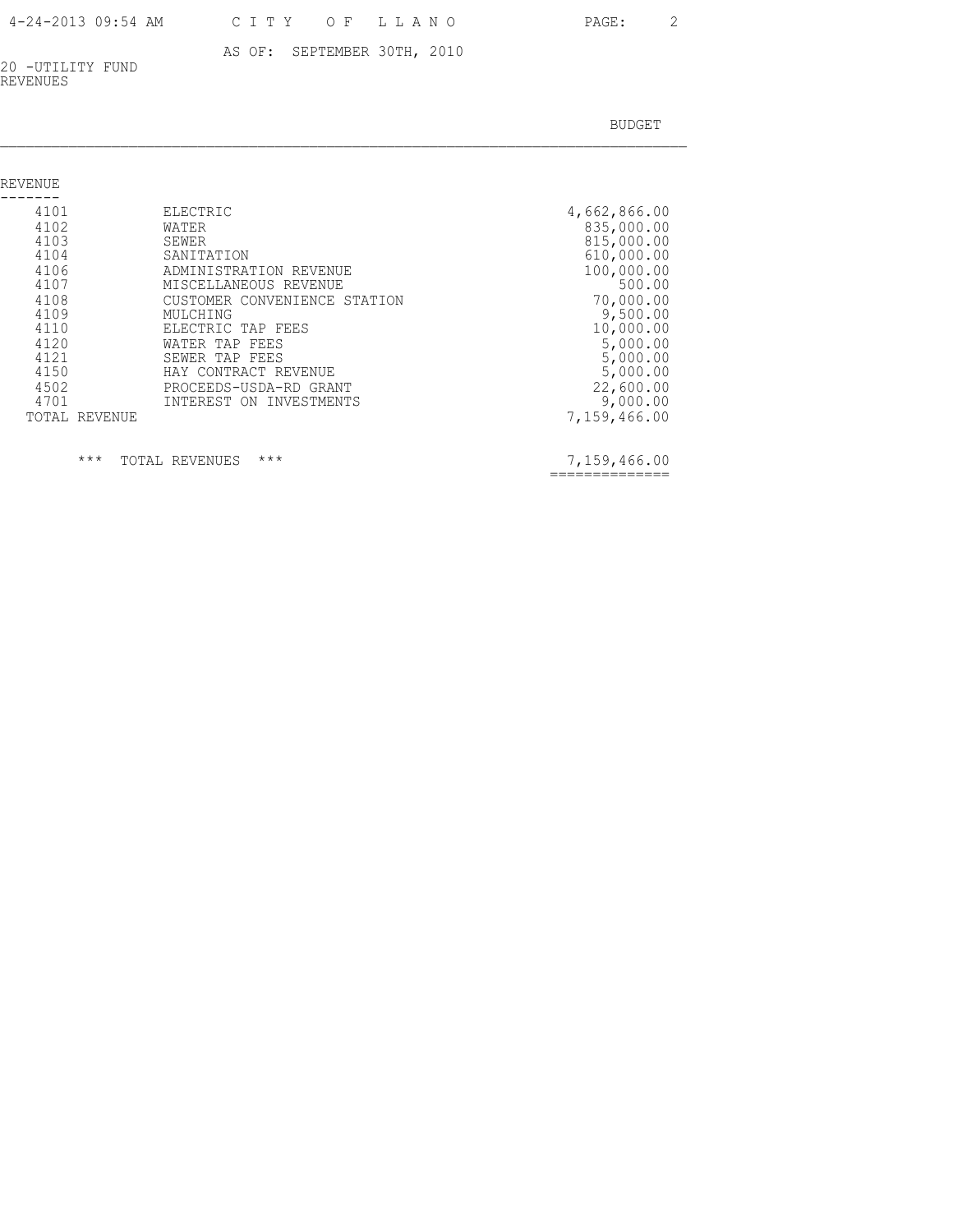20 -UTILITY FUND ADMINISTRATION DEPARTMENTAL EXPENDITURES

| PERSONAL SERVICES                                                                                                                                 |                                                                                                                                                                                                                                        |                                                                                                                                                                    |
|---------------------------------------------------------------------------------------------------------------------------------------------------|----------------------------------------------------------------------------------------------------------------------------------------------------------------------------------------------------------------------------------------|--------------------------------------------------------------------------------------------------------------------------------------------------------------------|
| 51100-101<br>51100-102 LONGEVITY<br>51100-103 OVERTIME<br>51100-104 FICA<br>51100-105 RETIREMENT<br>51100-107 CLOTHING<br>TOTAL PERSONAL SERVICES | SALARIES<br>51100-106 HEALTH INSURANCE<br>51100-108 CERTIFICATION<br>51100-109 LONG TERM DISABILITY<br>51100-115 WORKER'S COMPENSATION<br>51100-117 DENTAL INSURANCE<br>51100-118 LIFE INSURANCE<br>51100-119 HEALTH REIMB ARRANGEMENT | 131,942.94<br>1,138.00<br>1,500.00<br>10,467.57<br>7,867.38<br>21,992.10<br>793.78<br>2,250.00<br>421.15<br>834.67<br>2,011.82<br>174.00<br>1,500.00<br>182,893.41 |
| SUPPLIES<br>51100-202 POSTAGE<br>51100-210 FUEL<br><b>TOTAL SUPPLIES</b>                                                                          | 51100-201 OFFICE SUPPLIES<br>51100-205 OPERATIONAL                                                                                                                                                                                     | 4,000.00<br>7,700.00<br>200.00<br>1,725.00<br>13,625.00                                                                                                            |
| MAINTENANCE AND REPAIRS                                                                                                                           | TOTAL MAINTENANCE AND REPAIRS                                                                                                                                                                                                          | 750.00<br>500.00<br>21,000.00<br>22,250.00                                                                                                                         |
| SERVICES<br>51100-401<br>51100-412<br>51100-413<br>51100-420<br>51100-426<br>51100-430<br>51100-432<br>TOTAL SERVICES                             | COMMUNICATIONS<br>TRAVEL AND TRAINING<br>MILEAGE/CAR ALLOWANCE<br>DUES, FEES, AND MEMBERSHIPS<br>PROFESSIONAL FEES<br>ADVERTISING<br>51100-431 EMPLOYEE BONUS<br>SAFETY AWARDS                                                         | 1,000.00<br>6,000.00<br>600.00<br>300.00<br>300.00<br>100.00<br>325.00<br>1,500.00<br>10,125.00                                                                    |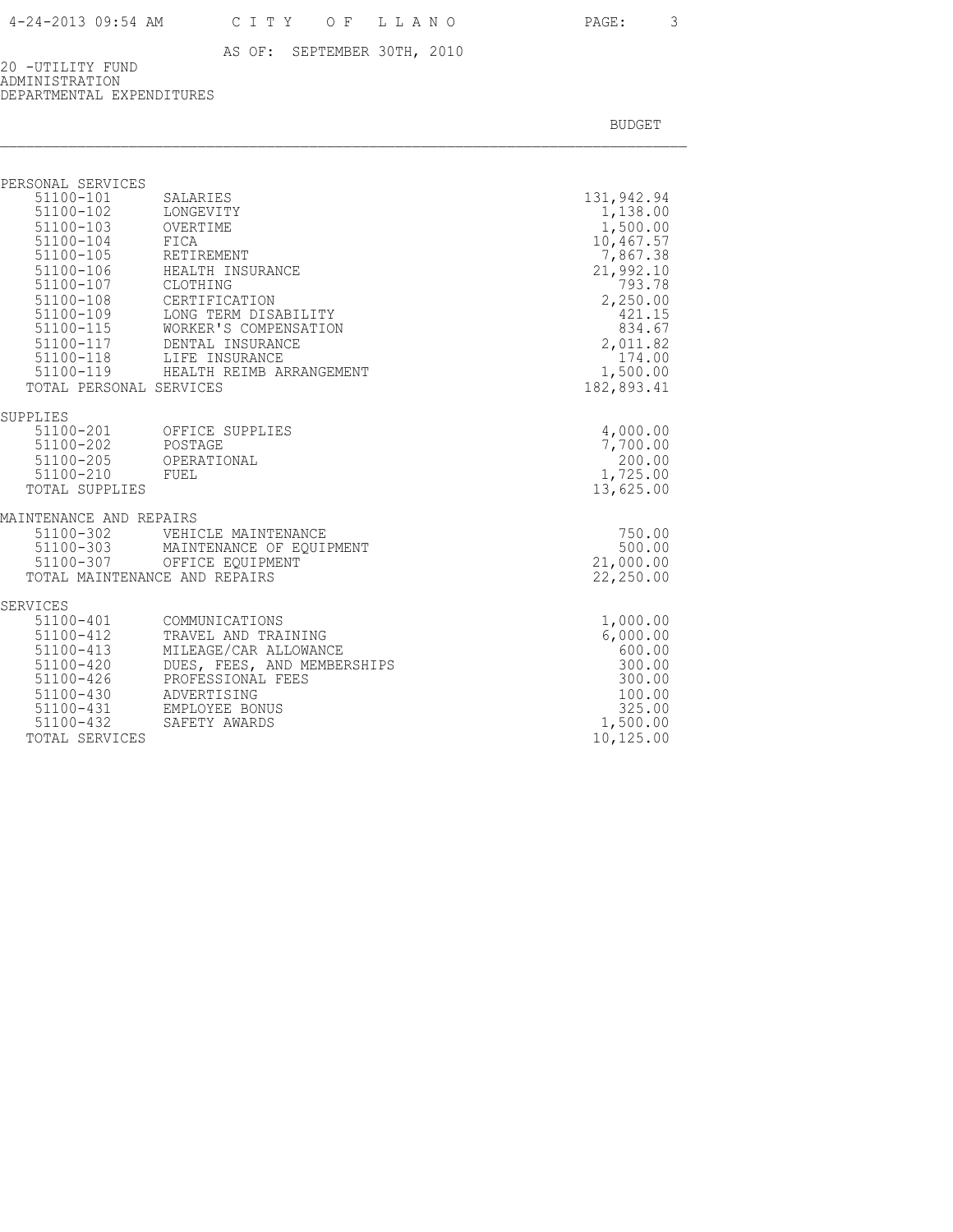| 4-24-2013 09:54 AM |  |  |  |  | CITY OF LLANC |  |  |  |  |  |
|--------------------|--|--|--|--|---------------|--|--|--|--|--|
|--------------------|--|--|--|--|---------------|--|--|--|--|--|

4 V O PAGE: 4

AS OF: SEPTEMBER 30TH, 2010

20 -UTILITY FUND ADMINISTRATION DEPARTMENTAL EXPENDITURES

| SUNDRY CHARGES<br>51100-550<br>FEE IN LIEU OF TAX<br>51100-552 ADM & OTHER OVERHEAD<br>TOTAL SUNDRY CHARGES | 16,435.00<br>239, 459. 73<br>255,894.73 |
|-------------------------------------------------------------------------------------------------------------|-----------------------------------------|
| CAPITAL OUTLAY                                                                                              |                                         |
| CONTRIBUTIONS TO OTHER FUNDS<br>TOTAL ADMINISTRATION                                                        | 484,788.14                              |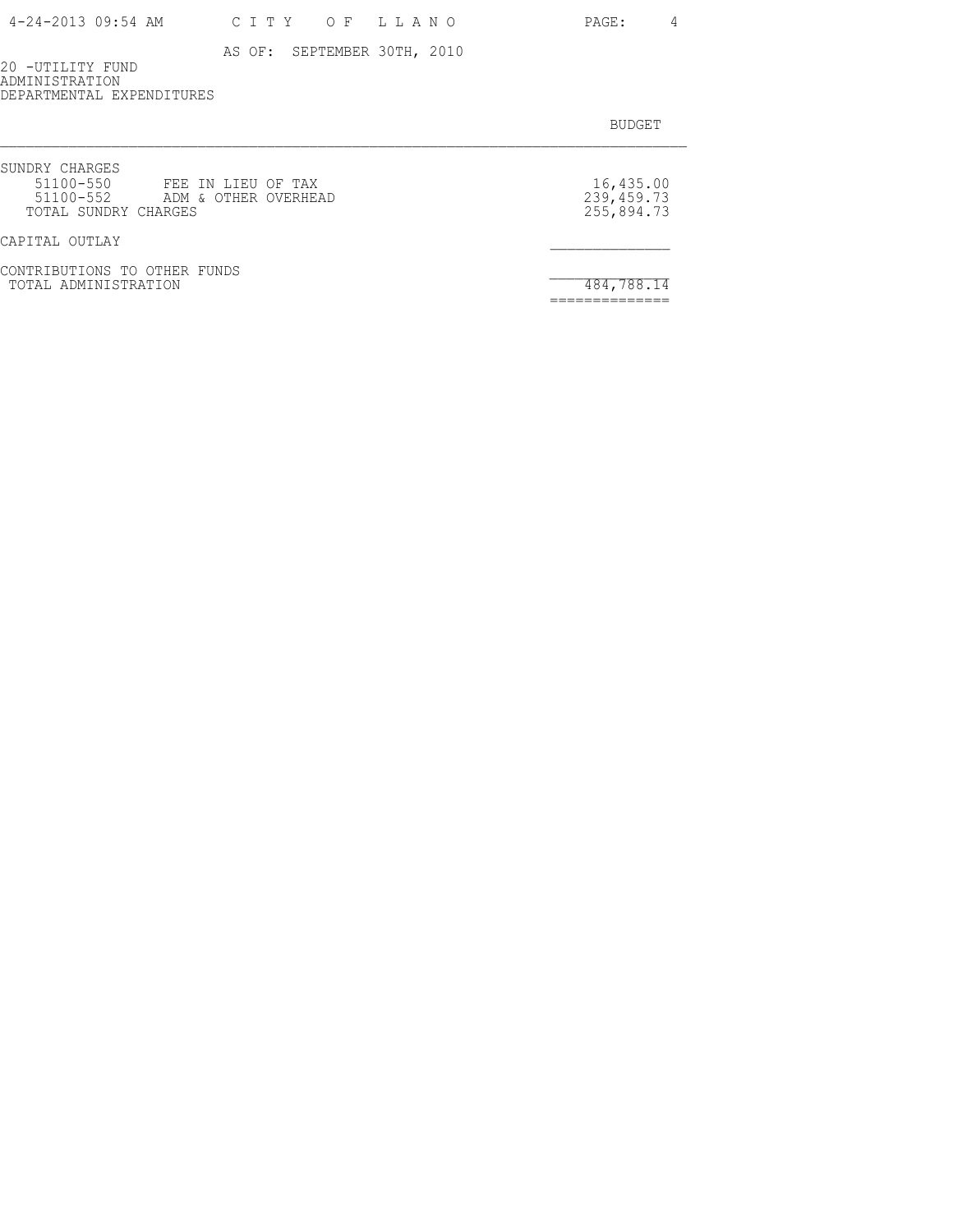20 -UTILITY FUND CUSTOMER CONVENIENCE STA DEPARTMENTAL EXPENDITURES

BUDGET AND RESERVE AND RESERVE AND RESERVE AND RESERVE AND RESERVE AND RESERVE AND RESERVE AND RESERVE AND RESERVE AND RESERVE AND RESERVE AND RESERVE AND RESERVE AND RESERVE AND RESPONDING A REPORT OF A REPORT OF A REPORT

| PERSONAL SERVICES<br>$51200 - 101$<br>51200-102<br>51200-103<br>51200-104<br>51200-105<br>51200-106<br>51200-107 CLOTHING<br>51200-115 | SALARIES<br>LONGEVITY<br>OVERTIME<br>FICA<br>RETIREMENT<br>HEALTH INSURANCE<br>51200-109 LONG TERM DISABILITY<br>WORKER'S COMPENSATION<br>51200-117 DENTAL INSURANCE<br>51200-118 LIFE INSURANCE | 24,470.34<br>932.00<br>2,000.00<br>2,096.28<br>1,784.48<br>8,284.64<br>693.62<br>88.41<br>1,886.57<br>644.95<br>58.00 |
|----------------------------------------------------------------------------------------------------------------------------------------|--------------------------------------------------------------------------------------------------------------------------------------------------------------------------------------------------|-----------------------------------------------------------------------------------------------------------------------|
| TOTAL PERSONAL SERVICES                                                                                                                | 51200-119 HEALTH REIMB ARRANGEMENT                                                                                                                                                               | 500.00<br>43, 439.29                                                                                                  |
| SUPPLIES<br>51200-204 SMALL TOOLS<br>51200-210 FUEL<br>TOTAL SUPPLIES                                                                  | 51200-201 OFFICE SUPPLIES<br>51200-205 OPERATIONAL SUPPLIES                                                                                                                                      | 600.00<br>50.00<br>200.00<br>1,800.00<br>2,650.00                                                                     |
| MAINTENANCE AND REPAIRS<br>51200-303<br>51200-304<br>51200-305<br>TOTAL MAINTENANCE AND REPAIRS                                        | EQUIPMENT<br>MACHINERY<br>BUILDING AND GROUNDS                                                                                                                                                   | 100.00<br>2,500.00<br>100.00<br>2,700.00                                                                              |
| SERVICES<br>51200-401<br>51200-402<br>51200-404<br>51200-426<br>51200-431<br>TOTAL SERVICES                                            | COMMUNICATIONS<br>ELECTRIC<br>DISPOSAL FEES<br>PROFESSIONAL FEES<br>EMPLOYEE BONUS                                                                                                               | 425.00<br>1,100.00<br>60,000.00<br>10,000.00<br>108.28<br>71,633.28                                                   |
| SUNDRY CHARGES                                                                                                                         |                                                                                                                                                                                                  |                                                                                                                       |
| CAPITAL OUTLAY                                                                                                                         |                                                                                                                                                                                                  |                                                                                                                       |

TOTAL CUSTOMER CONVENIENCE STA 120,422.57

==============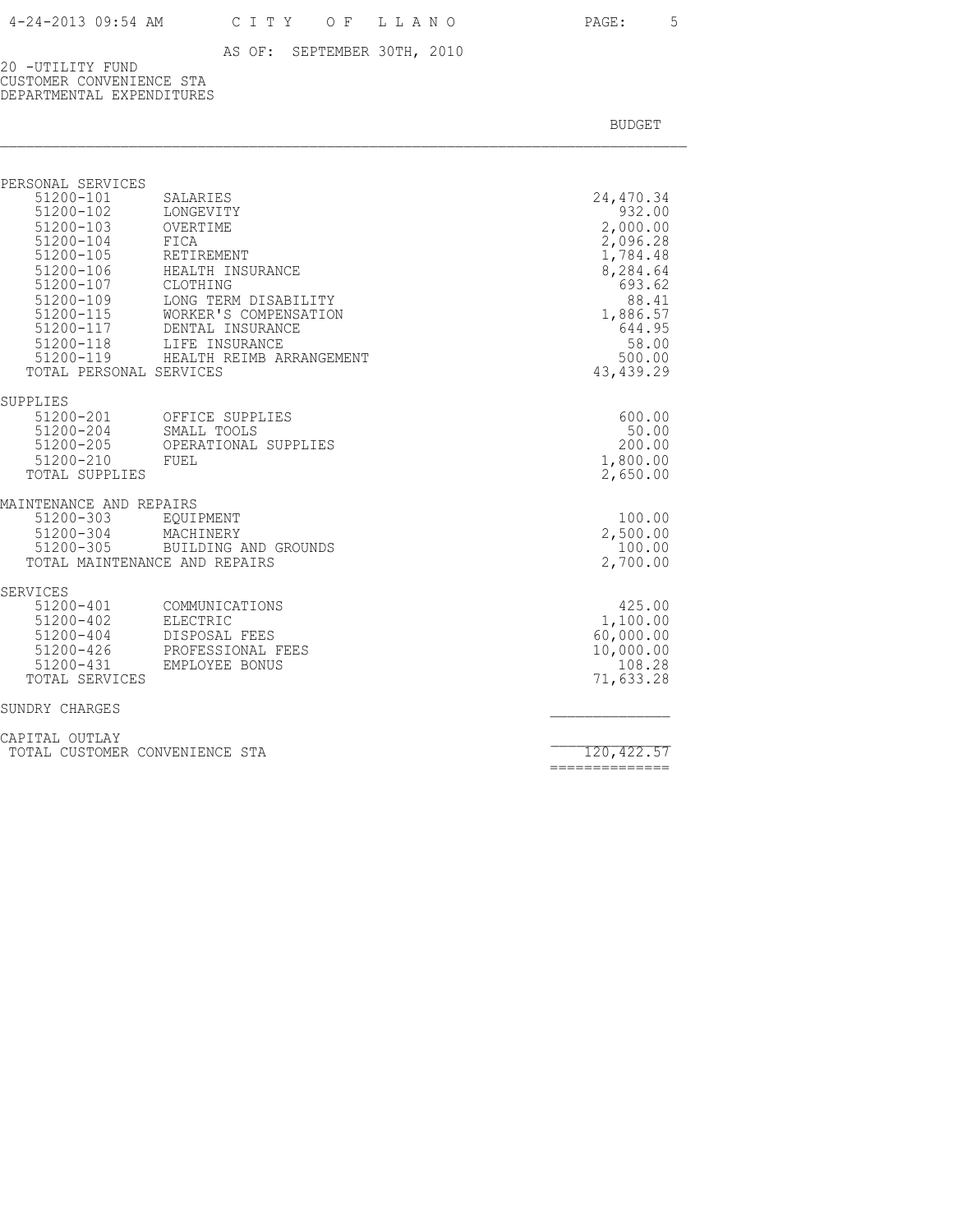20 -UTILITY FUND SANITATION DEPARTMENTAL EXPENDITURES

| SERVICES<br>$51201 - 404$<br>TOTAL SERVICES                             | DISPOSAL FEES  | 530,000.00<br>530,000.00             |
|-------------------------------------------------------------------------|----------------|--------------------------------------|
| SUNDRY CHARGES<br>51201-550<br>TOTAL SUNDRY CHARGES<br>TOTAL SANITATION | IN LIEU OF TAX | 18,767.64<br>18,767.64<br>548,767.64 |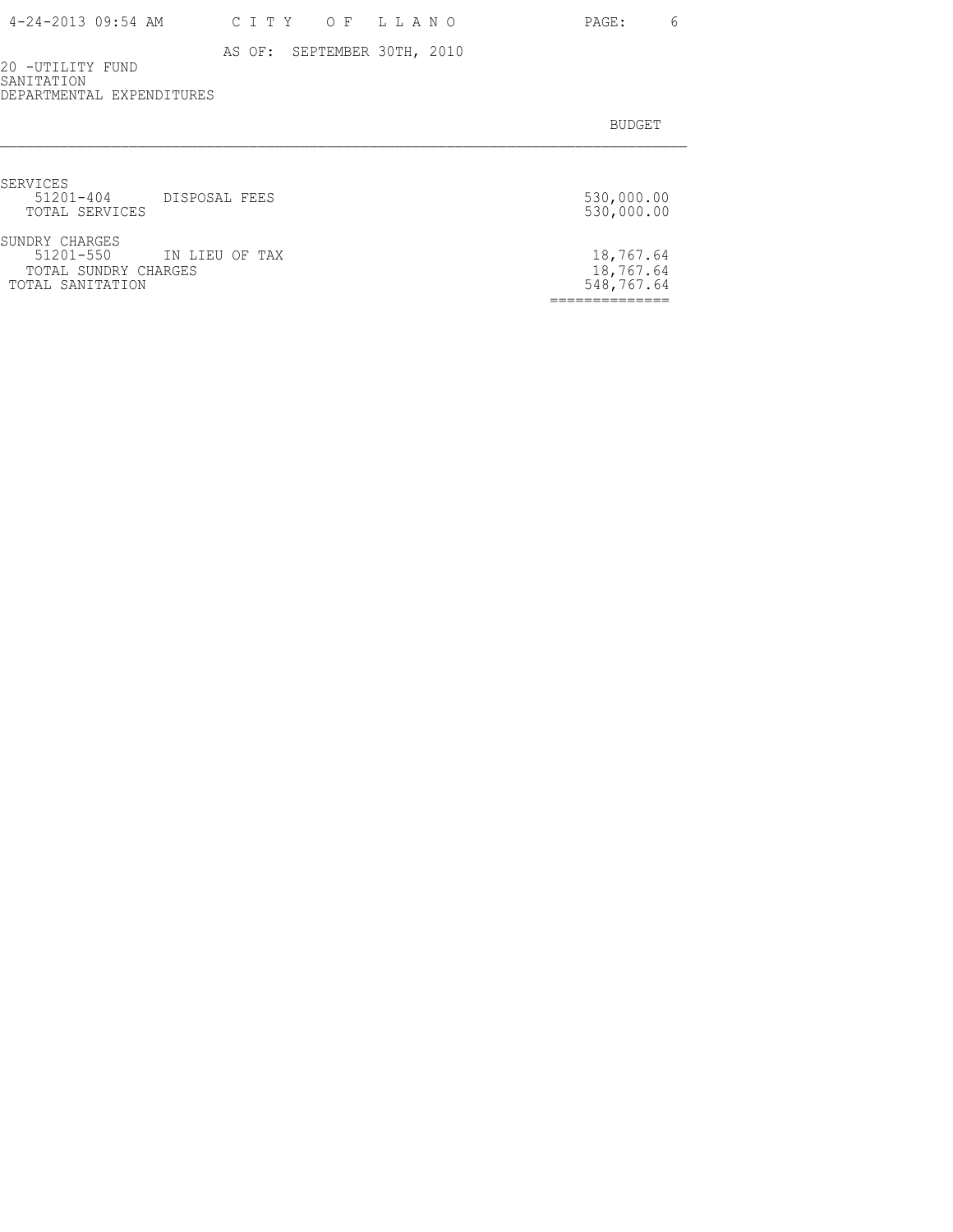20 -UTILITY FUND WATER PLANT DEPARTMENTAL EXPENDITURES

| PERSONAL SERVICES                                                                                                           |                                                                                                                                                                                                                                                                                                  |                                                                                                                                                  |
|-----------------------------------------------------------------------------------------------------------------------------|--------------------------------------------------------------------------------------------------------------------------------------------------------------------------------------------------------------------------------------------------------------------------------------------------|--------------------------------------------------------------------------------------------------------------------------------------------------|
| 51300-101<br>51300-103<br>51300-104<br>51300-105<br>51300-107 CLOTHING<br>51300-108<br>51300-109<br>TOTAL PERSONAL SERVICES | SALARIES<br>OVERTIME<br>FICA<br>RETIREMENT<br>51300-105 RETIREMENT<br>51300-106 HEALTH INSURANCE<br>CERTIFICATION<br>LONG TERM DISABILITY<br>51300-115 WORKER'S COMPENS.<br>51300-117 DENTAL INSURANCE<br>WORKER'S COMPENSATION<br>51300-118 LIFE INSURANCE<br>51300-119 HEALTH REIMB ARRANGMENT | 41,014.27<br>18,000.00<br>4,093.84<br>3,729.94<br>8,284.64<br>841.44<br>1,500.00<br>159.96<br>2,200.04<br>644.95<br>58.00<br>500.00<br>81,027.08 |
| SUPPLIES                                                                                                                    | 51300-201 OFFICE SUPPLIES                                                                                                                                                                                                                                                                        | 150.00                                                                                                                                           |
| 51300-202<br>51300-210<br>51300-290<br>TOTAL SUPPLIES                                                                       | POSTAGE<br>51300-204 SMALL TOOLS<br>51300-205 OPERATIONAL SUPPLIES<br>FUEL<br>MISCELLANEOUS                                                                                                                                                                                                      | 50.00<br>150.00<br>41,500.00<br>1,000.00<br>100.00<br>42,950.00                                                                                  |
| MAINTENANCE AND REPAIRS<br>51300-302<br>51300-303                                                                           | VEHICLE MAINTENANCE<br>EQUIPMENT                                                                                                                                                                                                                                                                 | 500.00<br>25,000.00                                                                                                                              |
| 51300-305<br>$51300 - 312$<br>TOTAL MAINTENANCE AND REPAIRS                                                                 | BUILDING AND GROUNDS<br>BOARDS ON DAM                                                                                                                                                                                                                                                            | 1,000.00<br>500.00<br>27,000.00                                                                                                                  |
| SERVICES<br>51300-401                                                                                                       | COMMUNICATIONS                                                                                                                                                                                                                                                                                   | 2,000.00                                                                                                                                         |
| 51300-402<br>51300-404<br>51300-412<br>51300-415<br>$51300 - 420$<br>51300-431                                              | ELECTRIC<br>DISPOSAL FEES<br>TRAVEL AND TRAINING<br>TESTING FEES<br>DUES, FEES, AND MEMBERSHIPS<br>EMPLOYEE BONUS                                                                                                                                                                                | 35,000.00<br>15,000.00<br>1,500.00<br>4,000.00<br>1,600.00<br>108.00                                                                             |
| $51300 - 450$<br>51300-452<br>TOTAL SERVICES                                                                                | DEBT SERVICE<br>WATER PLANT BOND PAYMENTS                                                                                                                                                                                                                                                        | 21,648.00<br>109,670.00<br>190,526.00                                                                                                            |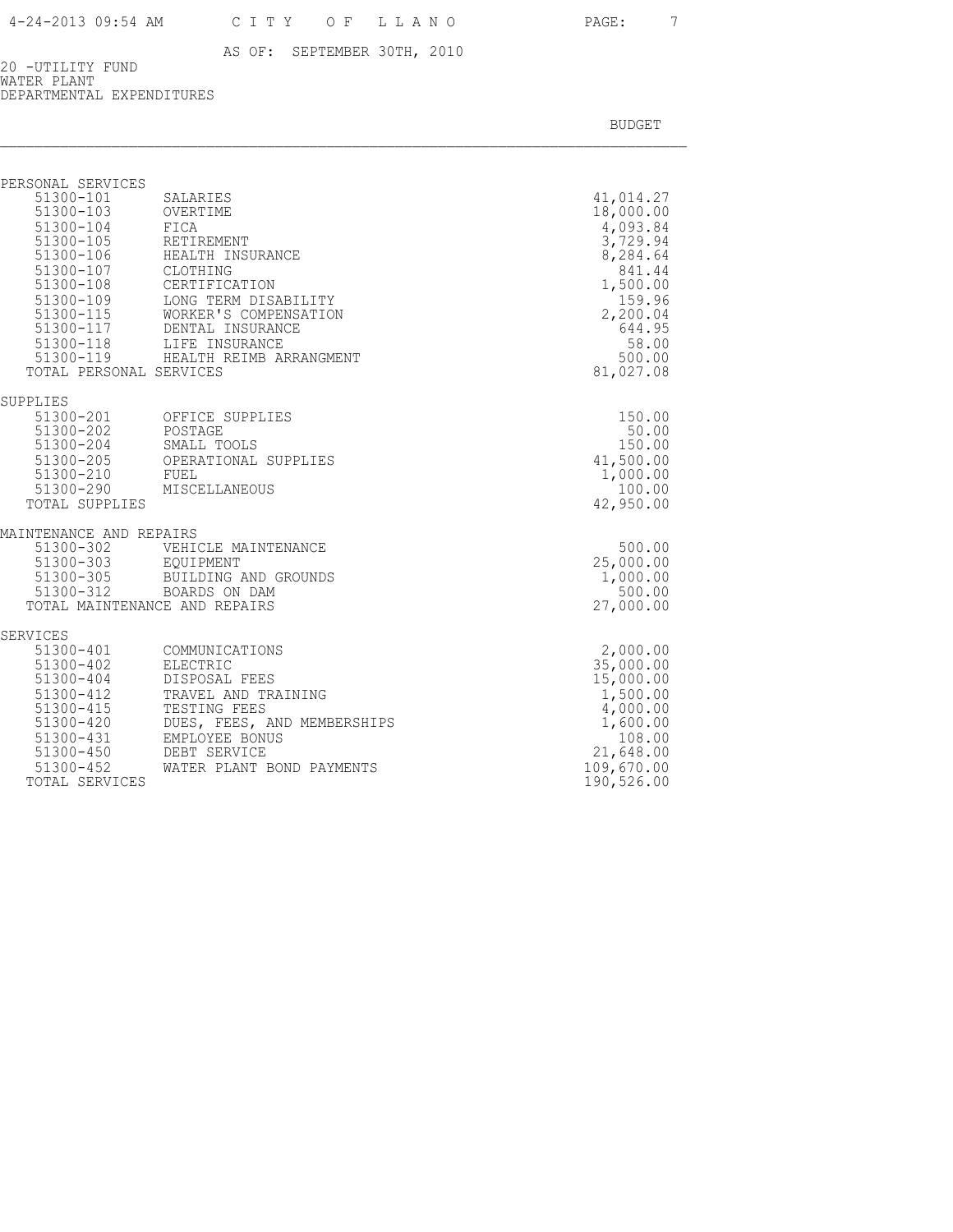20 -UTILITY FUND WATER PLANT DEPARTMENTAL EXPENDITURES

| SUNDRY CHARGES<br>51300-550 IN LIEU OF TAX<br>TOTAL SUNDRY CHARGES | 131,416.38<br>131,416.38 |
|--------------------------------------------------------------------|--------------------------|
| CAPITAL OUTLAY<br>TOTAL WATER PLANT                                | 472,919.46               |
|                                                                    |                          |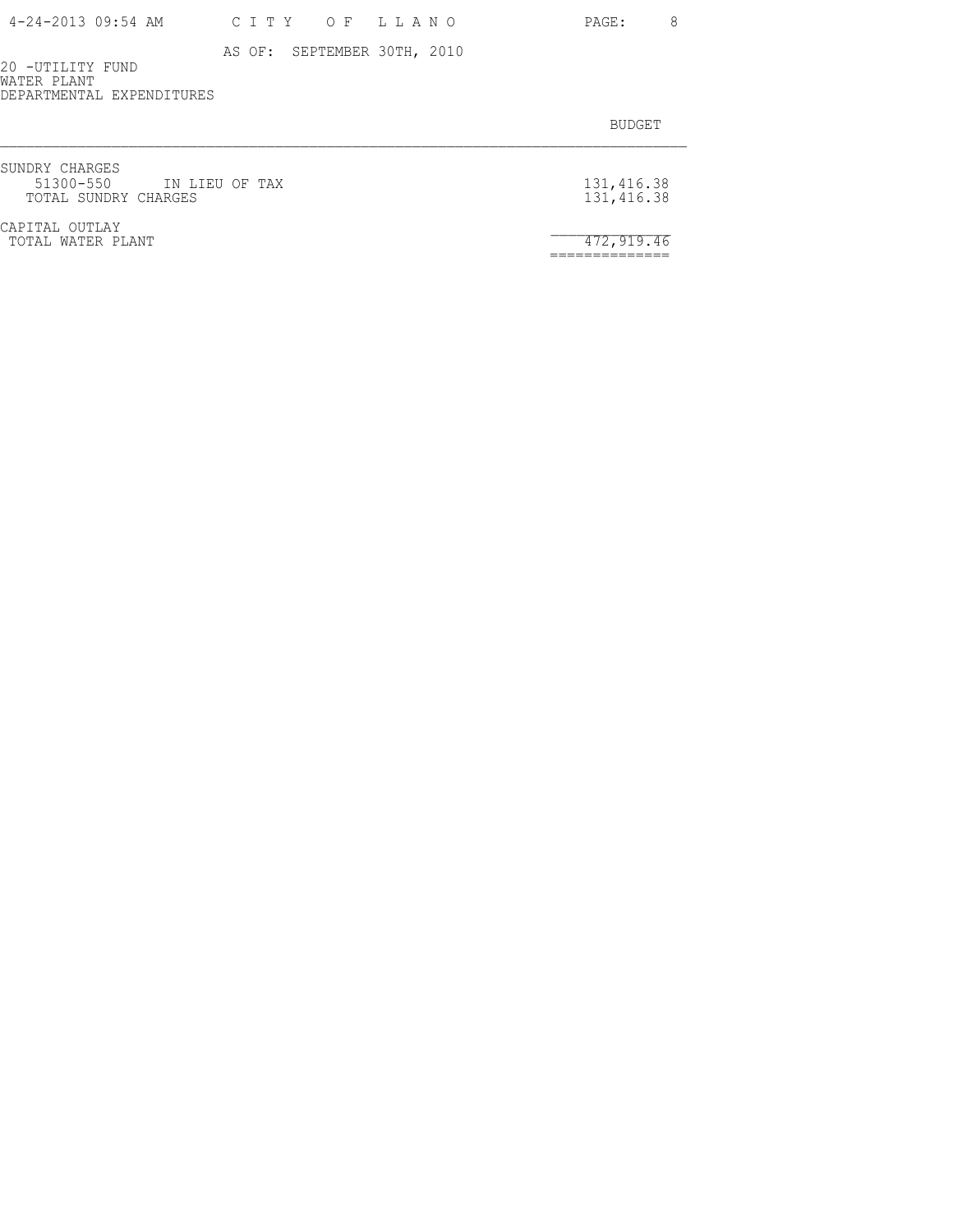20 -UTILITY FUND WATER DISTRIBUTION DEPARTMENTAL EXPENDITURES

BUDGET AND RESERVE AND RESERVE AND RESERVE AND RESERVE AND RESERVE AND RESERVE AND RESERVE AND RESERVE AND RESERVE AND RESERVE AND RESERVE AND RESERVE AND RESERVE AND RESERVE AND RESPONDING A REPORT OF A REPORT OF A REPORT

| PERSONAL SERVICES                          |                                                                                             |                       |
|--------------------------------------------|---------------------------------------------------------------------------------------------|-----------------------|
| 51325-101                                  | SALARIES                                                                                    | 53,625.73             |
|                                            | 51325-102 LONGEVITY                                                                         | 440.00                |
| 51325-103 OVERTIME                         |                                                                                             | 12,500.00             |
|                                            | 51325-104 FICA<br>51325-105 RETIREMENT                                                      | 5,252.93<br>4,786.00  |
|                                            | 51325-106 HEALTH INSURANCE                                                                  | 13,556.78             |
| 51325-107 CLOTHING                         |                                                                                             | 1,357.78              |
|                                            | CERTIFICATION                                                                               | 2,100.00              |
| 51325-108<br>51325-109                     | LONG TERM DISABILITY                                                                        | 209.14                |
|                                            | 51325-115 WORKER'S COMPENSATION                                                             | 2,796.91              |
|                                            | 51325-117 DENTAL INSURANCE<br>51325-118 LIFE INSURANCE<br>51325-119 HEALTH REIMB ARRANGMENT | 1,293.36              |
|                                            |                                                                                             | 116.00                |
|                                            |                                                                                             | 1,000.00              |
| TOTAL PERSONAL SERVICES                    |                                                                                             | 99,034.63             |
| SUPPLIES                                   |                                                                                             |                       |
|                                            | 51325-201 OFFICE SUPPLIES<br>51325-204 SMALL TOOLS                                          | 100.00<br>3,700.00    |
|                                            |                                                                                             | 1,000.00              |
|                                            | 51325-205 OPERATIONAL SUPPLIES<br>51325-210 FUEL                                            | 4,000.00              |
|                                            | 51325-290 MISCELLANEOUS                                                                     | 150.00                |
| TOTAL SUPPLIES                             |                                                                                             | 8,950.00              |
| MAINTENANCE AND REPAIRS                    |                                                                                             |                       |
| 51325-302                                  | VEHICLE MAINTENANCE                                                                         | 1,500.00              |
| 51325-303 EQUIPMENT                        |                                                                                             | 15,500.00             |
| 51325-304 MACHINERY<br>51325-310 UTILITIES |                                                                                             | 5,000.00<br>44,000.00 |
|                                            | 51325-311 SYSTEM IMPROVEMENTS                                                               | 10,000.00             |
|                                            | TOTAL MAINTENANCE AND REPAIRS                                                               | 76,000.00             |
|                                            |                                                                                             |                       |
| SERVICES                                   |                                                                                             |                       |
|                                            | 51325-401 COMMUNICATIONS<br>ELECTRIC                                                        | 800.00<br>9,750.00    |
| $51325 - 402$<br>51325-412                 | TRAVEL AND TRAINING                                                                         | 3,000.00              |
| 51325-416                                  | RENTAL OF EOUIPMENT                                                                         | 800.00                |
| 51325-417                                  | MOWING                                                                                      | 3,800.00              |
| 51325-420                                  | DUES, FEES, AND MEMBERSHIPS                                                                 | 200.00                |
| 51325-426                                  | PROFESSIONAL FEES                                                                           | 3,000.00              |
| 51325-431                                  | EMPLOYEE BONUS                                                                              | 217.00                |
| 51325-450                                  | DEBT SERVICE                                                                                | 35,799.00             |
| 51325-451                                  | DEBT SERVICE - RD TRANSMISSION                                                              | 136,675.00            |

TOTAL SERVICES 194,041.00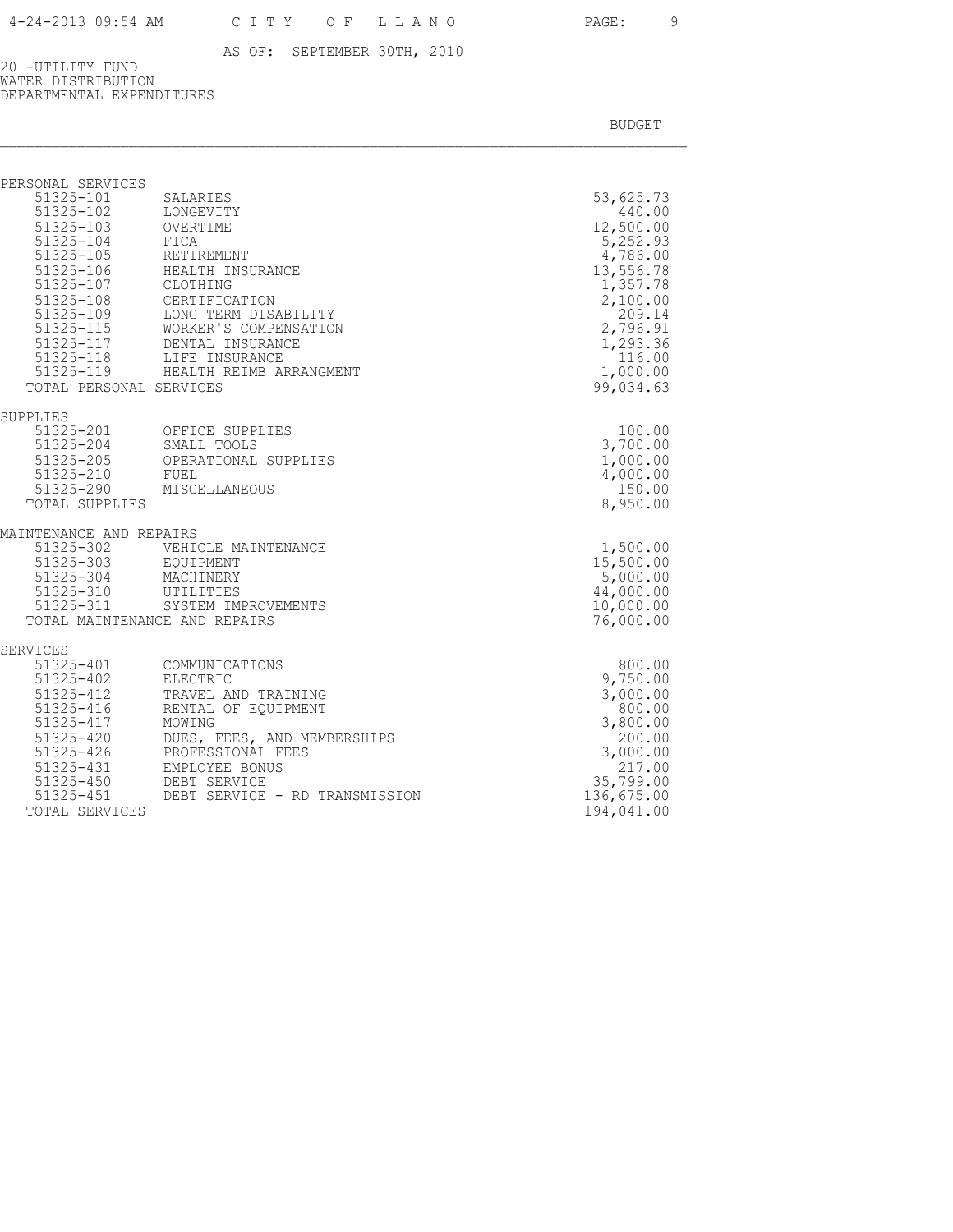PAGE: 10

AS OF: SEPTEMBER 30TH, 2010

20 -UTILITY FUND WATER DISTRIBUTION DEPARTMENTAL EXPENDITURES

| SUNDRY CHARGES<br>51325-552 ADMINISTRATION & OVERHEAD<br>TOTAL SUNDRY CHARGES             | 31,766.43<br>31,766.43             |
|-------------------------------------------------------------------------------------------|------------------------------------|
| CAPITAL OUTLAY<br>51325-610 UTILITIES<br>TOTAL CAPITAL OUTLAY<br>TOTAL WATER DISTRIBUTION | 4,000.00<br>4,000.00<br>413,792.06 |
|                                                                                           |                                    |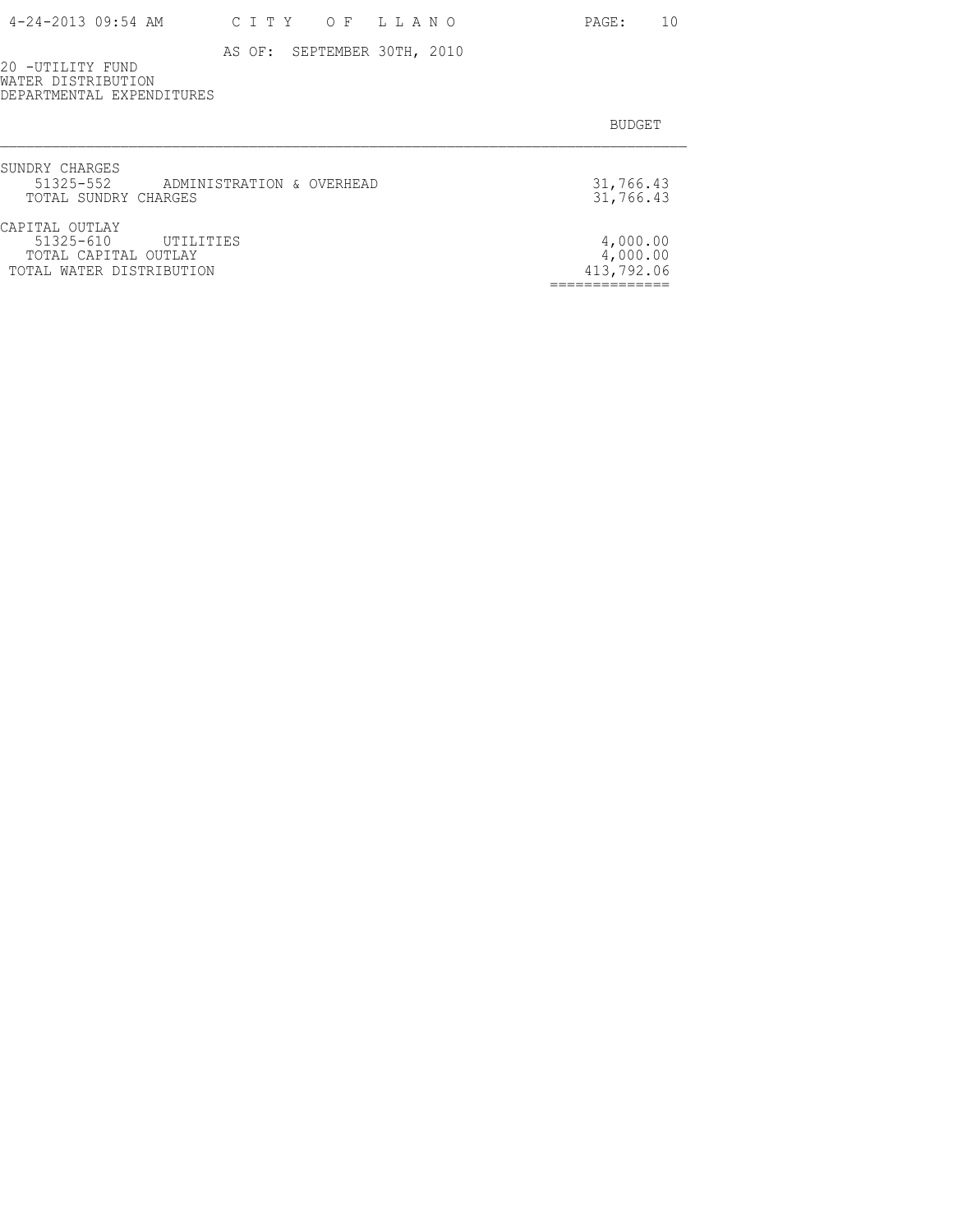20 -UTILITY FUND SEWER PLANT DEPARTMENTAL EXPENDITURES

| PERSONAL SERVICES                                     |                                                                                                  |                       |
|-------------------------------------------------------|--------------------------------------------------------------------------------------------------|-----------------------|
| 51350-101                                             | SALARIES                                                                                         | 8,833.07              |
| 51350-103                                             | OVERTIME                                                                                         | 6,500.00              |
|                                                       | 51350-104 FICA<br>51350-105 RETIREMENT<br>51350-106 HEALTH INSURANCE                             | 1,264.78              |
|                                                       |                                                                                                  | 1,152.35<br>9,791.06  |
| 51350-107                                             | CLOTHING                                                                                         | 680.23                |
|                                                       | CERTIFICATION                                                                                    | 1,200.00              |
| 51350-108<br>51350-109                                | LONG TERM DISABILITY                                                                             | 103.35                |
|                                                       |                                                                                                  | 912.89                |
|                                                       | 51350-115<br>51350-115<br>WORKER'S COMPENSATION<br>51350-117<br>LIFE INSURANCE<br>LIFE INSURANCE | 970.68                |
|                                                       |                                                                                                  | 58.00                 |
|                                                       | 51350-119 HEALTH REIMB ARRANGMENT                                                                | 500.00                |
| TOTAL PERSONAL SERVICES                               |                                                                                                  | 31,966.41             |
| SUPPLIES                                              |                                                                                                  |                       |
|                                                       | 51350-201 OFFICE SUPPLIES                                                                        | 150.00                |
| 51350-202<br>51350-204 SMALL TO<br>51350-205 OPERATIC |                                                                                                  | 150.00                |
|                                                       | SMALL TOOLS<br>OPERATIONAL SUPPLIES                                                              | 500.00                |
|                                                       |                                                                                                  | 13,100.00<br>3,000.00 |
|                                                       | 51350-210 FUEL<br>51350-290 MISCELLANEOUS                                                        | 150.00                |
| TOTAL SUPPLIES                                        |                                                                                                  | 17,050.00             |
| MAINTENANCE AND REPAIRS                               |                                                                                                  |                       |
|                                                       |                                                                                                  | 1,500.00              |
|                                                       | 51350-302 VEHICLE MAINTENANCE<br>51350-303 EQUIPMENT                                             | 8,500.00              |
| 51350-304                                             | MACHINERY                                                                                        | 100.00                |
| $51350 - 305$<br>51350-310 UTILITIES                  | BUILDING AND GROUNDS                                                                             | 500.00<br>500.00      |
|                                                       | TOTAL MAINTENANCE AND REPAIRS                                                                    | 11,100.00             |
|                                                       |                                                                                                  |                       |
| SERVICES                                              |                                                                                                  | 1,300.00              |
| 51350-402                                             | 51350-401 COMMUNICATIONS<br>51350-402 ELECTRIC<br>ELECTRIC                                       | 5,000.00              |
| 51350-404                                             | DISPOSAL FEES                                                                                    | 5,000.00              |
| 51350-412<br>51350-415                                | TRAVEL AND TRAINING                                                                              | 1,500.00              |
|                                                       | TESTING FEES                                                                                     | 5,500.00              |
| 51350-420                                             | DUES, FEES, AND MEMBERSHIPS                                                                      | 2,600.00              |
| 51350-426                                             | PROFESSIONAL FEES                                                                                | 16,000.00             |
|                                                       | 51350-431 EMPLOYEE BONI<br>51350-450 DEBT SERVICE<br>EMPLOYEE BONUS                              | 108.00<br>11,124.00   |
| 51350-451                                             | SEWER PLANT BOND PAYMENTS                                                                        | 172,189.00            |
| TOTAL SERVICES                                        |                                                                                                  | 220, 321.00           |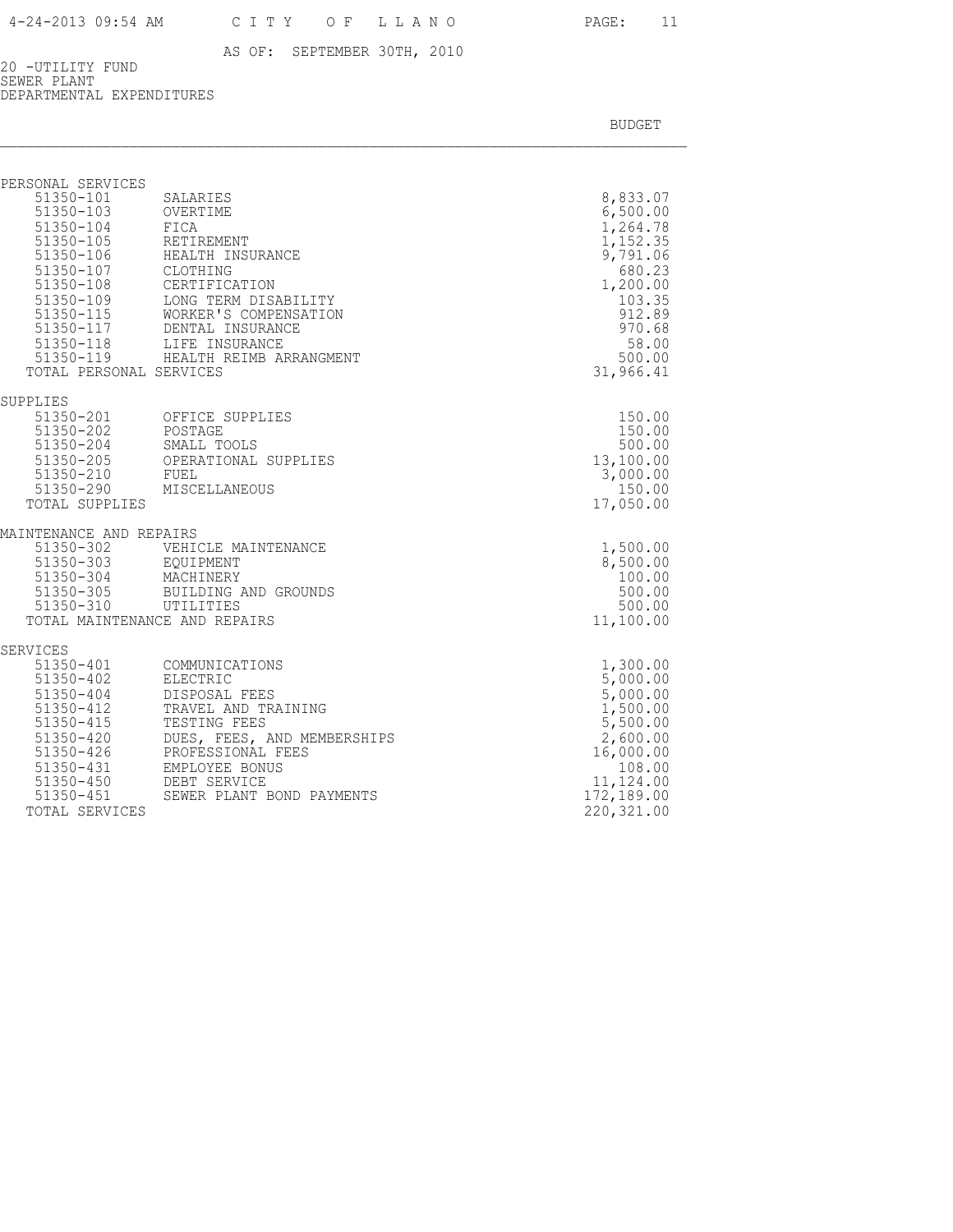| 4-24-2013 09:54 AM | C I T Y | OF LLANO | PAGE: |
|--------------------|---------|----------|-------|
|--------------------|---------|----------|-------|

20 -UTILITY FUND SEWER PLANT DEPARTMENTAL EXPENDITURES

| SUNDRY CHARGES<br>51350-550 IN LIEU OF TAX<br>TOTAL SUNDRY CHARGES | 138,400.00<br>138,400.00 |
|--------------------------------------------------------------------|--------------------------|
| CAPITAL OUTLAY                                                     |                          |
| CONTRIBUTIONS TO OTHER FUNDS<br>TOTAL SEWER PLANT                  | 418,837.41               |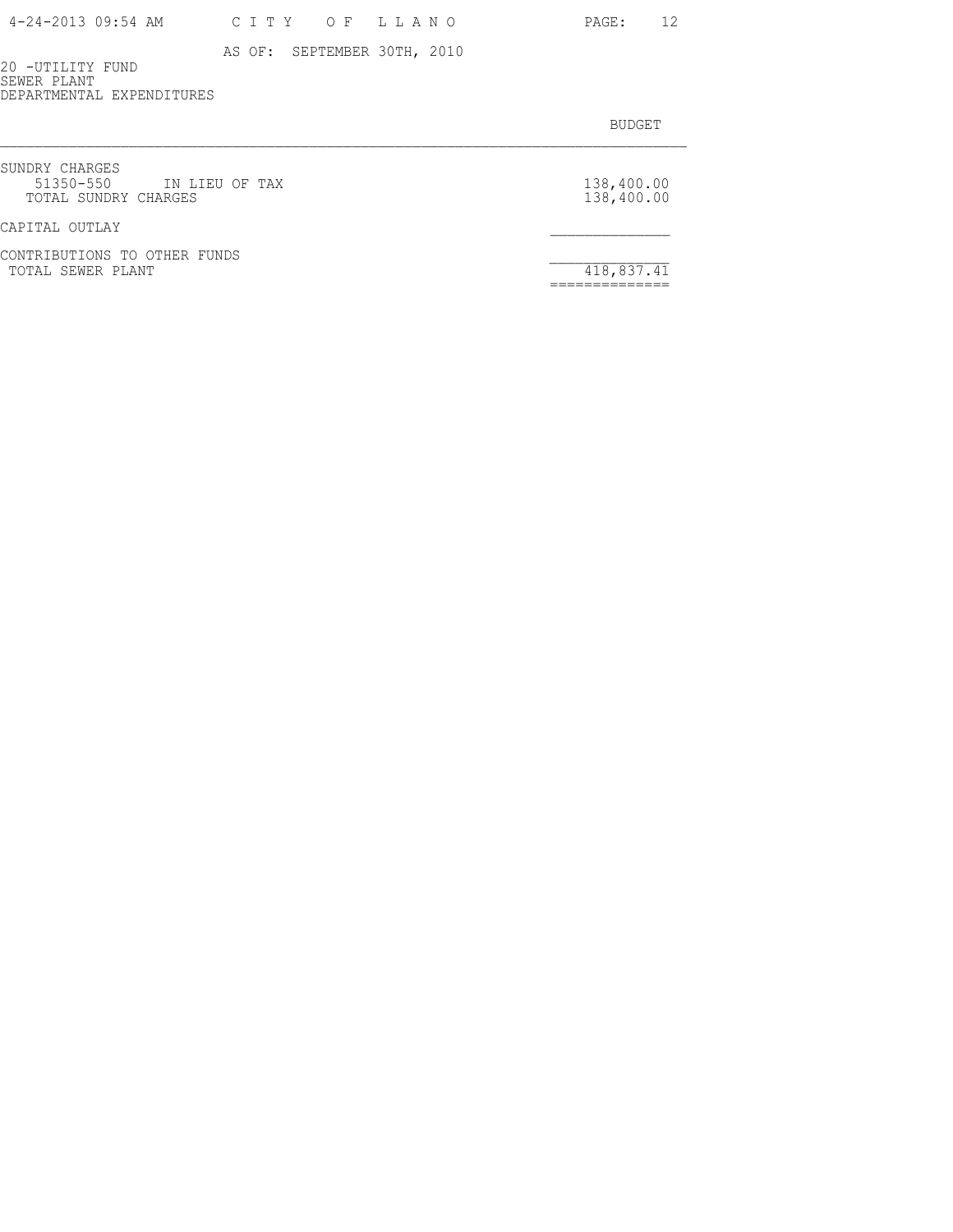20 -UTILITY FUND SEWER COLLECTION DEPARTMENTAL EXPENDITURES

BUDGET AND RESERVE AND RESERVE AND RESERVE AND RESERVE AND RESERVE AND RESERVE AND RESERVE AND RESERVE AND RESERVE AND RESERVE AND RESERVE AND RESERVE AND RESERVE AND RESERVE AND RESPONDING A REPORT OF A REPORT OF A REPORT

| PERSONAL SERVICES<br>51375-101<br>$51375 - 102$<br>51375-103 OVERTIME<br>51375-104<br>51375-104<br>51375-105<br>51375-107<br>51375-108<br>51375-109     | SALARIES<br>LONGEVITY<br>FICA<br>RETIREMENT<br>51375-106 HEALTH INSURANCE<br>CLOTHING<br>CERTIFICATION<br>LONG TERM DISABILITY<br>51375-115 WORKER'S COMPENS.<br>51375-117 DENTAL INSURANCE<br>WORKER'S COMPENSATION<br>51375-118 LIFE INSURANCE<br>51375-119 HEALTH REIMB ARRANGMENT | 62,199.21<br>294.00<br>10,500.00<br>5,756.11<br>5,244.45<br>15,063.14<br>1,349.74<br>2,250.00<br>208.13<br>2,195.38<br>1,698.36<br>116.00<br>1,000.00 |
|---------------------------------------------------------------------------------------------------------------------------------------------------------|---------------------------------------------------------------------------------------------------------------------------------------------------------------------------------------------------------------------------------------------------------------------------------------|-------------------------------------------------------------------------------------------------------------------------------------------------------|
| TOTAL PERSONAL SERVICES<br>SUPPLIES                                                                                                                     |                                                                                                                                                                                                                                                                                       | 107,874.52                                                                                                                                            |
| 51375-201<br>51375-202<br>51375-204<br>51375-205<br>51375-210<br>51375-290<br>TOTAL SUPPLIES                                                            | OFFICE SUPPLIES<br>POSTAGE<br>SMALL TOOLS<br>OPERATIONAL SUPPLIES<br>FUEL<br>MISCELLANEOUS                                                                                                                                                                                            | 100.00<br>50.00<br>1,000.00<br>2,500.00<br>5,000.00<br>150.00<br>8,800.00                                                                             |
| MAINTENANCE AND REPAIRS<br>51375-302<br>51375-303<br>51375-304<br>MACHINERY<br>51375-310<br>51375-311<br>$51375 - 314$<br>TOTAL MAINTENANCE AND REPAIRS | VEHICLE MAINTENANCE<br>UTILITIES<br>SYSTEM IMPROVEMENTS<br>LIFT STATIONS REBUILDS                                                                                                                                                                                                     | 1,500.00<br>23,500.00<br>6,000.00<br>10,000.00<br>30,000.00<br>12,000.00<br>83,000.00                                                                 |
| SERVICES<br>51375-401                                                                                                                                   | COMMUNICATIONS                                                                                                                                                                                                                                                                        | 1,800.00                                                                                                                                              |
| 51375-402<br>51375-405<br>$51375 - 412$<br>51375-415<br>51375-416<br>51375-417<br>51375-420<br>51375-426                                                | ELECTRIC<br>GAS<br>TRAVEL AND TRAINING<br>TESTING FEES<br>RENTAL OF EOUIPMENT<br>MOWING<br>DUES, FEES, AND MEMBERSHIPS<br>PROFESSIONAL FEES                                                                                                                                           | 8,000.00<br>1,500.00<br>3,000.00<br>200.00<br>800.00<br>10,200.00<br>200.00<br>30,000.00                                                              |

51375-431 EMPLOYEE BONUS 217.00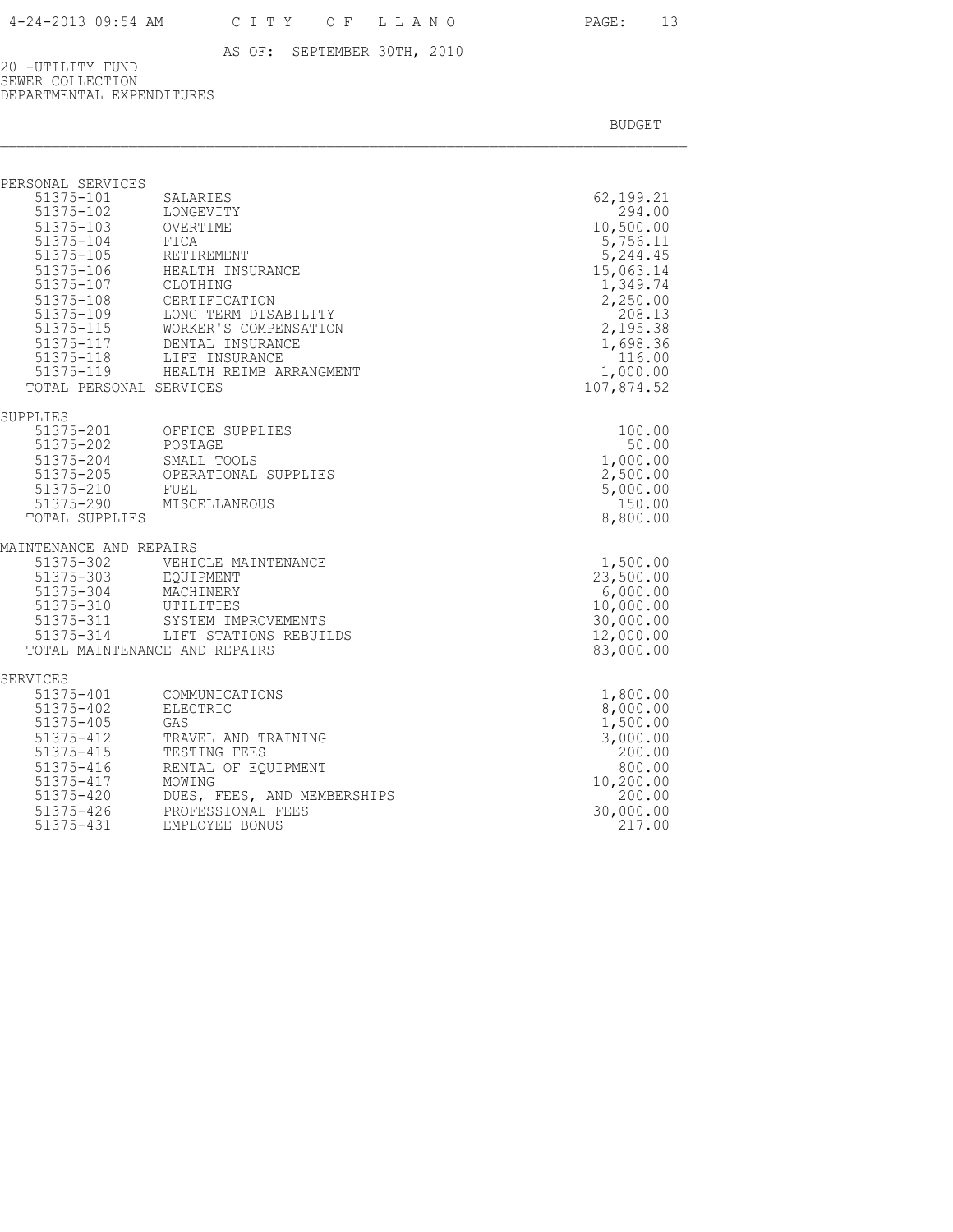20 -UTILITY FUND SEWER COLLECTION DEPARTMENTAL EXPENDITURES

| 51375-450<br>DEBT SERVICE              | 42,252.00  |
|----------------------------------------|------------|
| TOTAL SERVICES                         | 98,169.00  |
| SUNDRY CHARGES                         |            |
| 51375-552<br>ADMINISTRATION & OVERHEAD | 31,766.43  |
| TOTAL SUNDRY CHARGES                   | 31,766.43  |
| CAPITAL OUTLAY                         |            |
| $51375 - 610$<br>UTILITIES             | 3,000.00   |
| TOTAL CAPITAL OUTLAY                   | 3,000.00   |
| TOTAL SEWER COLLECTION                 | 332,609.95 |
|                                        |            |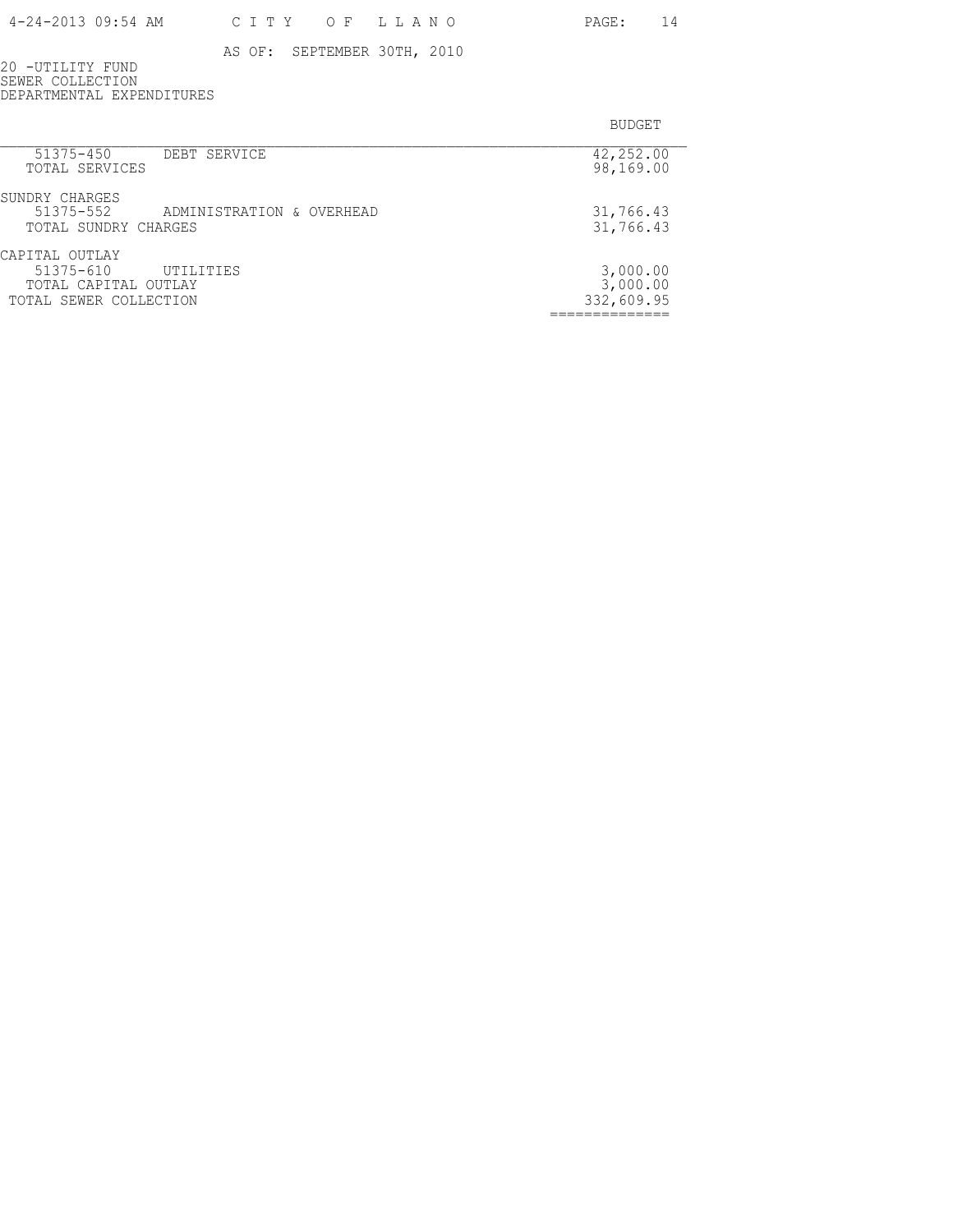20 -UTILITY FUND ELECTRIC DEPARTMENTAL EXPENDITURES

| PERSONAL SERVICES                                                                                                                          |                                                                                                                                                                                                                                               |                                                                                                                                                                |
|--------------------------------------------------------------------------------------------------------------------------------------------|-----------------------------------------------------------------------------------------------------------------------------------------------------------------------------------------------------------------------------------------------|----------------------------------------------------------------------------------------------------------------------------------------------------------------|
| 51400-101<br>51400-102<br>51400-103 OVERTIME<br>51400-104 FICA<br>51400-105 RETIREMENT<br>51400-107 CLOTHING<br>TOTAL PERSONAL SERVICES    | SALARIES<br>LONGEVITY<br>51400-106 HEALTH INSURANCE<br>51400-109 LONG TERM DISABILITY<br>51400-115 WORKER'S COMPENS.<br>51400-117 DENTAL INSURANCE<br>51400-118 LIFE INSURANCE<br>WORKER'S COMPENSATION<br>51400-119 HEALTH REIMB ARRANGEMENT | 149, 217.54<br>1,026.00<br>16,000.00<br>12,717.63<br>11,587.17<br>27, 264.24<br>2,460.00<br>581.95<br>2,452.02<br>3,308.23<br>232.00<br>2,000.00<br>228,846.78 |
| SUPPLIES<br>51400-205<br>51400-210 FUEL<br>TOTAL SUPPLIES                                                                                  | 51400-201 OFFICE SUPPLIES<br>51400-204 SMALL TOOLS<br>OPERATIONAL SUPPLIES                                                                                                                                                                    | 200.00<br>3,500.00<br>1,500.00<br>5,000.00<br>10,200.00                                                                                                        |
| MAINTENANCE AND REPAIRS<br>51400-302<br>51400-303 EQUIPMENT<br>51400-304 MACHINERY                                                         | VEHICLE MAINTENANCE<br>51400-305 BUILDING AND GROUNDS<br>51400-310 UTILITIES<br>51400-312 CUSTOMER COMPLIANCE<br>TOTAL MAINTENANCE AND REPAIRS                                                                                                | 8,000.00<br>1,000.00<br>150.00<br>150.00<br>194,500.00<br>500.00<br>204,300.00                                                                                 |
| SERVICES<br>51400-401<br>$51400 - 403$<br>51400-412<br>$51400 - 415$<br>51400-416<br>51400-420<br>51400-431<br>51400-450<br>TOTAL SERVICES | COMMUNICATIONS<br>LCRA WHOLESALE<br>TRAVEL AND TRAINING<br>TESTING FEES<br>RENTAL OF EQUIPEMENT<br>DUES, FEES, AND MEMBERSHIPS<br>EMPLOYEE BONUS<br>DEBT SERVICE                                                                              | 2,000.00<br>3,079,681.00<br>6,000.00<br>2,500.00<br>250.00<br>4,800.00<br>433.00<br>61,971.00<br>3, 157, 635.00                                                |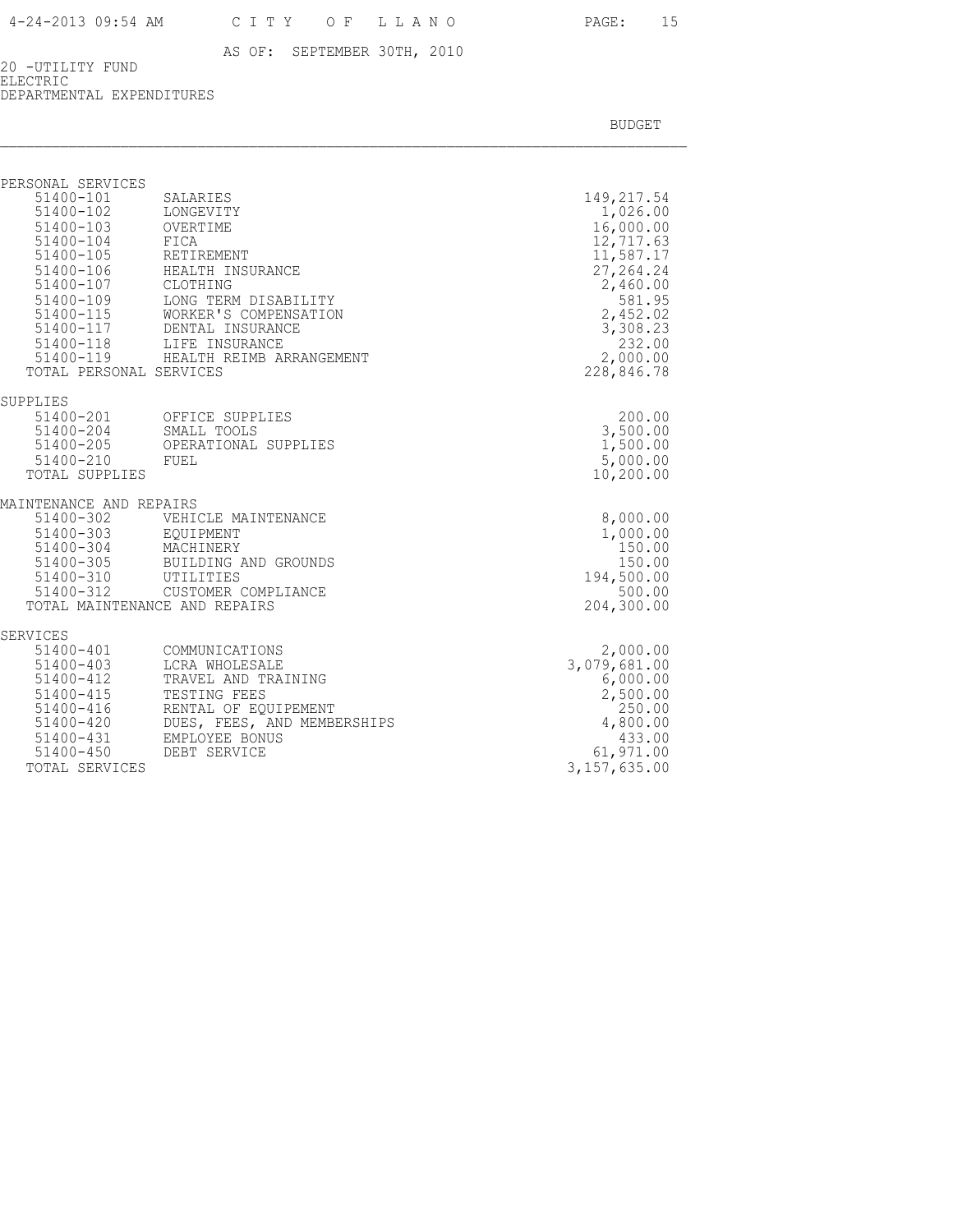20 -UTILITY FUND ELECTRIC DEPARTMENTAL EXPENDITURES

| SUNDRY CHARGES<br>51400-550 IN LIEU OF TAX<br>TOTAL SUNDRY CHARGES              | 798,381.14<br>798,381.14               |
|---------------------------------------------------------------------------------|----------------------------------------|
| CAPITAL OUTLAY<br>51400-610 UTILITIES<br>TOTAL CAPITAL OUTLAY<br>TOTAL ELECTRIC | 25,000.00<br>25,000.00<br>4,424,362.92 |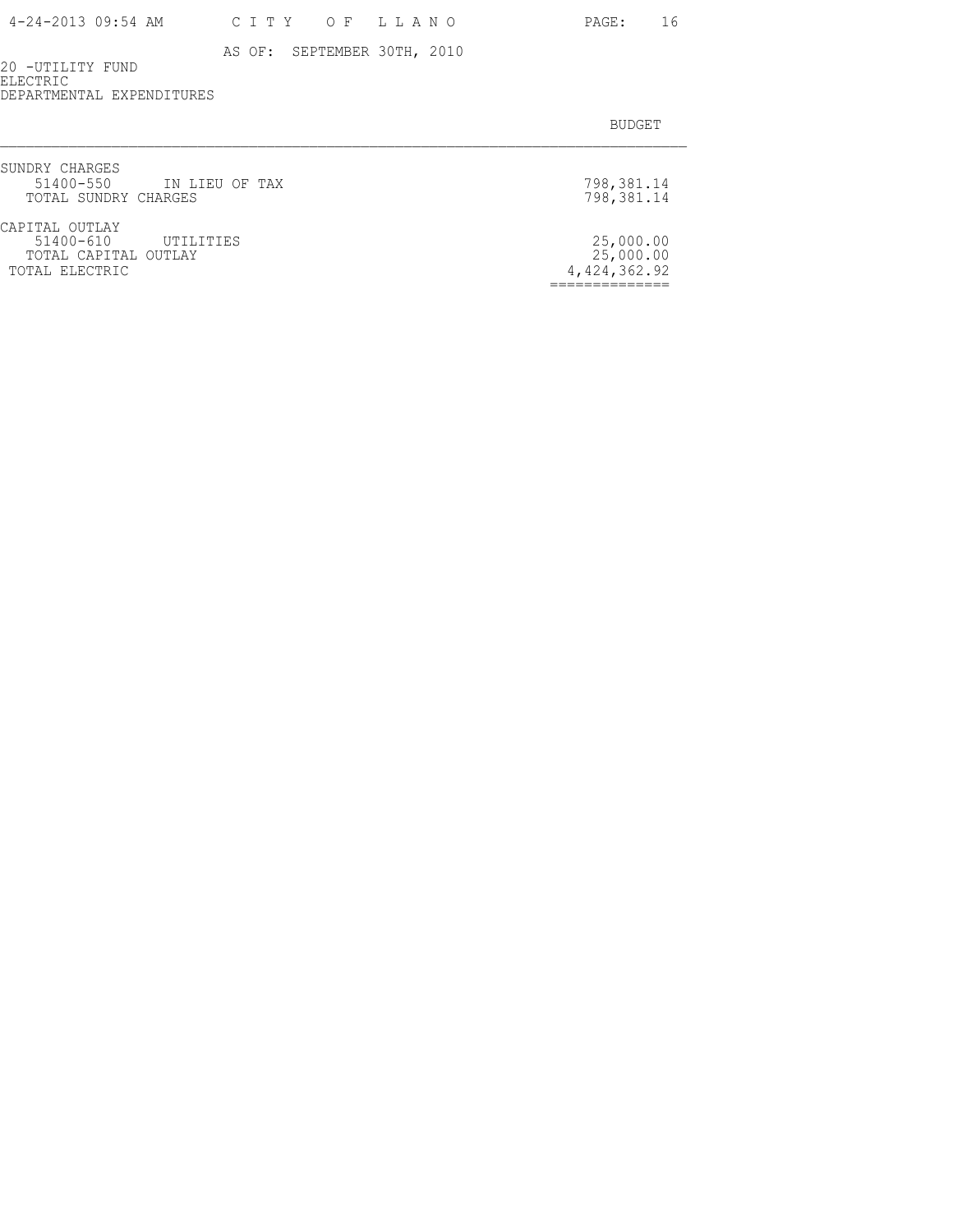#### 20 -UTILITY FUND FARM

DEPARTMENTAL EXPENDITURES

| PERSONAL SERVICES<br>$51500 - 101$<br>51500-103<br>51500-104<br>51500-105<br>51500-115<br>TOTAL PERSONAL SERVICES | SALARIES<br>OVERTIME<br>FICA<br>RETIREMENT<br>WORKER'S COMPENSATION   | 8,833.07<br>2,000.00<br>828.73<br>755.06<br>55.33<br>12,472.19 |
|-------------------------------------------------------------------------------------------------------------------|-----------------------------------------------------------------------|----------------------------------------------------------------|
| SUPPLIES<br>51500-204<br>51500-205<br>51500-210<br>51500-290<br>TOTAL SUPPLIES                                    | SMALL TOOLS<br>OPERATIONAL SUPPLIES<br>FUEL<br>MISCELLANEOUS          | 100.00<br>500.00<br>2,000.00<br>100.00<br>2,700.00             |
| MAINTENANCE AND REPAIRS<br>51500-303<br>51500-304<br>51500-305<br>51500-311<br>TOTAL MAINTENANCE AND REPAIRS      | EOUIPMENT<br>MACHINERY<br>BUILDING AND GROUNDS<br>SYSTEM IMPROVEMENTS | 4,500.00<br>1,500.00<br>500.00<br>25,000.00<br>31,500.00       |
| <b>SERVICES</b><br>51500-402<br>51500-415<br>TOTAL SERVICES                                                       | ELECTRIC<br>TESTING FEES                                              | 10,500.00<br>1,000.00<br>11,500.00                             |
| SUNDRY CHARGES                                                                                                    |                                                                       |                                                                |
| CAPITAL OUTLAY<br>TOTAL FARM                                                                                      |                                                                       | 58, 172. 19<br>==============                                  |